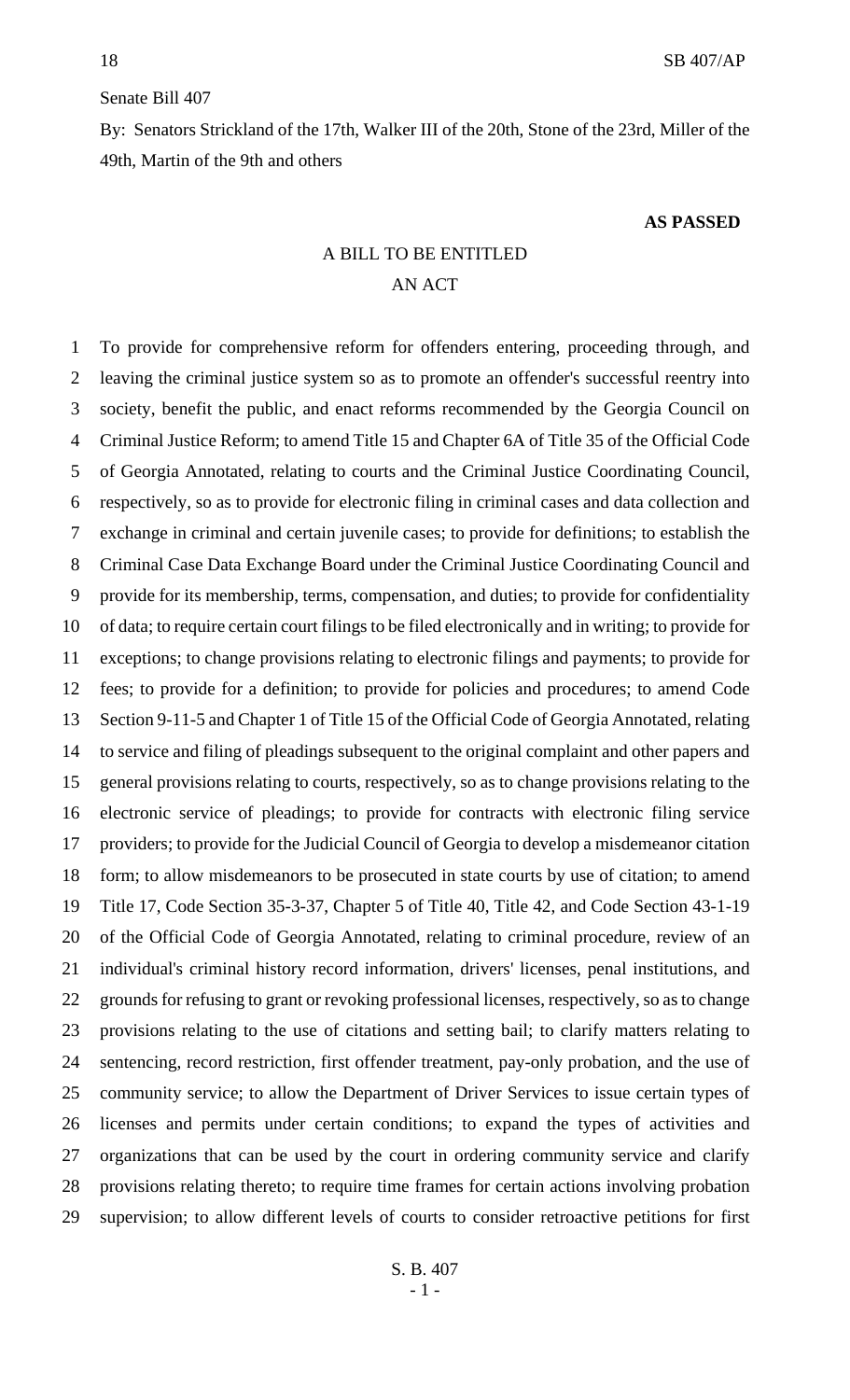offender sentencing; to amend an Act relating to the effect of a confinement sentence when guilt has not been adjudicated, approved March 20, 1985 (Ga. L. 1985, p. 380), so as to repeal a contingency based upon an amendment to the Constitution; to clarify the effect that a misdemeanor conviction involving moral turpitude or first offender punishment will have on a professional license; to amend Chapter 2 of Title 31 and Chapter 4 of Title 49 of the Official Code of Georgia Annotated, relating to the Department of Community Health and public assistance, respectively, so as to change provisions relating to the department's duties and responsibilities; to change provisions relating to providing assistance to inmates who are eligible for Medicaid; to amend Title 16 of the Official Code of Georgia Annotated, relating to crimes and offenses, so as to increase certain penalties relating to the theft of, the use of an altered identification mark on, or the transfer to certain individuals of a firearm; to change provisions relating to possession of firearms by convicted felons and first offender probationers; to change provisions relating to authorizing the release of information from the prescription drug monitoring program data base; to amend Article 2 of Chapter 4 of Title 20 and Chapter 8 of Title 20 of the Official Code of Georgia Annotated, relating to technical and adult education and to campus policemen, respectively, so as to revise the powers of arrest of campus policemen who are regular employees of the Technical College System of Georgia; to amend Chapter 69 of Title 36 of the Official Code of Georgia Annotated, relating to mutual aid regarding local government, so as to permit campus policemen of the Technical College System of Georgia to render mutual aid under certain conditions; to provide for the public safety director or chief of police of any institution within the Technical College System of Georgia to enter into mutual aid agreements with local governments under certain conditions; to repeal conflicting laws; and for other purposes.

#### BE IT ENACTED BY THE GENERAL ASSEMBLY OF GEORGIA:

# **PART I SECTION 1-1.**

- Title 15 of the Official Code of Georgia Annotated, relating to courts, is amended by revising
- Code Section 15-6-11, relating to electronic filings and payments, as follows:
- "15-6-11.
- 59 (a) Pursuant to rules promulgated by the Criminal Case Data Exchange Board, on and after
- 60 January 1, 2019, a By court rule or standing order, any superior court may shall provide for
- 61 the filing of pleadings in criminal cases and any other documents document related thereto
- and for the acceptance of payments and remittances by electronic means.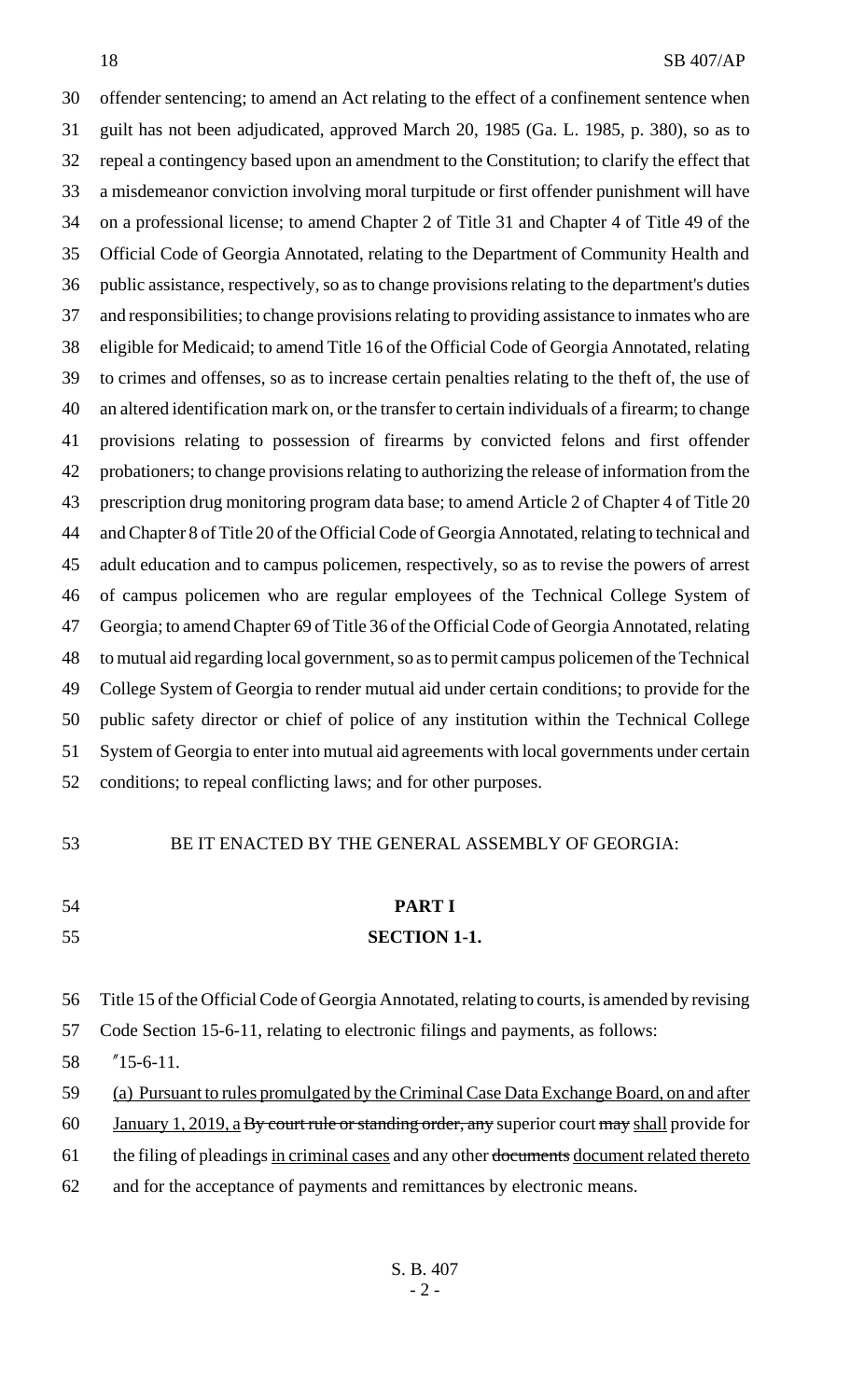| 63 | $(b)(1)$ On and after January 1, 2019, except as provided in paragraph $(3)$ of this        |  |  |
|----|---------------------------------------------------------------------------------------------|--|--|
| 64 | subsection, all pleadings and any other document related thereto filed by an attorney to    |  |  |
| 65 | initiate a civil action or in a civil case in a superior court shall be filed by electronic |  |  |
| 66 | means through the court's electronic filing service provider. Except as provided in         |  |  |
| 67 | paragraph (3) of this subsection, once a court has commenced mandatory electronic           |  |  |
| 68 | filings in civil cases, a clerk shall not accept, file, or docket any pleading or any other |  |  |
| 69 | form of paper document related thereto from an attorney in a civil case.                    |  |  |
| 70 | $(2)(A)$ A court's electronic filing service provider may charge a fee which shall be a     |  |  |
| 71 | recoverable court cost and only include a:                                                  |  |  |
| 72 | (i) One-time fee for electronically filing pleadings or documents in a civil action and     |  |  |
| 73 | the electronic service of pleadings, regardless of how many parties shall be served,        |  |  |
| 74 | which shall not exceed \$30.00 per filer, per party. Such fee shall be paid at the time     |  |  |
| 75 | of the first filing on behalf of a party; provided that when filings are submitted via a    |  |  |
| 76 | public access terminal, upon the first filing not using such terminal, such fee shall be    |  |  |
| 77 | paid;                                                                                       |  |  |
| 78 | (ii) Supplemental fee of \$5.00 for each filing made in a civil action after a party has    |  |  |
| 79 | made ten electronic filings in such civil action; and                                       |  |  |
| 80 | (iii) Convenience fee for credit card and bank drafting services, which shall not           |  |  |
| 81 | exceed $3.5$ percent plus a $30¢$ payment services fee per transaction.                     |  |  |
| 82 | (B) With respect to the fee charged pursuant to division (i) of subparagraph (A) of this    |  |  |
| 83 | paragraph, the clerk of superior court shall retain \$2.00 of the transaction fee and remit |  |  |
| 84 | it to the governing authority of the county. No other portion of the transaction fee shall  |  |  |
| 85 | be remitted to any other office or entity of the state or governing authority of a county   |  |  |
| 86 | or municipality.                                                                            |  |  |
| 87 | (C) An attorney, or party if he or she is pro se, shall be allowed unlimited access to      |  |  |
| 88 | view and download any pleading or document electronically filed in connection to the        |  |  |
| 89 | civil action in which he or she is counsel of record or pro se litigant, and an electronic  |  |  |
| 90 | service provider shall not be authorized to charge or collect a fee for such viewing or     |  |  |
| 91 | downloading.                                                                                |  |  |
| 92 | (3)(A) This subsection shall not apply to filings:                                          |  |  |
| 93 | (i) In connection with a pauper's affidavit, any validation of bonds as otherwise           |  |  |
| 94 | provided for by law, pleadings or documents filed under seal or presented to a court in     |  |  |
| 95 | camera or ex parte, or pleadings or documents to which access is otherwise restricted       |  |  |
| 96 | by law or court order:                                                                      |  |  |
| 97 | Made physically at the courthouse by an attorney or his or her designee or an<br>(ii)       |  |  |
| 98 | individual who is not an attorney; provided, however, that the clerk shall require such     |  |  |
| 99 | pleadings or documents be submitted via a public access terminal in the clerk's office.     |  |  |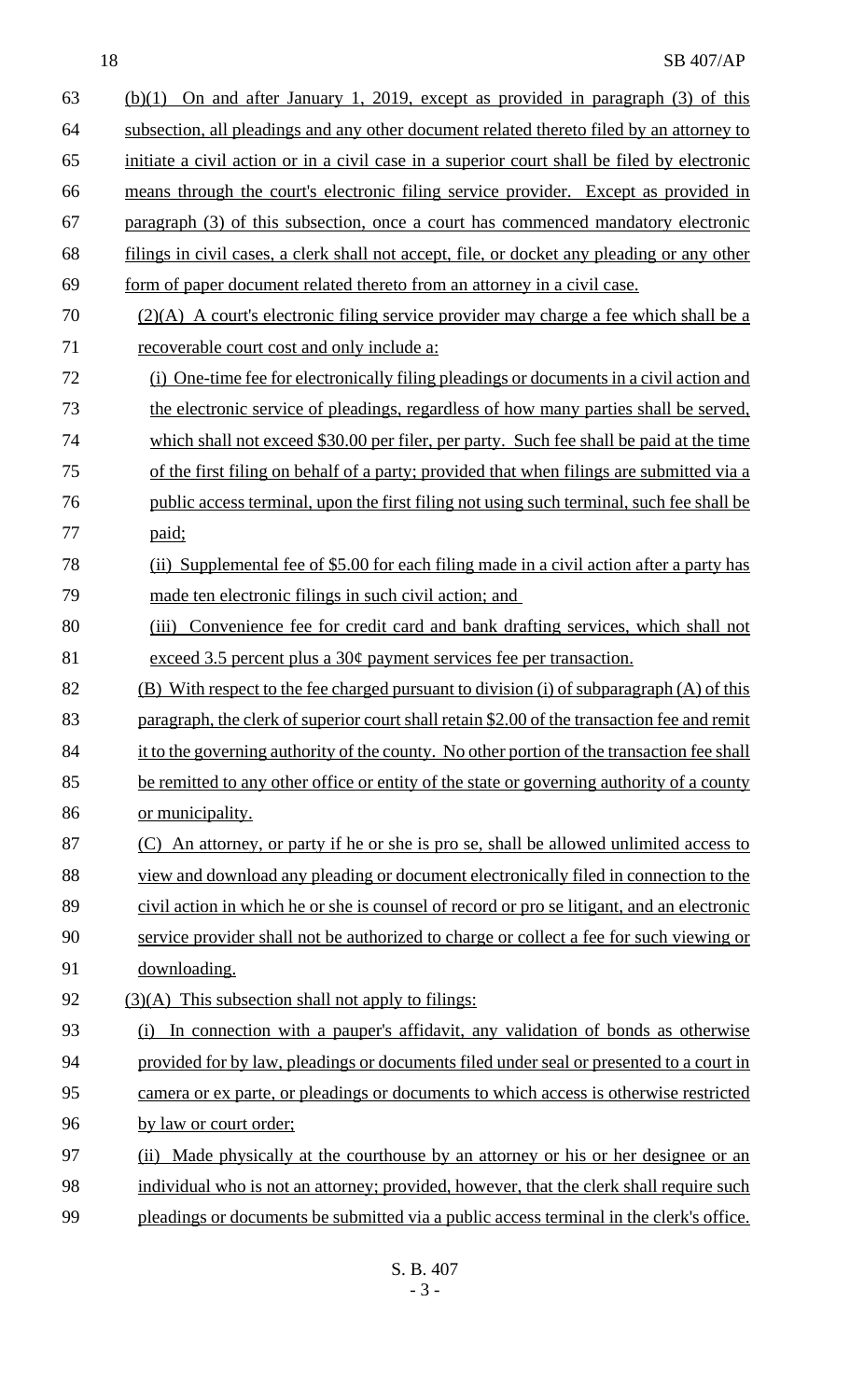100 The clerk shall not charge the fee as set forth in division  $(2)(A)(i)$  of this subsection for 101 such filing but when payment is submitted by credit card or bank draft, the clerk may 102 charge the convenience fee as set forth in division  $(2)(A)(ii)$  of this subsection; 103 (iii) Made in a court located in an area that has been declared to be in a state of 104 emergency pursuant to Article 3 of Chapter 3 of Title 38. The Judicial Council of

105 Georgia shall provide rules for filings in such circumstances; or

106 (iv) Made prior to the commencement of mandatory electronic filing for such court,

- 107 wherein the filer shall continue to pay fees applicable to the case on the date of the first
- 108 filing; provided, however, that a party may elect to make future filings through the 109 court's electronic filing service provider and pay the applicable fees.
- 110 (B) This subsection may have an effective date between July 1, 2018, and 111 December 31, 2018, when by court rule or standing order, the court commences 112 mandatory electronic filing prior to January 1, 2019.
- 113 (4) The Judicial Council of Georgia shall make and publish in print or electronically such
- 114 statewide minimum standards and rules as it deems necessary to carry out this Code
- 115 section. Each clerk of superior court shall develop and enact policies and procedures
- 116 necessary to carry out the standards and rules created by the Judicial Council of Georgia. 117 (c) Nothing in this Code section shall be construed to prevent a clerk's acceptance of
- 118 payments and remittances by electronic means under the clerk's own authority.
- 119 (d) A superior court judge to whom the case is assigned and his or her staff shall, at all
- 120 times, have access to all pleadings and documents electronically filed and such access shall
- 121 be provided upon the physical acceptance of such pleadings and documents by the clerk.
- 122 (e) Any pleading or document filed electronically shall be deemed filed as of the time of
- 123 its receipt by the electronic filing service provider. A pleading or document filed
- 124 electronically shall not be subject to disclosure until it has been physically accepted by the
- 125 clerk. Upon such acceptance as provided for in this subsection, such pleading or document
- 126 shall be publicly accessible for viewing at no cost to the viewer on a public access terminal
- 127 available at the courthouse during regular business hours."
- 

### 128 **SECTION 1-2.**

129 Said title is further amended by revising subparagraph (a)(4)(B) and paragraph (18) of 130 subsection (a) of Code Section 15-6-61, relating to the duties of the clerk generally, as 131 follows:

 "(B) An automated criminal case management system which shall contain a summary record of all criminal indictments in which true bills are rendered and all criminal accusations filed in the office of clerk of superior court in accordance with rules promulgated by the Criminal Case Data Exchange Board. The criminal case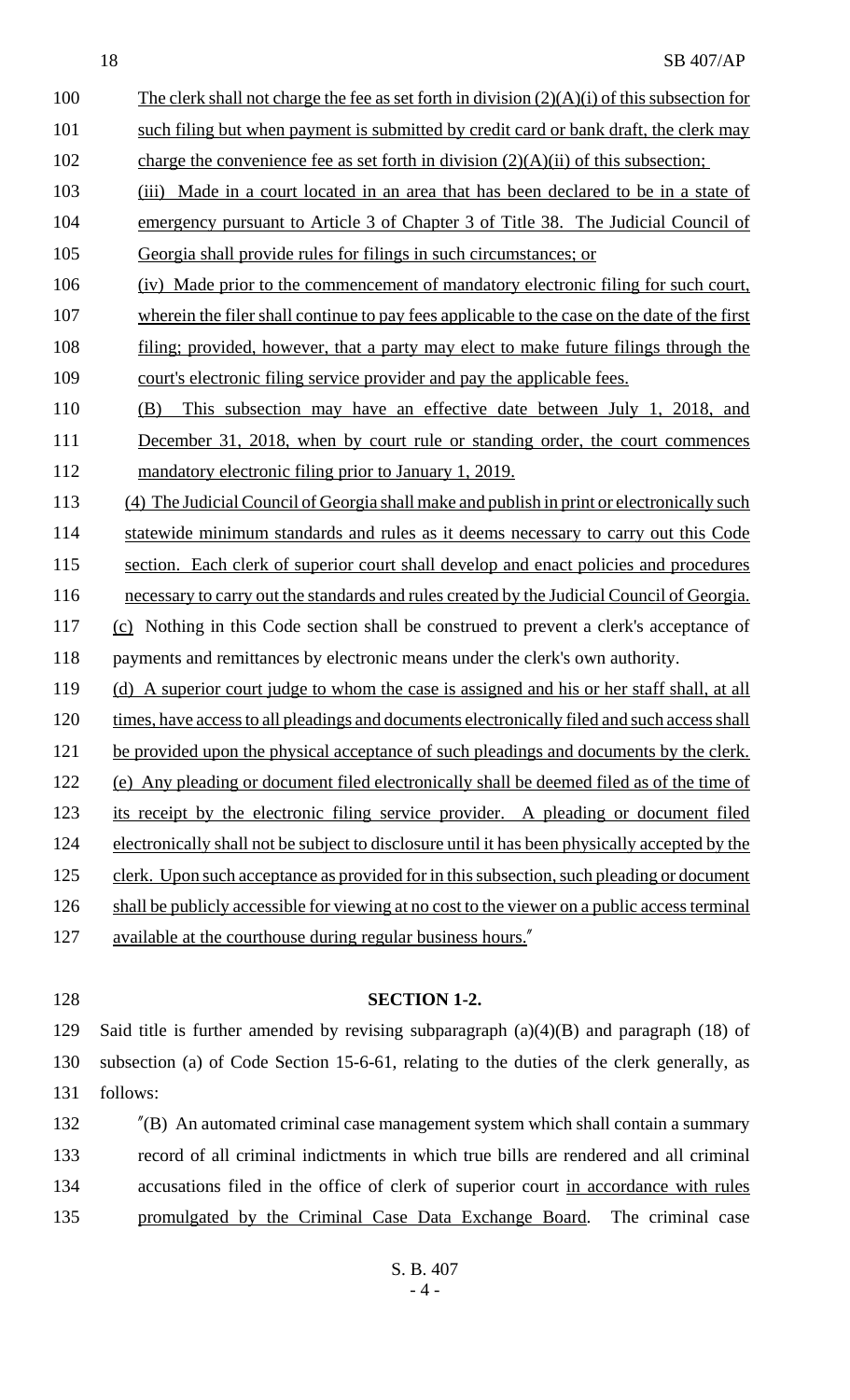136 management system shall contain entries of other matters of a criminal nature filed with 137 the clerk, including quasi-civil proceedings and entries of cases which are ordered dead 138 docketed at the discretion of the presiding judge and which shall be called only at the 139 judge's pleasure. When a case is thus dead docketed, all witnesses who may have been 140 subpoenaed therein shall be released from further attendance until resubpoenaed; and" 141 "(18) To electronically collect and transmit to the Georgia Superior Court Clerks' 142 Cooperative Authority all data elements required in subsection (g) of Code Section 143 35-3-36, and such clerk of superior court may transmit such data to the Georgia Superior 144 Court Clerks' Cooperative Authority in a form and format required by the Superior Court 145 Clerks' Cooperative Authority such authority and The Council of Superior Court Clerks 146 of Georgia. The Any data transmitted to the authority pursuant to this paragraph shall be 147 transmitted to the Georgia Crime Information Center in satisfaction of the clerk's duties 148 under subsection (g) of Code Section 35-3-36 and to the Georgia Courts Automation 149 Commission which shall provide the data to the Administrative Office of the Courts for 150 use by the state judicial branch. Public access to said data shall remain the responsibility 151 of the Georgia Crime Information Center. No release of collected data shall be made by 152 or through the authority;"

#### 153 **SECTION 1-3.**

154 Said title is further amended by revising Code Section 15-7-5, relating to electronic filings 155 and payments, as follows:

156 "15-7-5.

157 (a) Pursuant to rules promulgated by the Criminal Case Data Exchange Board, on and after

158 January 1, 2019, a By court rule or standing order, any state court may shall provide for the

159 filing of pleadings in criminal cases and any other documents document related thereto and

- 160 for the acceptance of payments and remittances by electronic means.
- 161 (b)(1) On and after January 1, 2019, except as provided in paragraph (3) of this 162 subsection, all pleadings and any other document related thereto filed by an attorney to 163 initiate a civil action or in a civil case in a state court shall be filed by electronic means 164 through the court's electronic filing service provider. Except as provided in paragraph (3) 165 of this subsection, once a court has commenced mandatory electronic filings in civil 166 cases, a clerk shall not accept, file, or docket any pleading or any other form of paper 167 document related thereto from an attorney in a civil case.
- 168 (2)(A) A court's electronic filing service provider may charge a fee which shall be a 169 recoverable court cost and only include a:
- 170 (i) One-time fee for electronically filing pleadings or documents in a civil action and 171 the electronic service of pleadings, regardless of how many parties shall be served,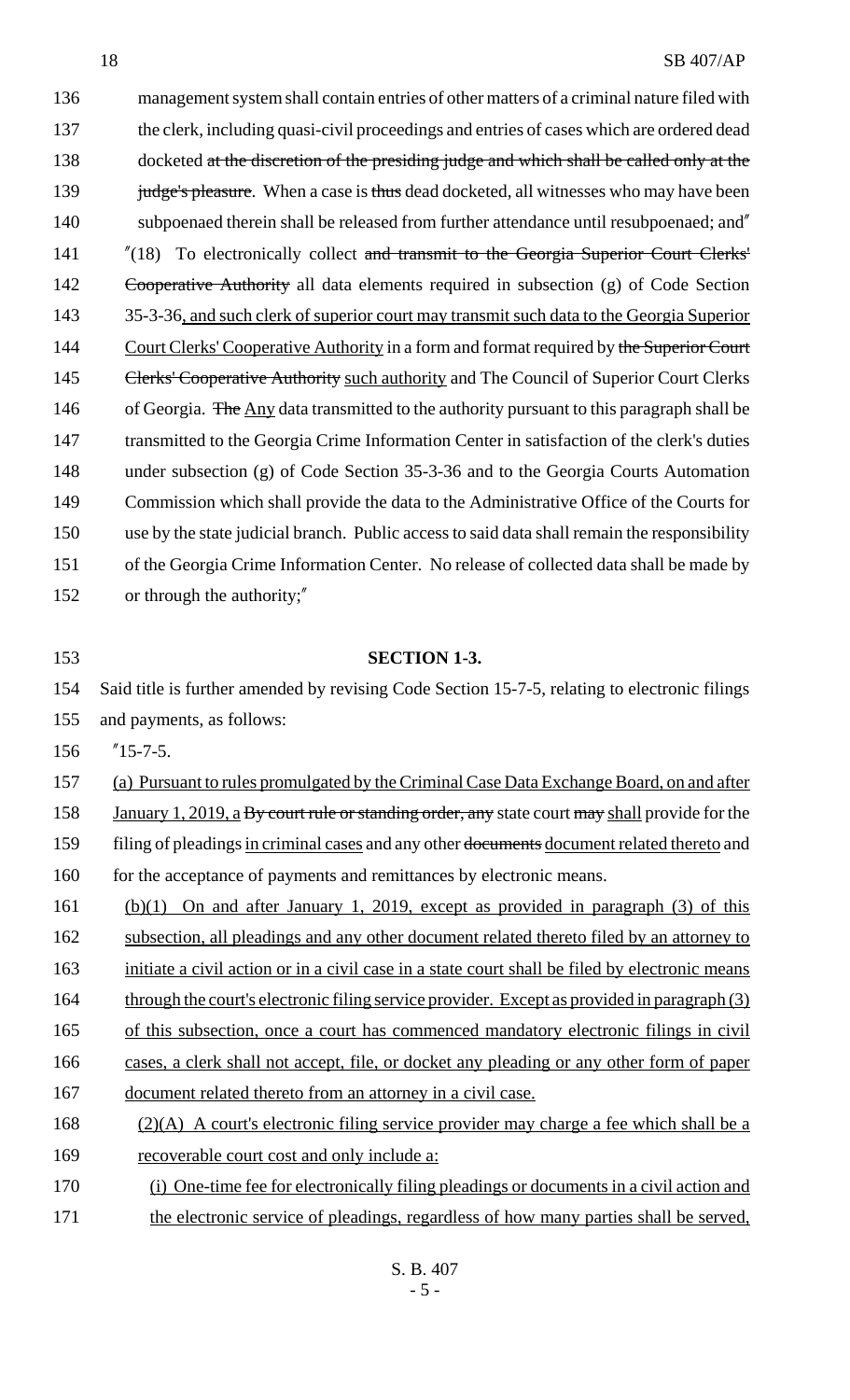| 172 | which shall not exceed \$30.00 per filer, per party. Such fee shall be paid at the time        |  |  |
|-----|------------------------------------------------------------------------------------------------|--|--|
| 173 | of the first filing on behalf of a party; provided that when filings are submitted via a       |  |  |
| 174 | public access terminal, upon the first filing not using such terminal, such fee shall be       |  |  |
| 175 | paid;                                                                                          |  |  |
| 176 | (ii) Supplemental fee of \$5.00 for each filing made in a civil action after a party has       |  |  |
| 177 | made ten electronic filings in such civil action; and                                          |  |  |
| 178 | (iii) Convenience fee for credit card and bank drafting services, which shall not              |  |  |
| 179 | exceed 3.5 percent plus a $30¢$ payment services fee per transaction.                          |  |  |
| 180 | (B) With respect to the fee charged pursuant to division (i) of subparagraph (A) of this       |  |  |
| 181 | paragraph, the clerk of state court shall retain \$2.00 of the transaction fee and remit it    |  |  |
| 182 | to the governing authority of the county. No other portion of the transaction fee shall        |  |  |
| 183 | be remitted to any other office or entity of the state or governing authority of a county      |  |  |
| 184 | or municipality.                                                                               |  |  |
| 185 | (C) An attorney, or party if he or she is pro se, shall be allowed unlimited access to         |  |  |
| 186 | view and download any pleading or document electronically filed in connection to the           |  |  |
| 187 | civil action in which he or she is counsel of record or pro se litigant, and an electronic     |  |  |
| 188 | service provider shall not be authorized to charge or collect a fee for such viewing or        |  |  |
| 189 | downloading.                                                                                   |  |  |
| 190 | $(3)(A)$ This subsection shall not apply to filings:                                           |  |  |
| 191 | (i) In connection with a pauper's affidavit, pleadings or documents filed under seal or        |  |  |
| 192 | presented to a court in camera or ex parte, or pleadings or documents to which access          |  |  |
| 193 | is otherwise restricted by law or court order;                                                 |  |  |
| 194 | (ii) Made physically at the courthouse by an attorney or his or her designee or an             |  |  |
| 195 | individual who is not an attorney; provided, however, that the clerk shall require such        |  |  |
| 196 | pleadings or documents be submitted via a public access terminal in the clerk's office.        |  |  |
| 197 | The clerk shall not charge the fee as set forth in division $(2)(A)(i)$ of this subsection for |  |  |
| 198 | such filing but when payment is submitted by credit card or bank draft, the clerk may          |  |  |
| 199 | charge the convenience fee as set forth in division $(2)(A)(ii)$ of this subsection;           |  |  |
| 200 | Made in a court located in an area that has been declared to be in a state of<br>(iii)         |  |  |
| 201 | emergency pursuant to Article 3 of Chapter 3 of Title 38. The Judicial Council of              |  |  |
| 202 | Georgia shall provide rules for filings in such circumstances; or                              |  |  |
| 203 | (iv) Made prior to the commencement of mandatory electronic filing for such court,             |  |  |
| 204 | wherein the filer shall continue to pay fees applicable to the case on the date of the first   |  |  |
| 205 | filing; provided, however, that a party may elect to make future filings through the           |  |  |
| 206 | court's electronic filing service provider and pay the applicable fees.                        |  |  |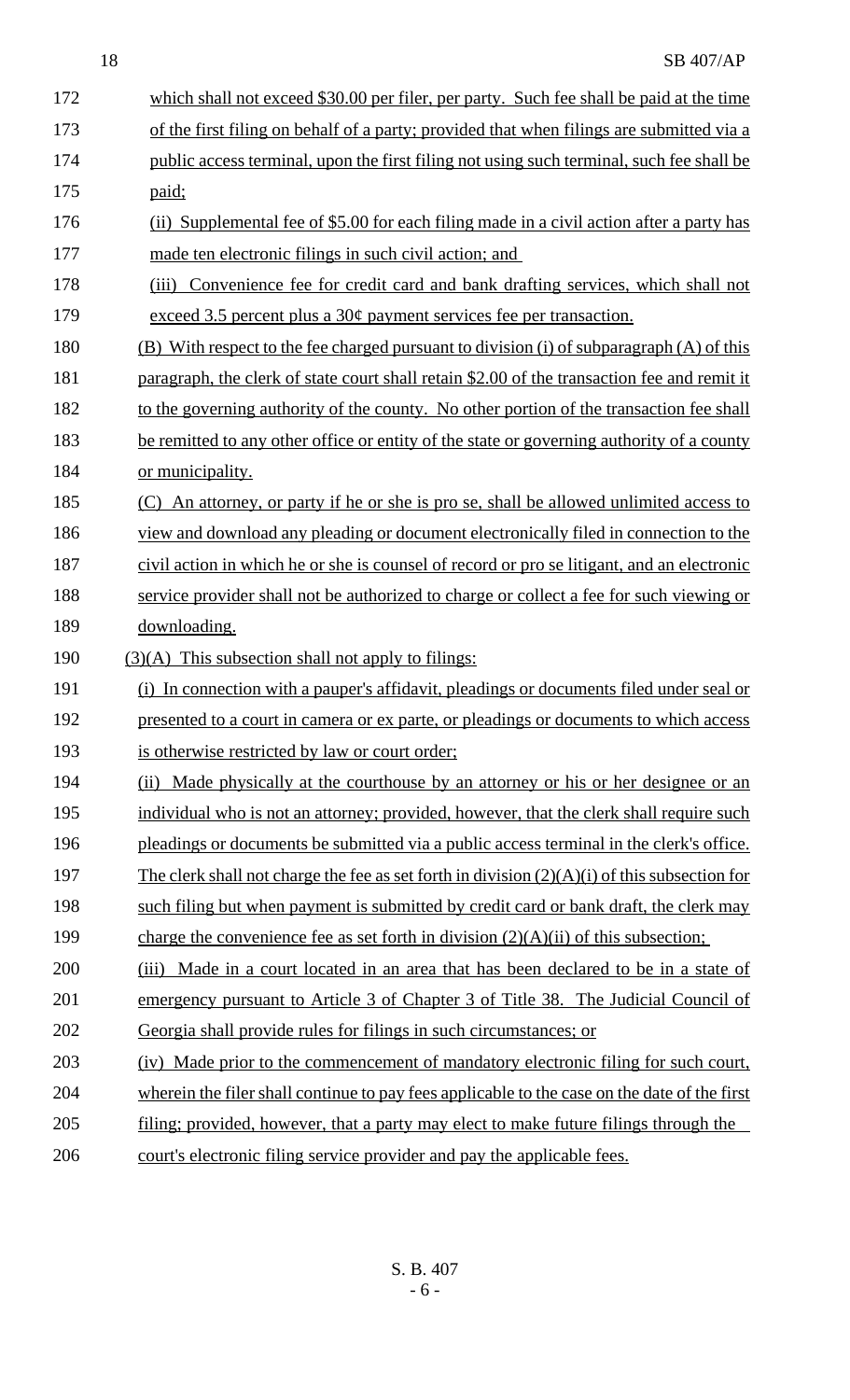- (B) This subsection may have an effective date between July 1, 2018, and December 31, 2018, when by court rule or standing order, the court commences mandatory electronic filing prior to January 1, 2019. (4) The Judicial Council of Georgia shall make and publish in print or electronically 211 such statewide minimum standards and rules as it deems necessary to carry out this Code section. Each clerk of state court shall develop and enact policies and procedures necessary to carry out the standards and rules created by the Judicial Council of Georgia.
- (c) Nothing in this Code section shall be construed to prevent a clerk's acceptance of payments and remittances by electronic means under the clerk's own authority.
- (d) A state court judge to whom the case is assigned and his or her staff shall, at all 218 times, have access to all pleadings and documents electronically filed and such access shall 219 be provided upon the physical acceptance of such pleadings and documents by the clerk. (e) Any pleading or document filed electronically shall be deemed filed as of the time 221 of its receipt by the electronic filing service provider. A pleading or document filed 222 electronically shall not be subject to disclosure until it has been physically accepted by the 223 clerk. Upon such acceptance as provided for in this subsection, such pleading or document 224 shall be publicly accessible for viewing at no cost to the viewer on a public access terminal available at the courthouse during regular business hours."
- 

#### **SECTION 1-4.**

 Said title is further amended in Code Section 15-11-64, relating to collection of information by juvenile court clerks and reporting requirements, by adding a new subsection to read as follows:

- "(c) Pursuant to rules promulgated by the Judicial Council of Georgia, on and after January 1, 2019, each clerk of the juvenile court shall collect data on each child alleged or 232 adjudicated to be a delinquent child and transmit such data as required by such rules. The Judicial Council of Georgia shall make and publish in print or electronically such 234 state-wide minimum standards and rules as it deems necessary to carry out this subsection. 235 Each clerk of the juvenile court shall develop and enact policies and procedures necessary 236 to carry out the standards and rules created by the Judicial Council of Georgia."
- 

#### **SECTION 1-5.**

 Chapter 6A of Title 35 of the Official Code of Georgia Annotated, relating to the Criminal Justice Coordinating Council, is amended by revising Code Section 35-6A-2, relating to the creation of such council and assignment to the Georgia Bureau of Investigation, as follows: "35-6A-2.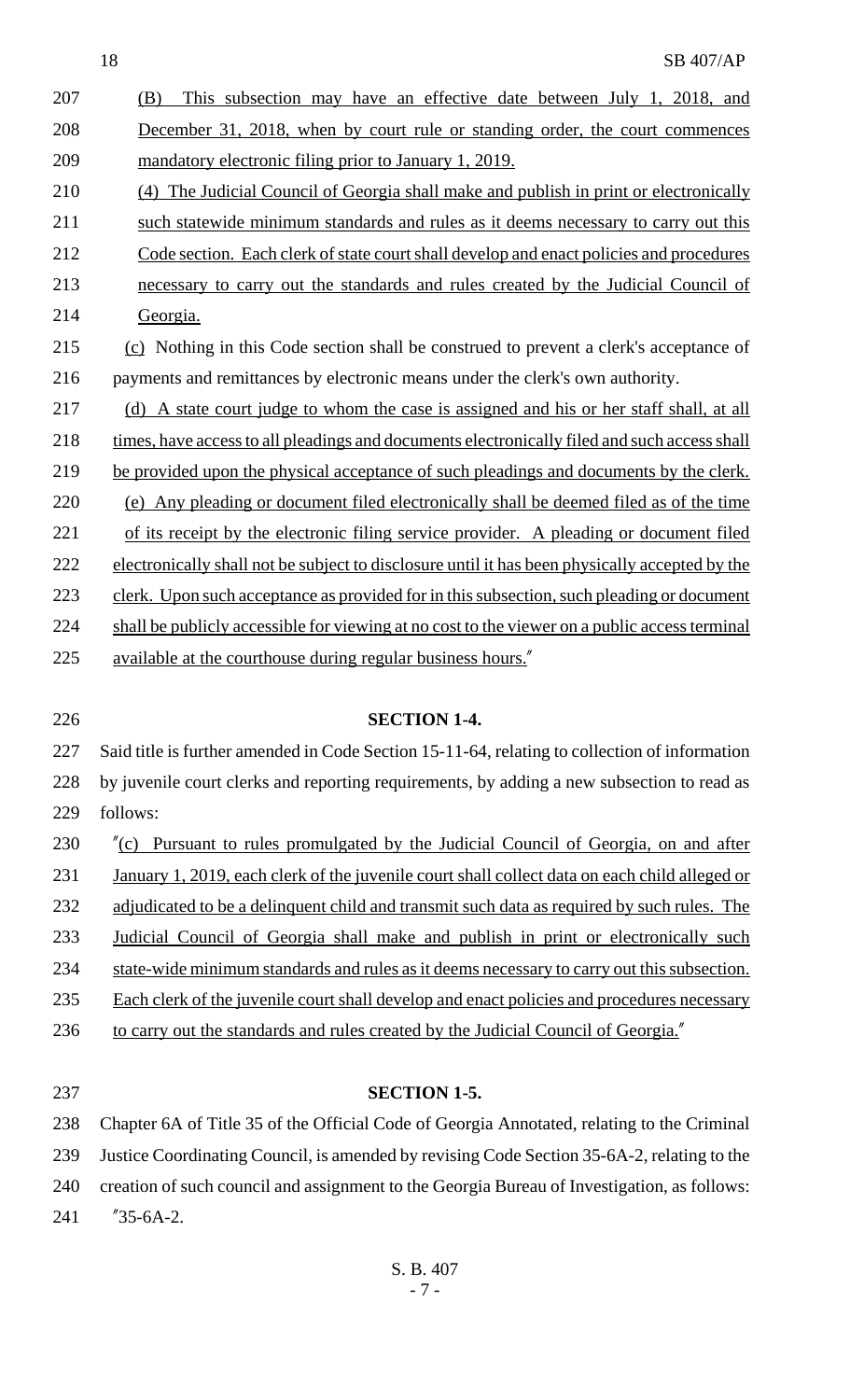- 242 (a) There is established the Criminal Justice Coordinating Council of the State of Georgia
- 243 which is assigned to the Georgia Bureau of Investigation for administrative purposes only,
- 244 as prescribed in Code Section 50-4-3.
- 245 (b) As used in this chapter, the term:
- 246 (1) 'Board' means the Criminal Case Data Exchange Board.
- 247 (2) 'Council' means the Criminal Justice Coordinating Council."

248 **SECTION 1-6.** 249 Said chapter is further amended by adding two new Code sections to read as follows: 250 "35-6A-13. 251 (a) There is established the Criminal Case Data Exchange Board to the council which shall 252 consist of 15 members as follows: 253 (1) The director of the council, the director of the Georgia Crime Information Center, the 254 director of the Office of Planning and Budget, the director of the Administrative Office 255 of the Courts, the director of the Georgia Public Defender Council, the commissioner of 256 administrative services, the commissioner of corrections, the commissioner of community 257 supervision, the executive director of the Georgia Technology Authority, the executive 258 counsel of the Governor, and a representative of the Prosecuting Attorneys' Council of 259 the State of Georgia, provided that any such member may allow a designee to represent 260 him or her at a board meeting and vote in his or her stead; and 261 (2) Four members, one of whom is a superior court judge, one of whom is a clerk of a 262 superior court, one of whom is a sheriff, and one of whom is a county commissioner, 263 shall be appointed by the Governor for terms of four years; their initial appointments, 264 however, shall be one for a four-year term, one for a three-year term, one for a two-year 265 term, and one for a one-year term. No individual shall serve beyond the time he or she 266 holds the office by reason of which he or she was initially eligible for appointment. 267 (b) In the event of death, resignation, disqualification, or removal of any member of the 268 board for any reason, vacancies shall be filled in the same manner as the original 269 appointment and successors shall serve for the unexpired term. 270 (c) The initial terms for all members shall begin on July 1, 2018. 271 (d) Membership on the board shall not constitute public office, and no member shall be 272 disqualified from holding public office by reason of his or her membership. 273 (e) The board shall elect a chairperson from among its membership and may elect such 274 other officers and committees as it considers appropriate. 275 (f) Members of the board shall serve without compensation, although each member of the 276 board shall be reimbursed for actual expenses incurred in the performance of his or her 277 duties from funds available to the council. Such reimbursement shall be limited to all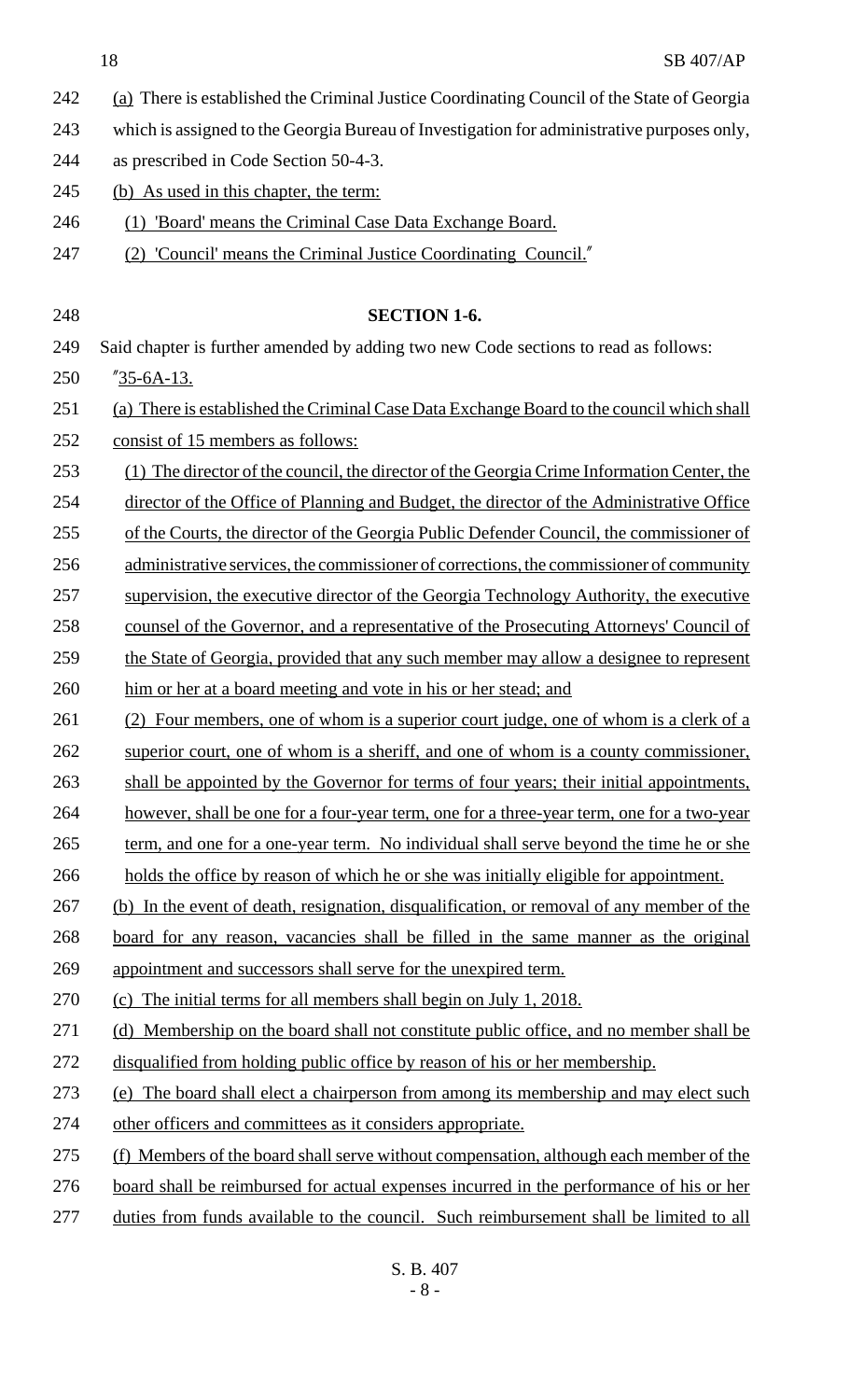- 278 travel and other expenses necessarily incurred through service on the board, in compliance
- 279 with this state's travel rules and regulations; provided, however, that in no case shall a
- member of the board be reimbursed for expenses incurred in the member's capacity as the 281 representative of another state agency.
- 35-6A-14.

(a) The board shall:

- (1) Meet at such times and places as it shall determine necessary or convenient to
- perform its duties. Such board shall also meet upon the call of the chairperson of the
- 286 board, the chairperson of the council, or the Governor;
- (2) Maintain minutes of its meetings;
- (3) Promulgate rules with respect to courts receiving criminal case filings electronically
- and the exchange of data amongst agencies and entities with respect to a criminal case 290 from its inception to its conclusion;
- (4) Participate in the development and review of this state's criminal case data exchange and management system;
- (5) Using the combined expertise and experience of its members, provide regular advice and counsel to the director of the council to enable the council to carry out its statutory duties under this chapter; and
- (6) Carry out such duties that may be required by federal law or regulation so as to enable this state to receive and disburse federal funds for criminal case exchange and management.
- (b) Public access to data that are collected or transmitted via the criminal case information
- exchange shall remain the responsibility of the Georgia Crime Information Center. No
- 301 release of collected data shall be made by or through the Georgia Technology Authority.
- 

# **PART IA**

**SECTION 1A-1.**

 Code Section 9-11-5 of the Official Code of Georgia Annotated, relating to service and filing of pleadings subsequent to the original complaint and other papers, is amended by revising

- paragraph (4) of subsection (f) as follows:
- "(4) When an attorney files a pleading in a case via an electronic filing service provider,
- such attorney shall be deemed to have consented to be served electronically with future
- pleadings for such case unless he or she files a rescission of consent as set forth in
- paragraph (2) of this subsection.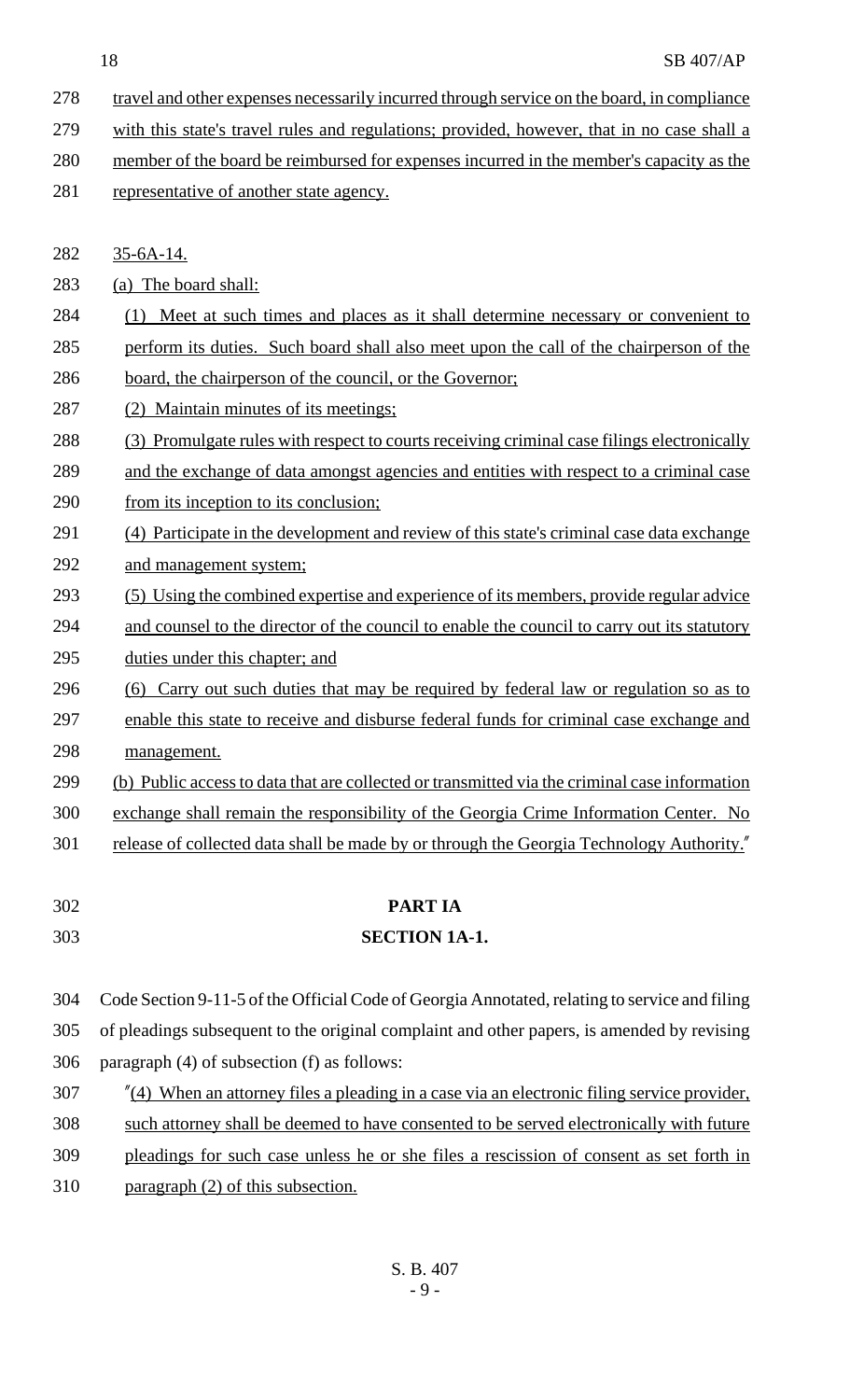$(4)(5)$  If electronic service of a pleading is made upon a person to be served, and such person certifies to the court under oath that he or she did not receive such pleading, it shall be presumed that such pleading was not received unless the serving party disputes the assertion of nonservice, in which case the court shall decide the issue of service of such pleading."

 **SECTION 1A-2.** Chapter 1 of Title 15 of the Official Code of Georgia Annotated, relating to general provisions relative to courts, is amended by adding a new Code section to read as follows: "15-1-22. On and after January 1, 2019, no court or clerk of court shall enter into any exclusive agreement or contract that prohibits more than one electronic filing service provider to serve a court or clerk of court; provided, however, that such prohibition shall not require a court or clerk of court to enter into more than one agreement or contract with an electronic service provider."

- 
- 

## **PART II**

### **SECTION 2-1.**

 Title 15 of the Official Code of Georgia Annotated, relating to courts, is amended by adding a new Code section to read as follows:

"15-5-21.1.

 The Judicial Council of Georgia shall develop a uniform misdemeanor citation and complaint form for use by all law enforcement officials who are empowered to arrest individuals for misdemeanors and local ordinance violations. Such form shall serve as the citation, summons, accusation, or other instrument of prosecution of the offense or offenses for which the accused is charged and as the record of the disposition of the matter by the court before which the accused is brought, and shall contain such other matter as the council shall provide. Each such form shall have a unique identifying number which shall serve as the docket number for the court having jurisdiction of the accused. The Judicial Council of Georgia shall promulgate rules for each class of court for the use of such citations."

### **SECTION 2-2.**

Said title is further amended by revising Code Section 15-7-42, relating to hearing on merits

in open court and proceedings allowed in chambers, as follows:

"15-7-42.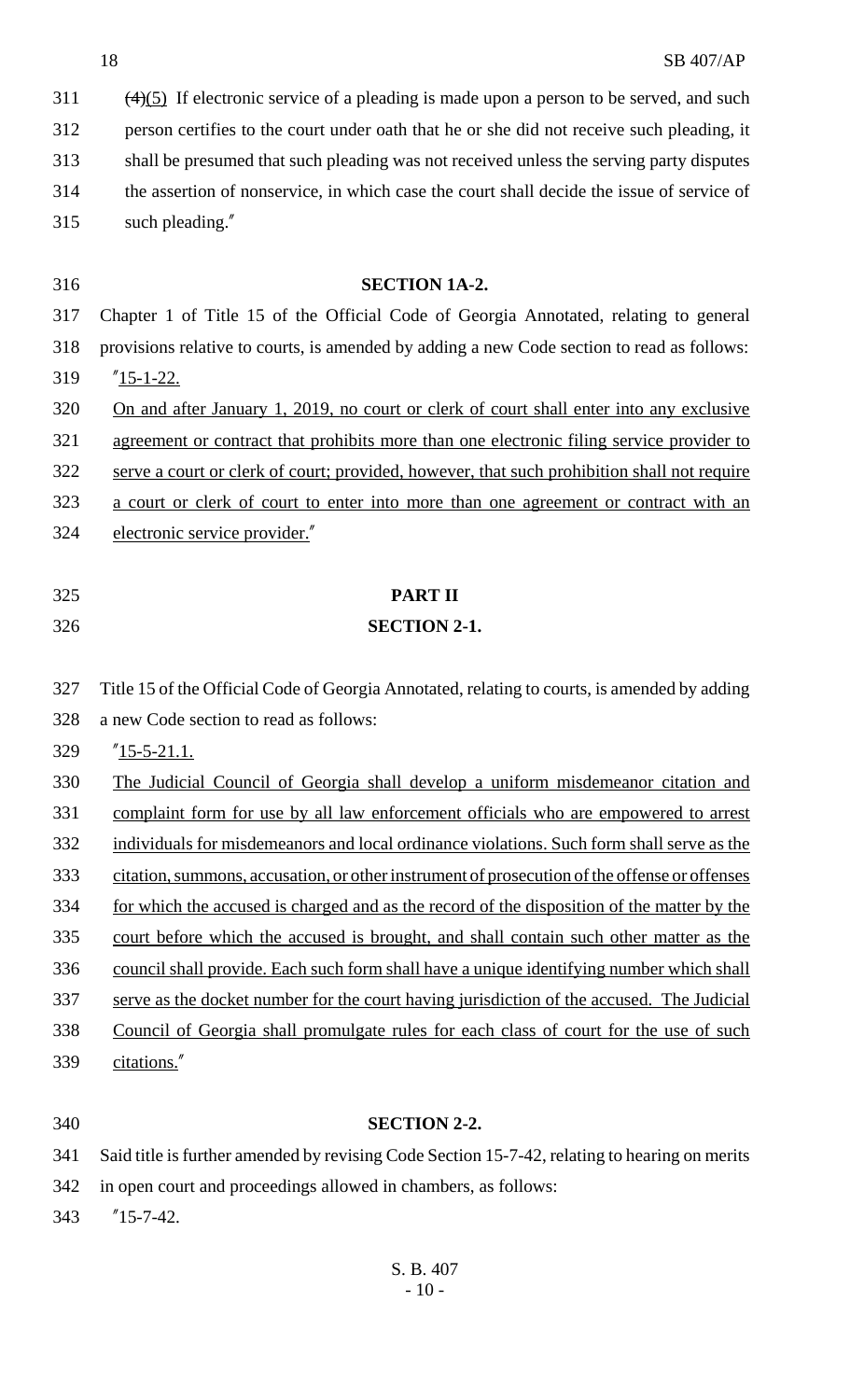(a) The prosecution of misdemeanors may proceed by accusation as provided in Code

Section 17-7-71, citation or citation and arrest as provided for by law, or summons.

 (b) All trials on the merits shall be conducted in open court and, so far as convenient, in a regular courtroom.

 (c) All other proceedings, hearings, and acts not included in subsection (b) of this Code section may be done or conducted by a judge in chambers and in the absence of the clerk or other court officials. The judge of the court may hear motions and enter interlocutory

orders, in all cases pending in the court over which he or she presides, in open court or in

- chambers."
- 

### **SECTION 2-3.**

 Title 17 of the Official Code of Georgia Annotated, relating to criminal procedure, is amended by revising Code Section 17-4-23, relating to the procedure for arrests by citation for motor vehicle violations and issuance of warrants for arrest for failure of persons charged to appear in court, as follows:

"17-4-23.

 (a)(1) A law enforcement officer may arrest a person accused of violating any law or ordinance enacted by local law governing the operation, licensing, registration, maintenance, or inspection of motor vehicles or violating paragraph (2), (3), or (5) of 362 subsection (a) of Code Section 3-3-23 by the issuance of a citation, provided that the such 363 offense is committed in his <u>or her</u> presence or information constituting a basis for such 364 arrest concerning the operation of a motor vehicle or a violation of paragraph  $(2)$ ,  $(3)$ , or (5) of subsection (a) of Code Section 3-3-23 was received by the arresting officer from 366 a law enforcement officer observing the such offense being committed, except that, where 367 the when such offense results in an accident, an investigating officer may issue citations regardless of whether the offense occurred in the presence of a law enforcement officer. (2) A law enforcement officer may arrest a person accused of any misdemeanor violation of Code Section 16-7-21, 16-8-14, 16-8-14.1, or 16-13-30 by the issuance of a citation, provided that such offense is committed in his or her presence or information constituting a basis for such arrest was received by the arresting officer or an investigating officer from another law enforcement officer or other individual observing or aware of such offense being committed. When an arrest is made for such offense, prior to releasing the accused on citation, the arresting law enforcement officer shall review the accused's criminal record as such is on file with the Federal Bureau of Investigation and the Georgia Crime Information Center within the Georgia Bureau of Investigation and ensure that the accused's fingerprints are obtained.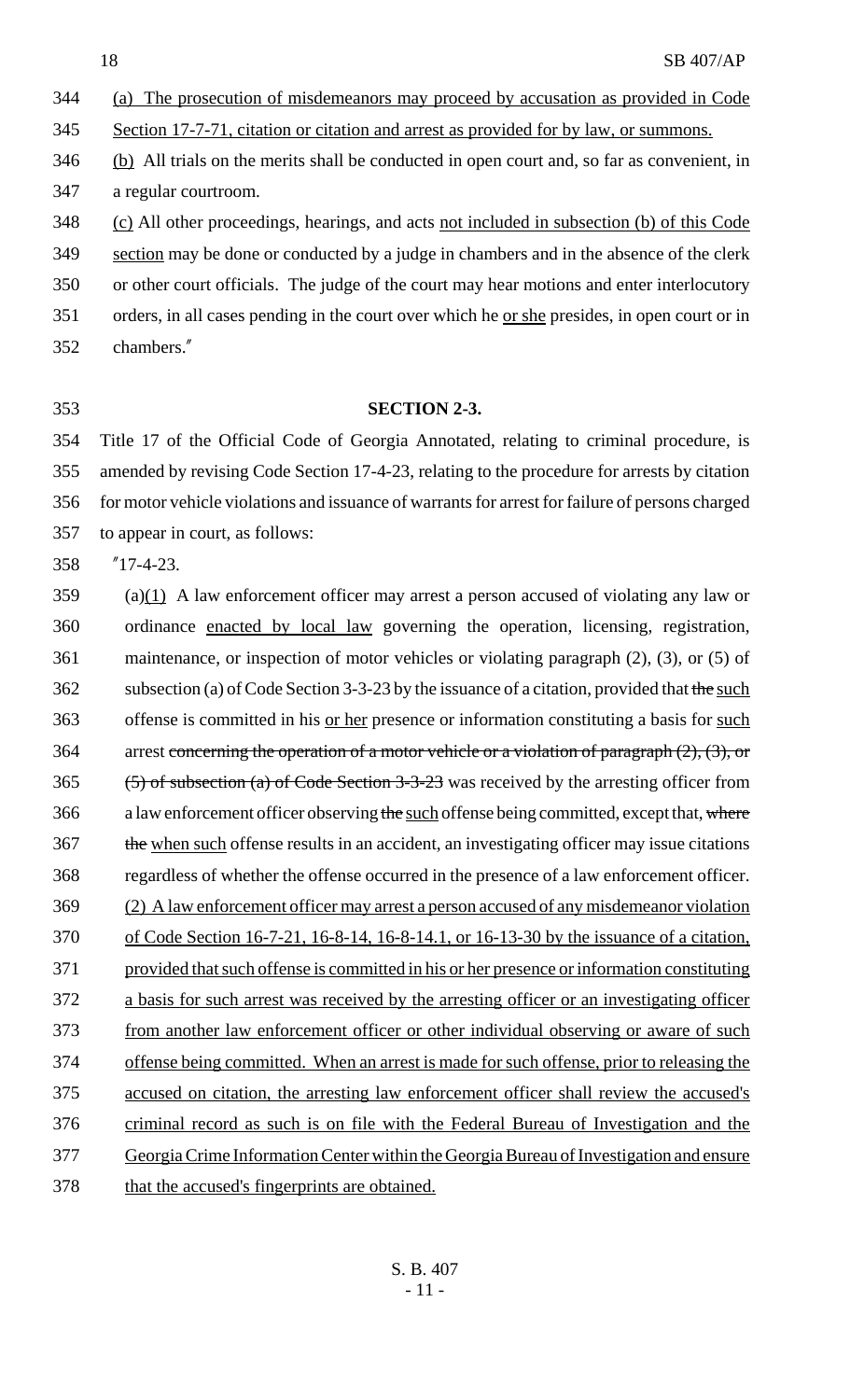379 (3) The arresting officer shall issue to such person a citation to the accused which shall 380 enumerate the specific charges against the person and the date upon which the person he 381 or she is to appear and answer the charges or a notation that the person he or she will be 382 later notified of the date upon which the person he or she is to appear and answer the charges. Whenever When an arresting officer makes an arrest concerning the operation of a motor vehicle based on information received from another law enforcement officer who observed the offense being committed, the citation shall list the name of each officer 386 and each officer must be present when the charges against the accused person are heard. (b) If the accused person fails to appear as specified in the citation, the judicial officer having jurisdiction of the offense may issue a warrant ordering the apprehension of the person accused and commanding that he or she be brought before the court to answer the 390 charge contained within the citation and the charge of his <u>or her</u> failure to appear as 391 required. The person accused shall then be allowed to make a reasonable bond to appear on a given date before the court.

 (c) Notwithstanding subsection (b) of this Code section, when an accused was issued a citation for a violation of Code Section 16-7-21, 16-8-14, 16-8-14.1, or 16-13-30, and the accused fails to appear as specified in the citation, the judicial officer having jurisdiction of the offense, absent a finding of sufficient excuse to appear at the time and place specified in the citation, shall issue a warrant ordering the apprehension of the accused and commanding that he or she be brought before the court to answer the charge contained within the citation and the charge of his or her failure to appear as required. The accused 400 shall then be allowed to make a reasonable bond to appear on a given date before the court."

#### **SECTION 2-4.**

 Said title is further amended by revising paragraph (1) of subsection (b) and subsections (e), (f), and (i) of Code Section 17-6-1, relating to where offenses are bailable, procedure, bail schedules, and appeal bonds, as follows:

 "(b)(1) All offenses not included in subsection (a) of this Code section, inclusive of offenses that are violations of local ordinances, are bailable by a court of inquiry. Except as provided in subsection (g) of this Code section, at no time, either before a court of inquiry, when indicted or accused, after a motion for new trial is made, or while an appeal 410 is pending, shall any person charged with a misdemeanor be refused bail. When determining bail for a person charged with a misdemeanor, courts shall not impose excessive bail and shall impose only the conditions reasonably necessary to ensure such person attends court appearances and to protect the safety of any person or the public 414 given the circumstances of the alleged offense and the totality of circumstances.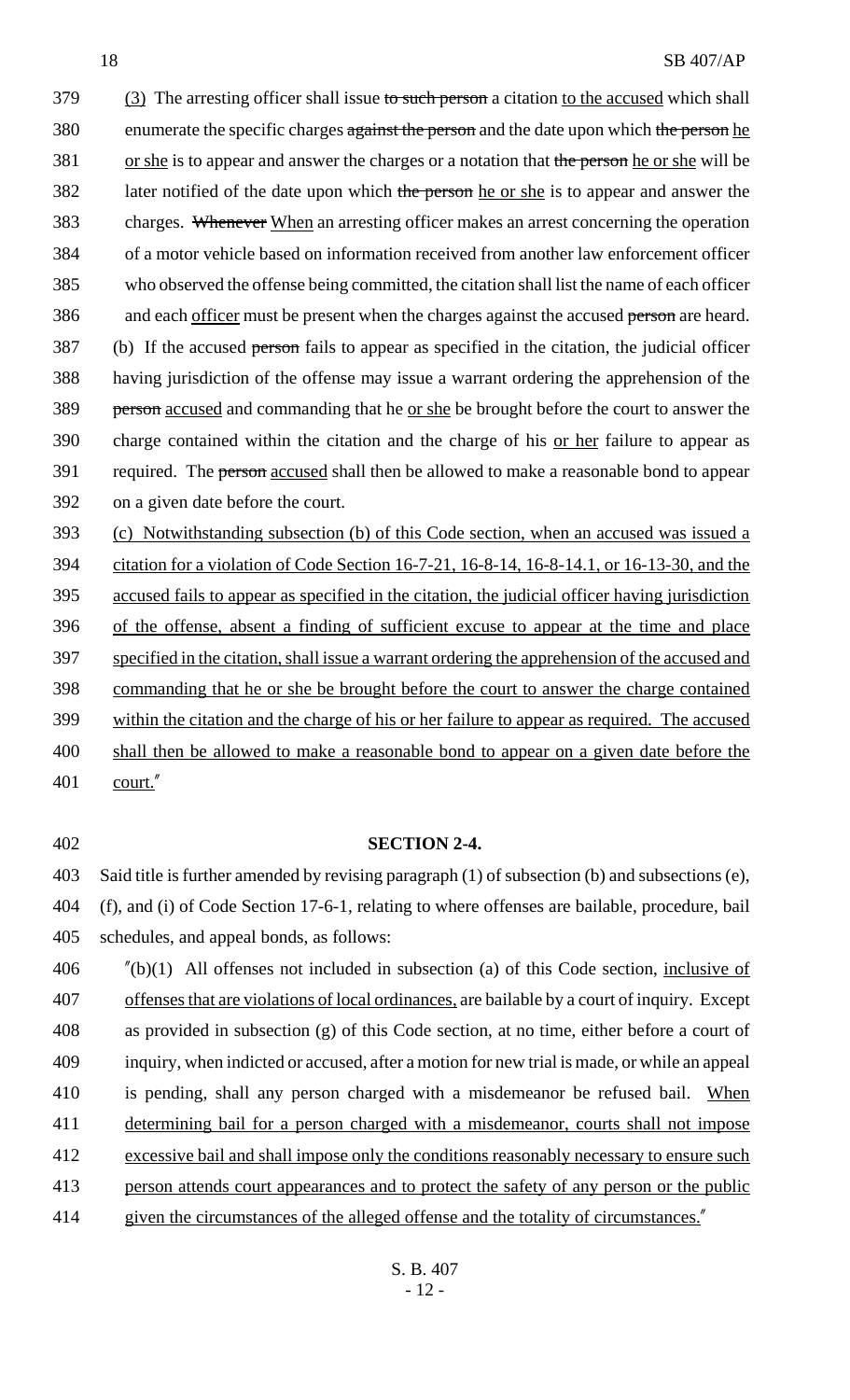18 SB 407/AP  $\frac{d}{2}$  (e)(1) A court shall be authorized to release a person on bail if the court finds that the person:  $\frac{(1)(A)}{(1)(A)}$  Poses no significant risk of fleeing from the jurisdiction of the court or failing 418 to appear in court when required;  $\left(2\right)(B)$  Poses no significant threat or danger to any person, to the community, or to any property in the community;  $\left(3\right)(C)$  Poses no significant risk of committing any felony pending trial; and  $\frac{(4)}{D}$  Poses no significant risk of intimidating witnesses or otherwise obstructing the administration of justice. (2) When determining bail, as soon as possible, the court shall consider: (A) The accused's financial resources and other assets, including whether any such assets are jointly controlled; (B) The accused's earnings and other income; (C) The accused's financial obligations, including obligations to dependents; (D) The purpose of bail; and (E) Any other factor the court deems appropriate.  $(3)$  However, if If the person is charged with a serious violent felony and has already been convicted of a serious violent felony, or of an offense under the laws of any other state or of the United States which offense if committed in this state would be a serious violent felony, there shall be a rebuttable presumption that no condition or combination of conditions will reasonably assure the appearance of the person as required or assure the safety of any other person or the community. As used in this subsection, the term 'serious violent felony' means a serious violent felony as defined in Code Section 17-10-6.1. (f)(1) Except as provided in subsection (a) of this Code section or as otherwise provided in this subsection, the judge of any court of inquiry may by written order establish a 441 schedule of bails and unless otherwise ordered by the judge of any court, a person 442 charged with committing any offense an accused shall be released from custody upon posting bail as fixed in the schedule. (2) For offenses involving an act of family violence, as defined in Code Section 19-13-1, 445 the bail or other release from custody shall be set by a judge on an individual basis and  $a$  schedule of bails provided for in paragraph (1) of this subsection shall require increased 447 bail and not be utilized; provided, however, that the judge shall include a listing of specific conditions which shall include, but not be limited to, having no contact of any kind or character with the victim or any member of the victim's family or household, not physically abusing or threatening to physically abuse the victim, the immediate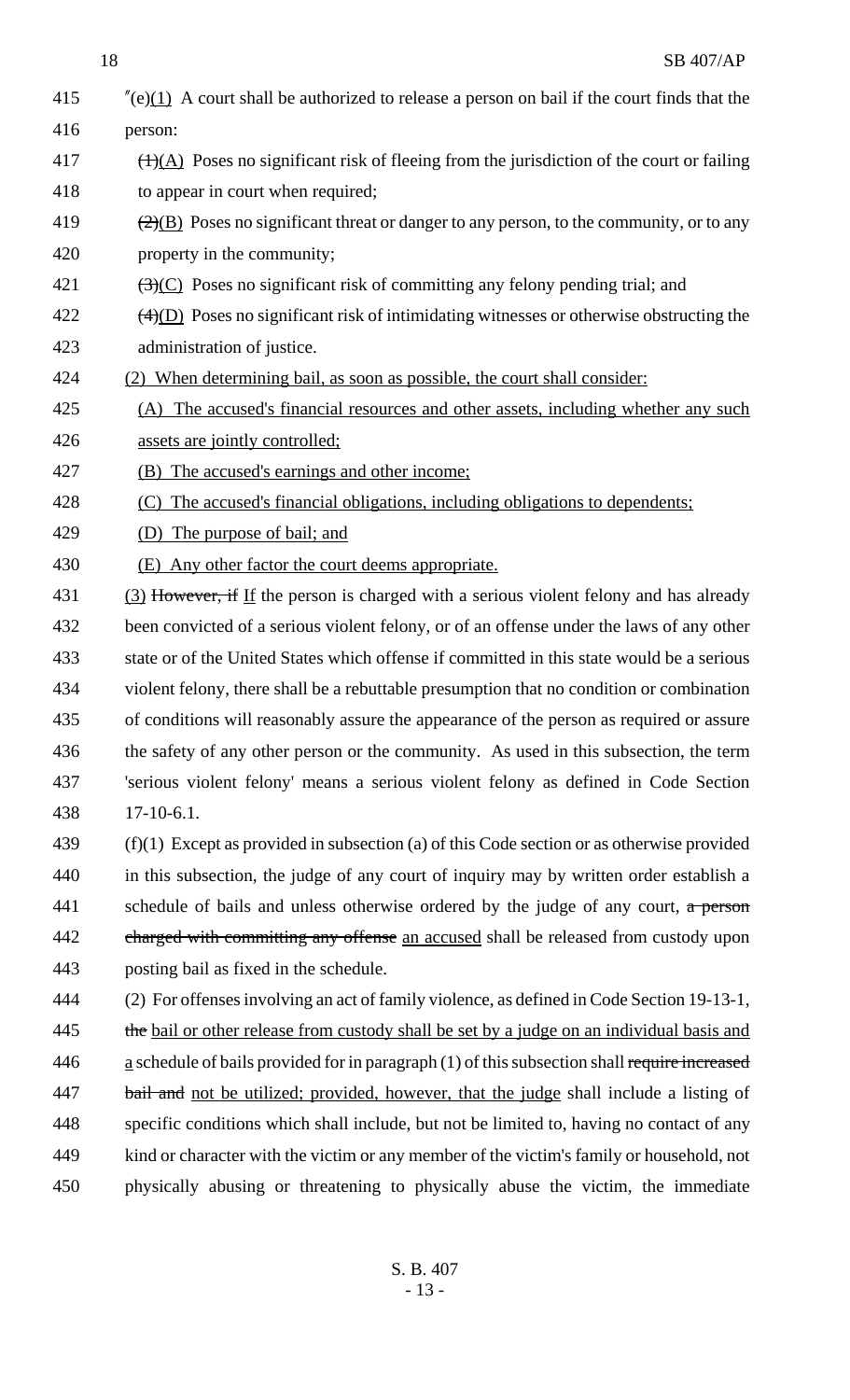enrollment in and participation in domestic violence counseling, substance abuse therapy, or other therapeutic requirements.

 (3) For offenses involving an act of family violence, the judge shall determine whether 454 the schedule of bails and one or more of its specific conditions shall be used, except that any offense involving an act of family violence and serious injury to the victim shall be bailable only before a judge when the judge or the arresting officer is of the opinion that the danger of further violence to or harassment or intimidation of the victim is such as to make it desirable that the consideration of the imposition of additional conditions as authorized in this Code section should be made. Upon setting bail in any case involving family violence, the judge shall give particular consideration to the exigencies of the case at hand and shall impose any specific conditions as he or she may deem necessary. As used in this Code section, the term 'serious injury' means bodily harm capable of being perceived by a person other than the victim and may include, but is not limited to, substantially blackened eyes, substantially swollen lips or other facial or body parts, substantial bruises to body parts, fractured bones, or permanent disfigurements and wounds inflicted by deadly weapons or any other objects which, when used offensively against a person, are capable of causing serious bodily injury.

 (4) For violations of Code Section 16-15-4, the court shall require increased bail and 469 shall include as a condition of bail or pretrial release that the defendant accused shall not have contact of any kind or character with any other member or associate of a criminal 471 street gang and, in cases involving  $\alpha$  an alleged victim, that the defendant accused shall not have contact of any kind or character with any such victim or any member of any such victim's family or household.

 (5) For offenses involving violations of Code Section 40-6-393, bail or other release from custody shall be set by a judge on an individual basis and not a schedule of bails pursuant to this Code section."

 "(i) As used in this Code section, the term 'bail' shall include the releasing of a person on 478 such person's own recognizance, except as limited by the provisions of Code Section 17-6-12."

#### **SECTION 2-5.**

 Said title is further amended by revising subsections (b) and (d) of Code Section 17-6-12, relating to discretion of court to release person charged with crime on own recognizance only and the failure of such person to appear for trial, as follows:

 "(b) A person charged with a bail restricted offense shall not be released on bail on his or her own recognizance for the purpose of entering a pretrial release program, a pretrial 486 release and diversion program as provided for in Article 4 of Chapter 3 of Title 42, or a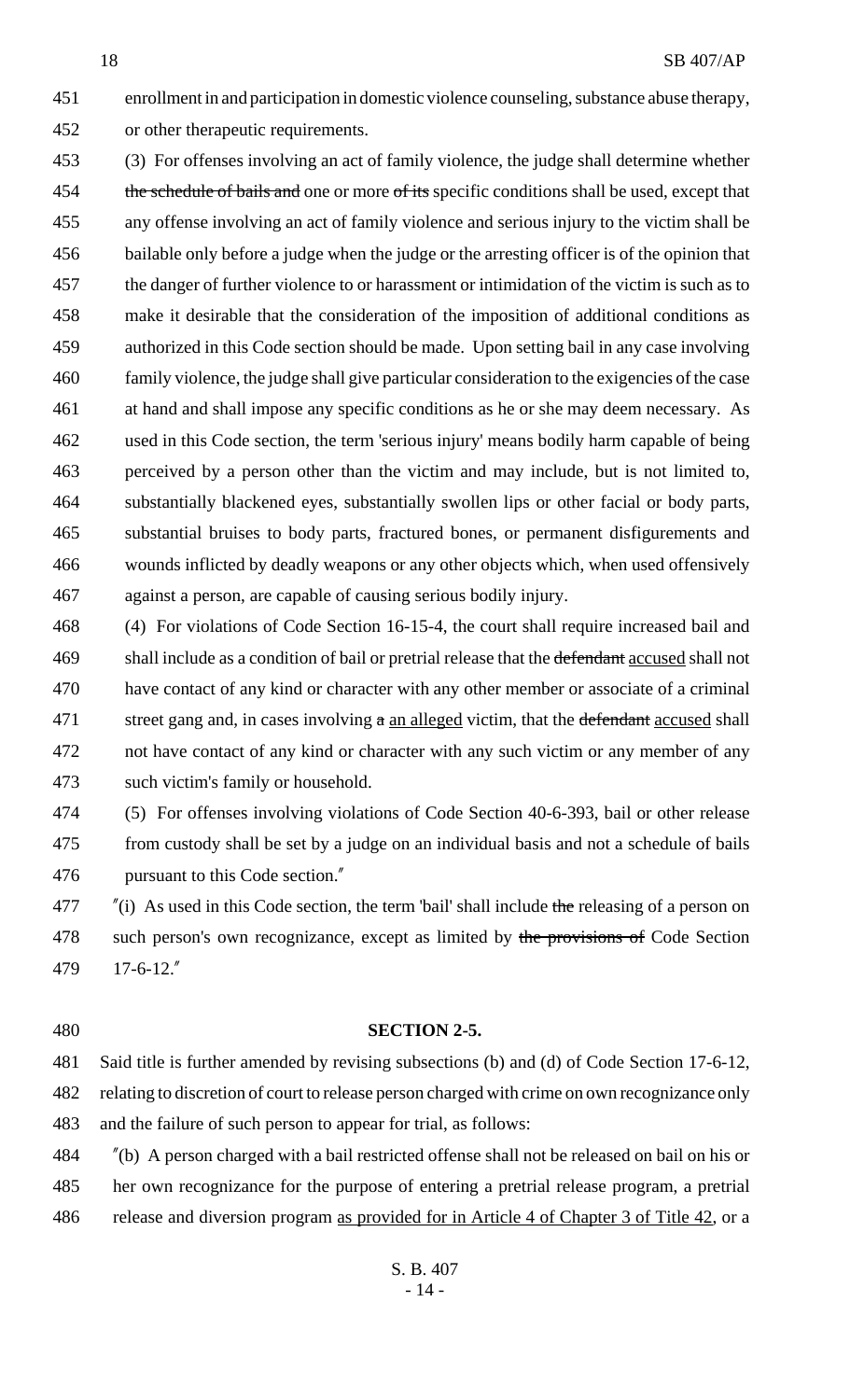pretrial intervention and diversion program as provided for in Article 4 of Chapter 18 of 488 Title 15, or Article 5 of Chapter 8 of Title 42, or pursuant to Uniform Superior Court Rule 27, unless an elected magistrate, elected state or superior court judge, or other judge 490 sitting by designation under the express written authority of such elected judge, enters a written order to the contrary specifying the reasons why such person should be released upon his or her own recognizance." 493 "(d) Upon the failure of a person released on his or her own recognizance only to appear

 for trial, if the release is not otherwise conditioned by the court, absent a finding of 495 sufficient excuse to appear, the court may shall summarily issue an order for his or her arrest which shall be enforced as in cases of forfeited bonds."

#### **SECTION 2-6.**

 Said title is further amended by revising subparagraph (a)(1)(B), paragraph (2) of subsection (a), and subsection (d) of Code Section 17-10-1, relating to fixing of sentence, as follows:

 "(B) When a defendant with no prior felony conviction is convicted of felony offenses or is charged with felony offenses and is sentenced pursuant to subsection (a) or (c) of Code Section 16-13-2 or Article 3 of Chapter 8 of Title 42, has no prior felony conviction, and the court imposes a sentence of probation or not more than 12 months 504 of imprisonment followed by a term of probation, not to include a split sentence, the court shall include a behavioral incentive date in its sentencing order that does not exceed three years from the date such sentence is imposed. Within 60 days of the expiration of such incentive date, if the defendant has not been arrested for anything other than a nonserious traffic offense as defined in Code Section 35-3-37, has been compliant with the general and special conditions of probation imposed, and has paid all restitution owed, the Department of Community Supervision shall notify the prosecuting attorney and the court of such facts. The Department of Community Supervision shall provide the court with an order to terminate such defendant's probation which the court shall execute unless the court or the prosecuting attorney requests a hearing on such matter within 30 days of the receipt of such order. The court shall take whatever action it determines would be for the best interest of justice and the welfare of society."

 $\frac{\pi}{2}(\underline{A})$  Active probation supervision shall terminate in all cases no later than two years from the commencement of active probation supervision unless specially extended or reinstated by the sentencing court upon notice and hearing and for good cause shown; 520 provided, however, that in those cases involving the: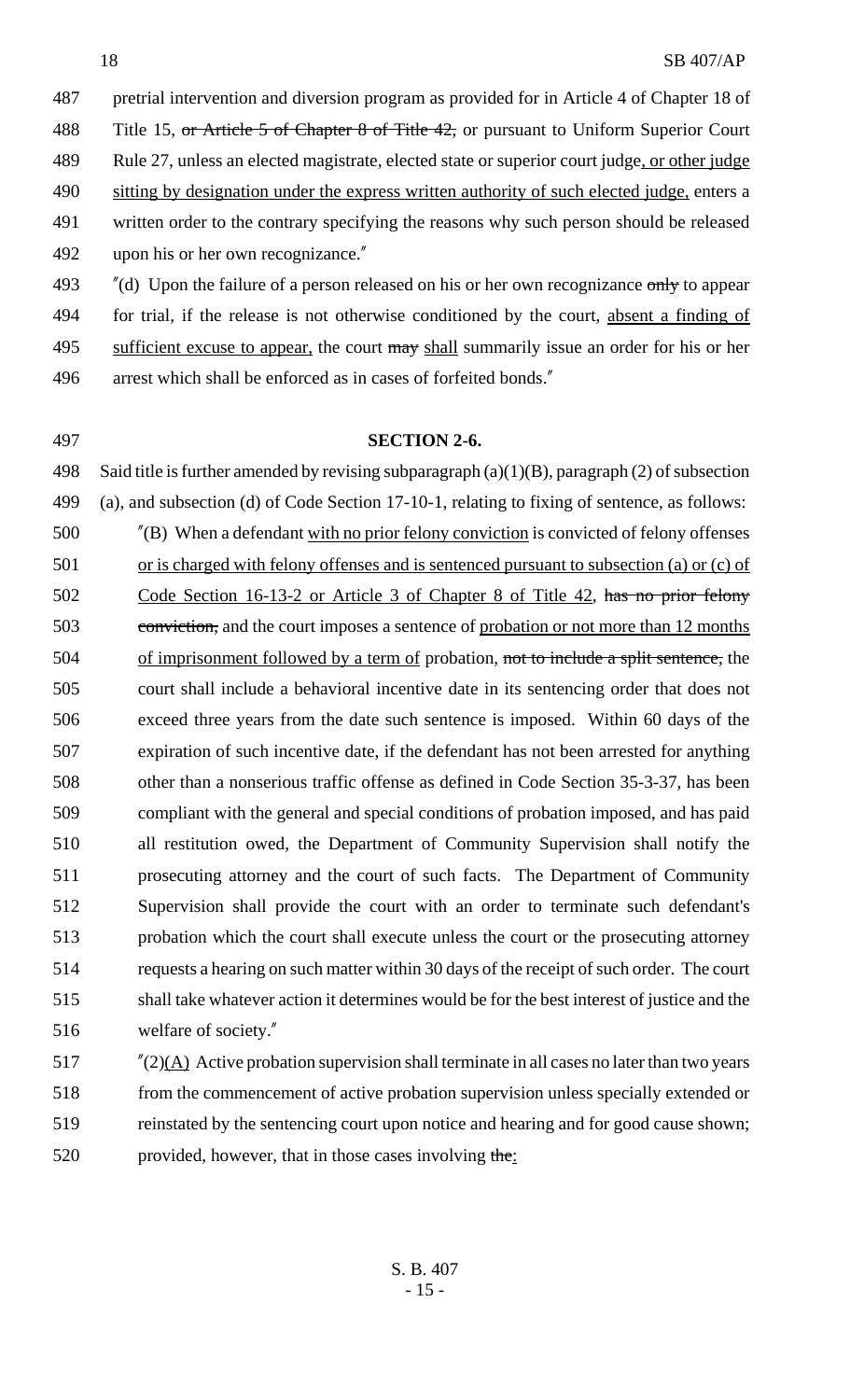- 521 (i) The collection of restitution, the period of active probation supervision shall 522 remain in effect for so long as any such obligation is outstanding, or until termination 523 of the sentence, whichever first occurs<del>, and for those cases involving a</del>; (ii) A conviction under Chapter 15 of Title 16, the 'Georgia Street Gang Terrorism and Prevention Act,' the period of active probation supervision shall remain in effect until the termination of the sentence, but shall not exceed five years unless as otherwise provided in this paragraph; or (iii) A conviction that requires the defendant to register on the state sexual offender 529 registry pursuant to Code Section 42-1-12, the period of active probation supervision shall remain in effect until the court orders unsupervised probation, or until termination of the sentence, whichever first occurs. (B) Probation supervision Supervision shall not be required for defendants sentenced to probation while the defendant is in the legal custody of the Department of Corrections or the State Board of Pardons and Paroles." 535  $\frac{\pi}{d}(d)(1)$  As used in this subsection, the term: (A) 'Developmental disability' shall have the same meaning as set forth in Code Section 37-1-1. (B) 'Indigent' means an individual who earns less than 100 percent of the federal poverty guidelines unless there is evidence that the individual has other resources that might reasonably be used without undue hardship for such individual or his or her dependents. (C) 'Significant financial hardship' means a reasonable probability that an individual will be unable to satisfy his or her financial obligations for two or more consecutive months. (D) 'Totally and permanently disabled' shall have the same meaning as set forth in Code Section 49-4-80. (2) In determining the financial obligations, other than restitution, to impose on the defendant, the court shall consider: (A) The defendant's financial resources and other assets, including whether any such assets are jointly controlled; (B) The defendant's earnings and other income; (C) The defendant's financial obligations, including obligations to dependents; (D) The period of time during which the probation order will be in effect; (E) The goal of the punishment being imposed; and (F) Any other factor the court deems appropriate. (3) In any case involving a violation of local ordinance, misdemeanor, or a felony in 557 which the defendant has been punished in whole or in part by a fine, the sentencing judge
	- S. B. 407 - 16 -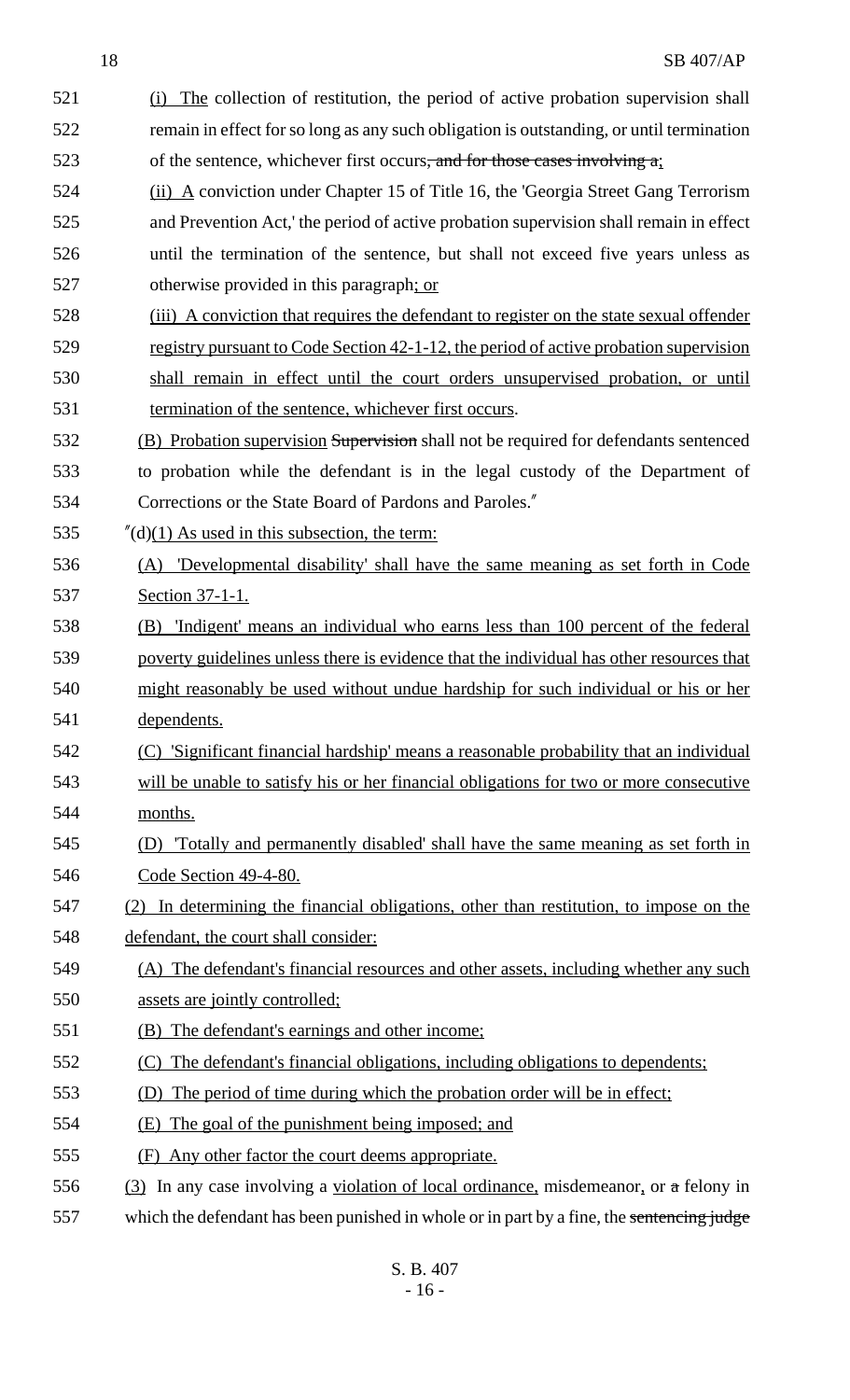558 court shall be authorized to allow the defendant to satisfy such fine through community 559 service as defined in Code Section 42-3-50 or any fee imposed in connection with 560 probation supervision through community service as set forth in Article 3 of Chapter 3 561 of Title 42. One hour of community service shall equal the dollar amount of one hour of 562 paid labor at the minimum wage under the federal Fair Labor Standards Act of 1938, in 563 effect on January 1,  $\frac{2017}{2018}$ , unless otherwise specified by the sentencing judge court. 564 A defendant shall be required to serve the number of hours in community service which 565 equals the number derived by dividing the amount of the fine owed by the defendant, 566 including moneys assessed by a provider of probation services, by the federal minimum 567 hourly wage or by the amount specified by the sentencing judge court. If the court orders 568 educational advancement, the court shall determine the numbers of hours required to be 569 completed. Prior to or subsequent to sentencing, a defendant, or subsequent to 570 sentencing, a community supervision officer, may request that the court make all or any 571 portion of a fine the amount owed by the defendant be satisfied under this subsection. 572 (4) At the time of sentencing, the court may waive the imposition of a fine, exclusive of

 the payment of statutory surcharges, upon a determination that a defendant has a significant financial hardship or inability to pay or other extenuating factors exist that prohibit payment or collection of such fine. When determining significant financial hardship, the court may consider whether the defendant is indigent and whether the defendant or his or her dependents has a developmental disability or is totally and 578 permanently disabled. If the court waives the imposition of a fine under this paragraph, it shall instead impose a theoretical fine and the defendant shall be required to pay the 580 statutory surcharges associated therewith."

#### 581 **SECTION 2-7.**

582 Said title is further amended by revising Code Section 17-10-8, relating to the requirement 583 of payment of fine as condition precedent to probation and the rebate or refund of fine upon 584 probation revocation, as follows:

585 "17-10-8.

586 (a) In any a felony case where the judge may, by any law so authorizing, place on 587 probation a person convicted of a felony, the judge may in his discretion impose a fine on 588 the person so convicted as a condition to such probation. The fine shall, when a statutory 589 fine amount is not set by law, upon conviction, the court may impose a fine not to exceed 590 \$100,000.00 or the amount of the maximum fine which may be imposed for conviction of 591 such a felony, whichever is greater.

592 (b) In any case where when probation is revoked, the defendant shall not be entitled to any

593 rebate or refund of any part of the fine  $\pi$  paid."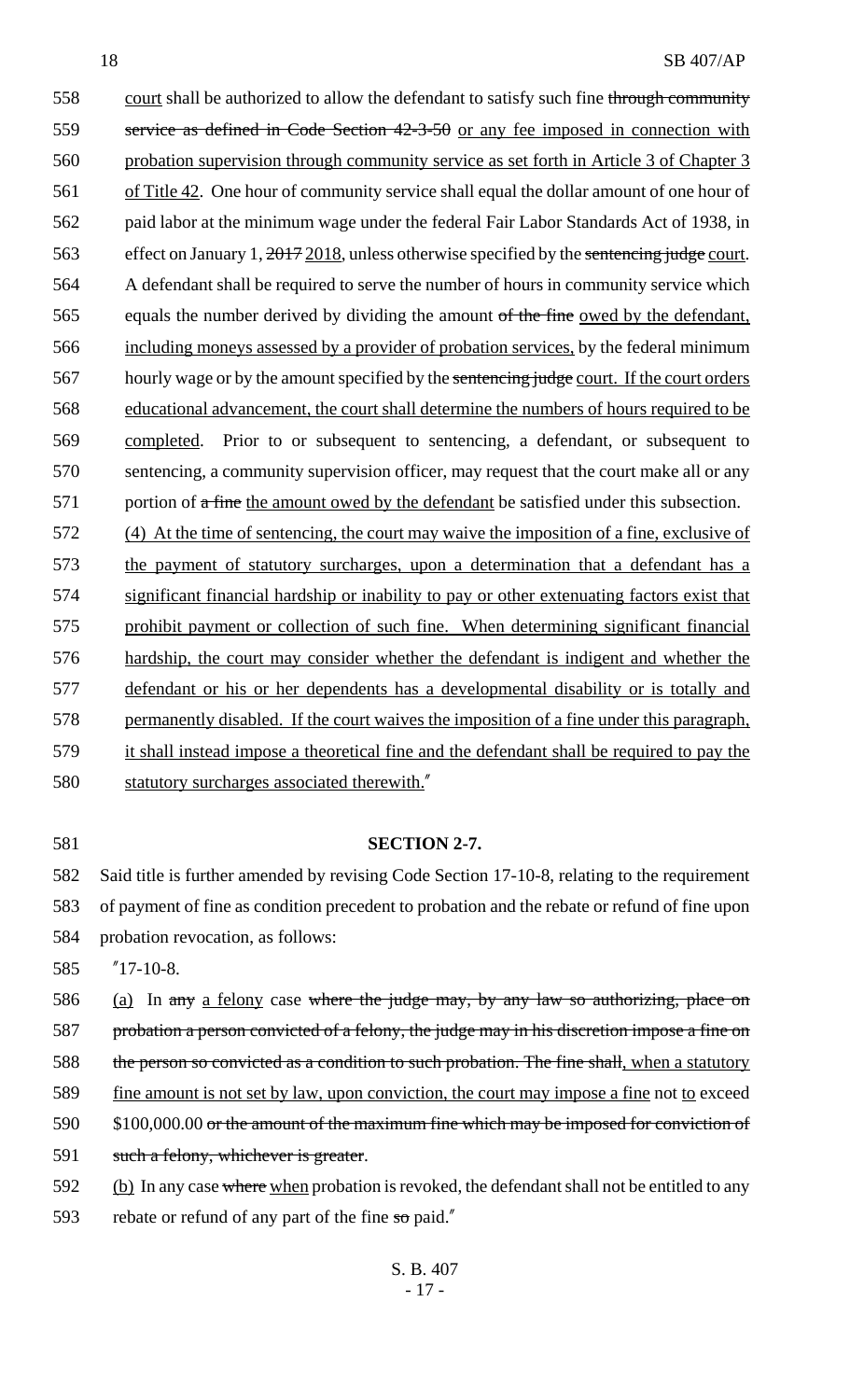#### **SECTION 2-8.**

 Code Section 35-3-37 of the Official Code of Georgia Annotated, relating to review of individual's criminal history record information, definitions, privacy considerations, written application requesting review, and inspection, is amended by revising paragraphs (1) through 598 (3) of subsection (j) and subparagraph (j)(4)(A), as follows:

 "(j)(1) When an individual had a felony charge dismissed or nolle prossed or was found not guilty of such charge but was convicted of a misdemeanor offense that was not a lesser included offense of the felony charge, such individual may petition the court in which he or she was accused or convicted, as applicable, or, if such charge was dismissed, the superior court in the county where the arrest occurred to restrict access to criminal history record information for the felony charge within four years of the arrest. Such court shall maintain jurisdiction over the case for this limited purpose and duration. Such petition shall be served on the arresting law enforcement agency and the prosecuting attorney. If a hearing is requested, such hearing shall be held within 90 days of the filing of the petition. The court shall hear evidence and shall grant an order restricting such criminal history record information if the court determines that the misdemeanor conviction was not a lesser included offense of the felony charge and that the harm otherwise resulting to the individual clearly outweighs the public interest in the criminal history record information being publicly available.

 (2) When an individual was convicted of an offense and was sentenced to punishment other than the death penalty, but such conviction was vacated by the trial court or reversed by an appellate court or other post-conviction court, the decision of which has become final by the completion of the appellate process, and the prosecuting attorney has not retried the case within two years of the date the order vacating or reversing the 618 conviction became final, such individual may petition the superior court in the county where the conviction occurred which he or she was convicted to restrict access to criminal history record information for such offense. Such court shall maintain jurisdiction over the case for this limited purpose and duration. Such petition shall be served on the prosecuting attorney. If a hearing is requested, such hearing shall be held within 90 days of the filing of the petition. The court shall hear evidence and shall determine whether granting an order restricting such criminal history record information is appropriate, giving due consideration to the reason the judgment was reversed or vacated, the reason the prosecuting attorney has not retried the case, and the public's interest in the criminal history record information being publicly available.

 (3) When an individual's case has remained on the dead docket for more than 12 months, 629 such individual may petition the superior court in the county where which the case is pending to restrict access to criminal history record information for such offense. Such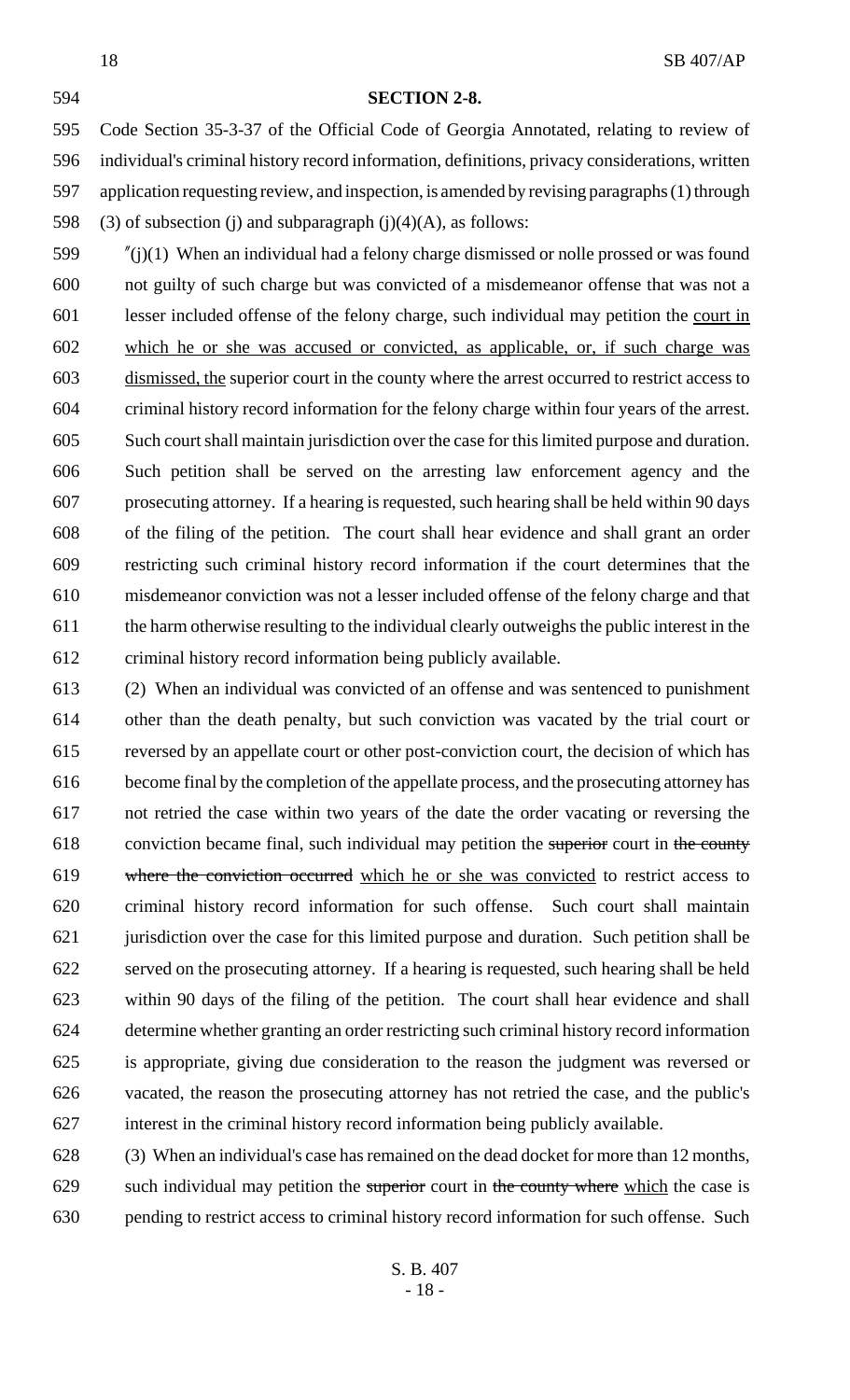petition shall be served on the prosecuting attorney. If a hearing is requested, such hearing shall be held within 90 days of the filing of the petition. The court shall hear evidence and shall determine whether granting an order restricting such criminal history record information is appropriate, giving due consideration to the reason the case was placed on the dead docket; provided, however, that the court shall not grant such motion if an active warrant is pending for such individual.

 (4)(A) When an individual was convicted in this state of a misdemeanor or a series of misdemeanors arising from a single incident, and at the time of such conviction such individual was a youthful offender, provided that such individual successfully completed the terms of his or her sentence and, since completing the terms of his or her sentence, has not been arrested for at least five years, excluding any arrest for a nonserious traffic offense, and provided, further, that he or she was not convicted in this state of a misdemeanor violation or under any other state's law with similar provisions of one or more of the offenses listed in subparagraph (B) of this paragraph, he or she 645 may petition the superior court in the county where which the conviction occurred to restrict access to criminal history record information. Such court shall maintain jurisdiction over the case for this limited purpose and duration. Such petition shall be served on the prosecuting attorney. If a hearing is requested, such hearing shall be held within 90 days of the filing of the petition. The court shall hear evidence and shall determine whether granting an order restricting such criminal history record information is appropriate, giving due consideration to the individual's conduct and the public's interest in the criminal history record information being publicly available."

#### **SECTION 2-9.**

 Chapter 5 of Title 40 of the Official Code of Georgia Annotated, relating to drivers' licenses, is amended by adding a new subsection to Code Section 40-5-22, relating to persons not to licensed, minimum ages for licensees, school enrollment requirements, driving training requirements, and limited driving permits, to read as follows:

 "(e) The department may issue a probationary license, limited driving permit, or ignition interlock device limited driving permit to any individual whose driver's license is expired; provided, however, that he or she is otherwise eligible for such probationary license, limited driving permit, or ignition interlock device limited driving permit pursuant to Code 662 Section 40-5-58, 40-5-64, 40-5-64.1, 40-5-75, or 40-5-76.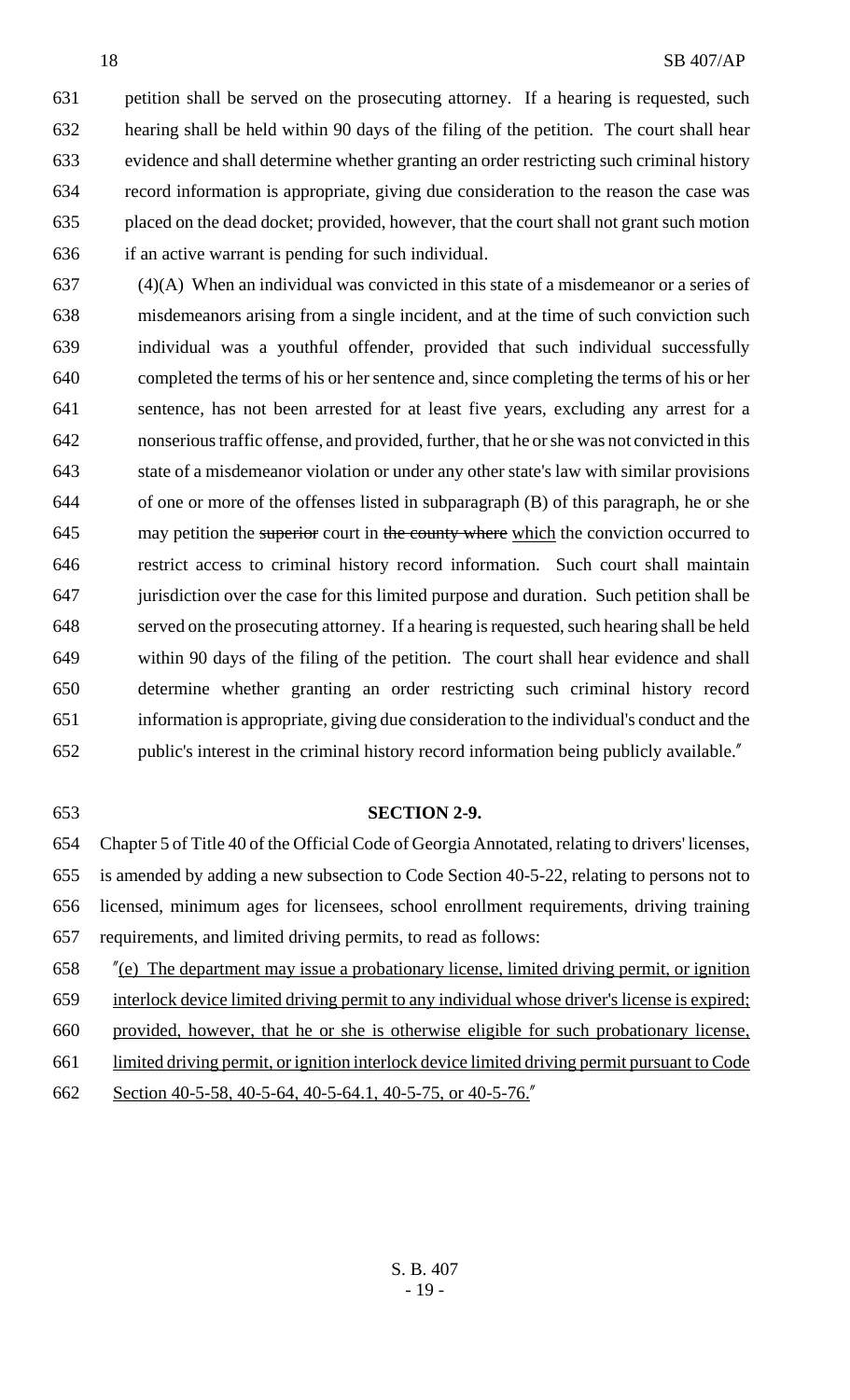18 SB 407/AP **SECTION 2-10.** Said chapter is further amended by revising Code Section 40-5-76, relating to reinstatement or suspension of defendant's driver's license or issuance of ignition interlock device limited driving permit, as follows: "40-5-76. 668 (a) $(1)$  A judge presiding in a drug court division, mental health court division, veterans court division, or operating under the influence court division, as a reward or sanction to 670 the defendant's behavior in such court division, may order the department to reinstate: (A) Reinstate a defendant's Georgia driver's license that has been or should be 672 suspended pursuant to Code Section 40-5-75, suspend such license, or issue under the laws of this state; (B) Issue to a defendant a limited driving permit or ignition interlock device limited driving permit in accordance with the provisions using the guidance set forth in subsections (c), (c.1), and (d) of Code Section 40-5-64 or with whatever conditions the court determines to be appropriate under the circumstances as a reward or sanction to the defendant's behavior in such court division.; (C) Issue to a defendant an ignition interlock device limited driving permit using the guidance set forth in subsections (c) and (e) of Code Section 40-5-64.1 or with whatever conditions the court determines to be appropriate under the circumstances; or (D) Suspend or revoke such license, limited driving permit, or ignition interlock device limited driving permit.  $(2)$  The court shall determine what fees, if any, shall be paid to the department for such reward or sanction, provided that such fee shall not be greater than the fee normally imposed for such services require the defendant to pay to the department the fee normally required for the reinstatement of such driver's license or issuance of such limited driving permit or ignition interlock device limited driving permit or waive such fee. (3) The court may order the department to issue to a defendant a limited driving permit or ignition interlock device limited driving permit pursuant to this subsection for a one-year period, and may allow such permit to be renewed for a one-year period, and shall provide the department with such order. (b) If the offense for which the defendant was convicted did not directly relate to the 694 operation of a motor vehicle,  $a \nightharpoonup a$  judge presiding in any court, other than the court divisions specified in subsection (a) of this Code section, may order the department to 696 reinstate a defendant's driver's license that has been or should be suspended pursuant to 697 Code Section 40-5-75 or, issue to a defendant a limited driving permit or ignition interlock device limited driving permit in accordance with the provisions using the guidance set forth 699 in subsections (c), (c.1), and (d) of Code Section 40-5-64 if the offense for which the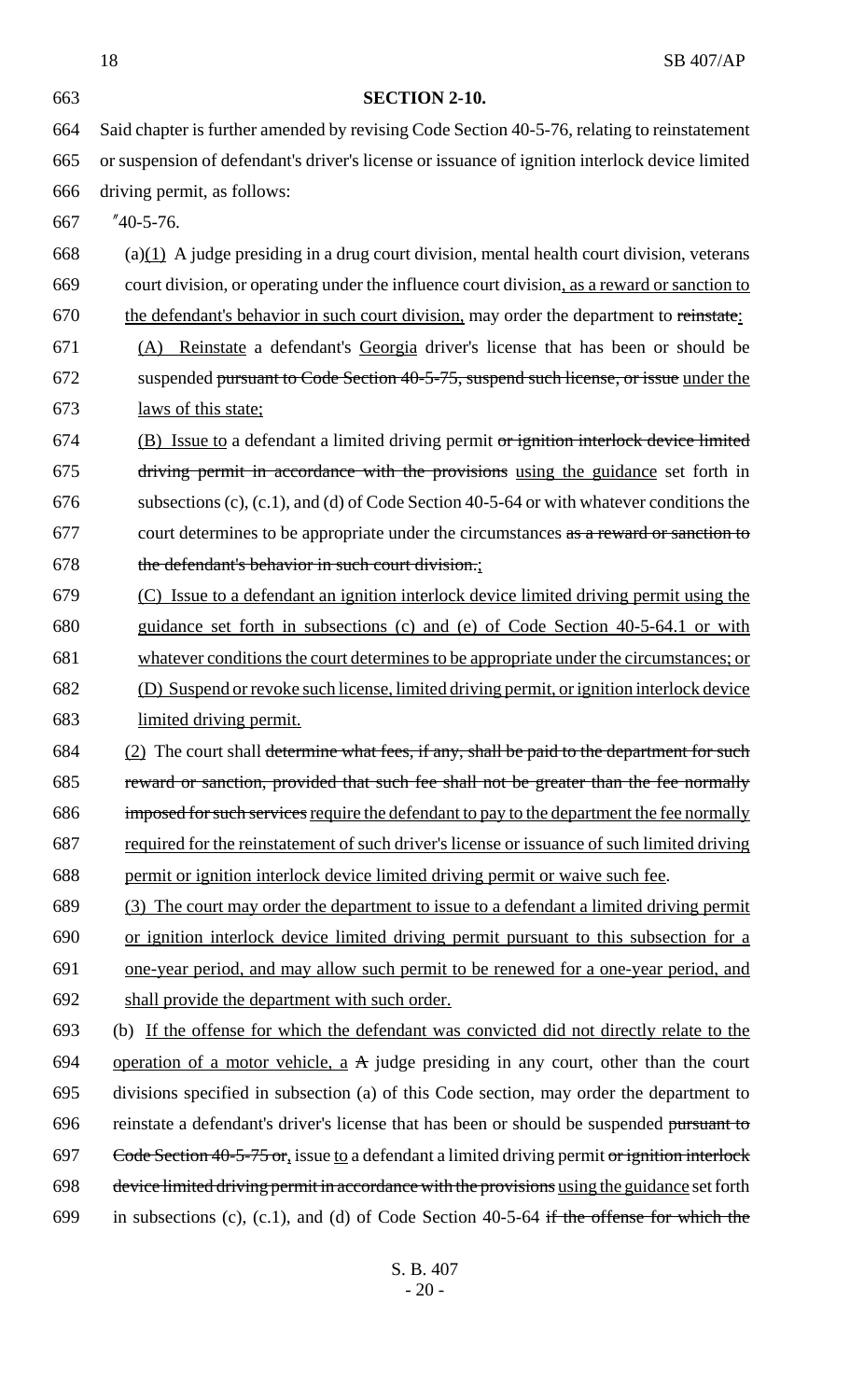| 700 | defendant was convicted did not directly relate to the operation of a motor vehicle, or issue      |
|-----|----------------------------------------------------------------------------------------------------|
| 701 | to a defendant an ignition interlock device limited driving permit using the guidance set          |
| 702 | <u>forth in subsections (c) and (e) of Code Section 40-5-64.1</u> . The court shall determine what |
| 703 | fees, if any, shall be paid to the department require the defendant to pay to the department       |
| 704 | the fee normally required for the reinstatement of such driver's license or issuance of such       |
| 705 | limited driving permit or ignition interlock device limited driving permit, provided that          |
| 706 | such fee shall not be greater than the fee normally imposed for such services or waive such        |
| 707 | fee. Such judge may also order the department to suspend a defendant's driver's license            |
| 708 | that could have been suspended pursuant to Code Section 40-5-75, limited driving permit,           |
| 709 | or ignition interlock device limited driving permit as a consequence of the defendant's            |
| 710 | violation of the terms of his or her probation.                                                    |
| 711 | $(c)(1)$ The department shall make a notation on a person's driving record when his or her         |
| 712 | driver's license was reinstated or suspended or he or she was issued a limited driving             |
| 713 | permit or ignition interlock device limited driving permit under this Code section, and            |
| 714 | such information shall be made available in accordance with Code Section 40-5-2.                   |
| 715 | (2) The driver's license of any person who has a driver's license reinstated or suspended          |
|     |                                                                                                    |

716 in accordance with this Code section shall remain subject to any applicable 717 disqualifications specified in Article 7 of this chapter.

 (d) The department shall credit any time during which a defendant was issued a limited driving permit or ignition interlock device limited driving permit under subsection (a) of this Code section toward the fulfillment of the period of a driver's license suspension for which such permit was issued."

#### 722 **SECTION 2-11.**

723 Title 42 of the Official Code of Georgia Annotated, relating to penal institutions, is amended 724 by revising Article 3 of Chapter 3, relating to community service, as follows:

#### 725 "ARTICLE 3

726 42-3-50.

727 (a) As used in this article, the term:

728 (1) 'Agency' means any private or public agency or organization approved by the court 729 to participate in a community service program entity or organization that provides 730 services to the public and enhances the social welfare and general well-being of the 731 community. Such term may include educational institutions and religious organizations 732 that are nonprofit corporations or are qualified as tax exempt under 26 U.S.C. 733 Section 501(c)(3), as it existed on March 1, 2018.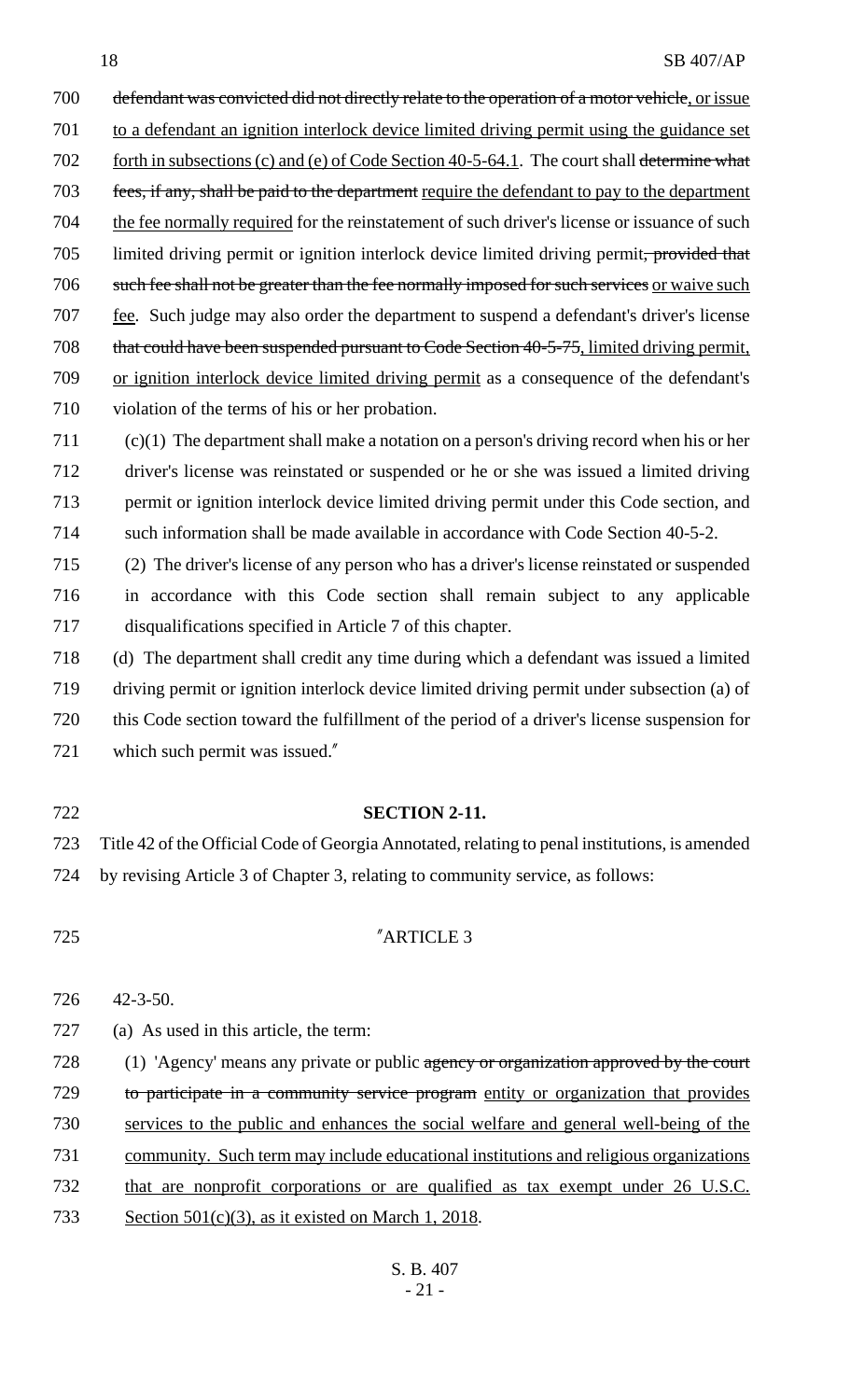- 734 (2) 'Community service' means uncompensated work by an offender with an agency for 735 the benefit of the community pursuant to an order by a court as a condition of probation 736 or in lieu of payment of financial obligations imposed by a court. Such term includes 737 uncompensated service by an offender who lives in the household of a disabled person and provides aid and services to such disabled person, including, but not limited to, cooking, housecleaning, shopping, driving, bathing, and dressing.
- (3) 'Community service officer' means an individual appointed by the court to place and
- 741 supervise offenders sentenced to community service or educational advancement. Such
- 742 term may mean includes a paid professional or a volunteer.
- (4) 'Educational advancement' means attending a work or job skills training program, a preparatory class for the general educational development (GED) diploma, or similar activity.
- (b) Except as provided in subsection (c) of this Code section, it shall be unlawful for an

 agency or community service officer to use or allow an offender to be used for any purpose resulting in private gain to any individual.

- (c) Subsection (b) of this Code section shall not apply to:
- (1) Services provided by an offender to a disabled person in accordance with paragraph
- (1) of subsection (c) of Code Section 42-3-52;
- (2) Work on private property because of a natural disaster; or
- 753  $\left(\frac{3}{2}\right)$  An order or direction by the sentencing court.
- (d) Any person who violates subsection (b) of this Code section shall be guilty of a misdemeanor.
- 42-3-51.
- (a) Agencies desiring to allow offenders to participate in a community service their program shall file with the court a letter of application showing:
- (1) Eligibility;
- (2) Number of offenders who may be placed with the agency;
- (3) Work to be performed by the offender; and
- (4) Provisions for supervising the offender.
- (b) An agency selected for the community service program by the court shall work
- offenders who are assigned to the agency by the court. If an offender violates a court order,
- the agency shall report such violation to the community service officer.
- (c) If an agency violates any court order or provision of this article, the offender shall be
- removed from the agency and the agency shall no longer be eligible to participate in the
- court's community service or educational advancement program.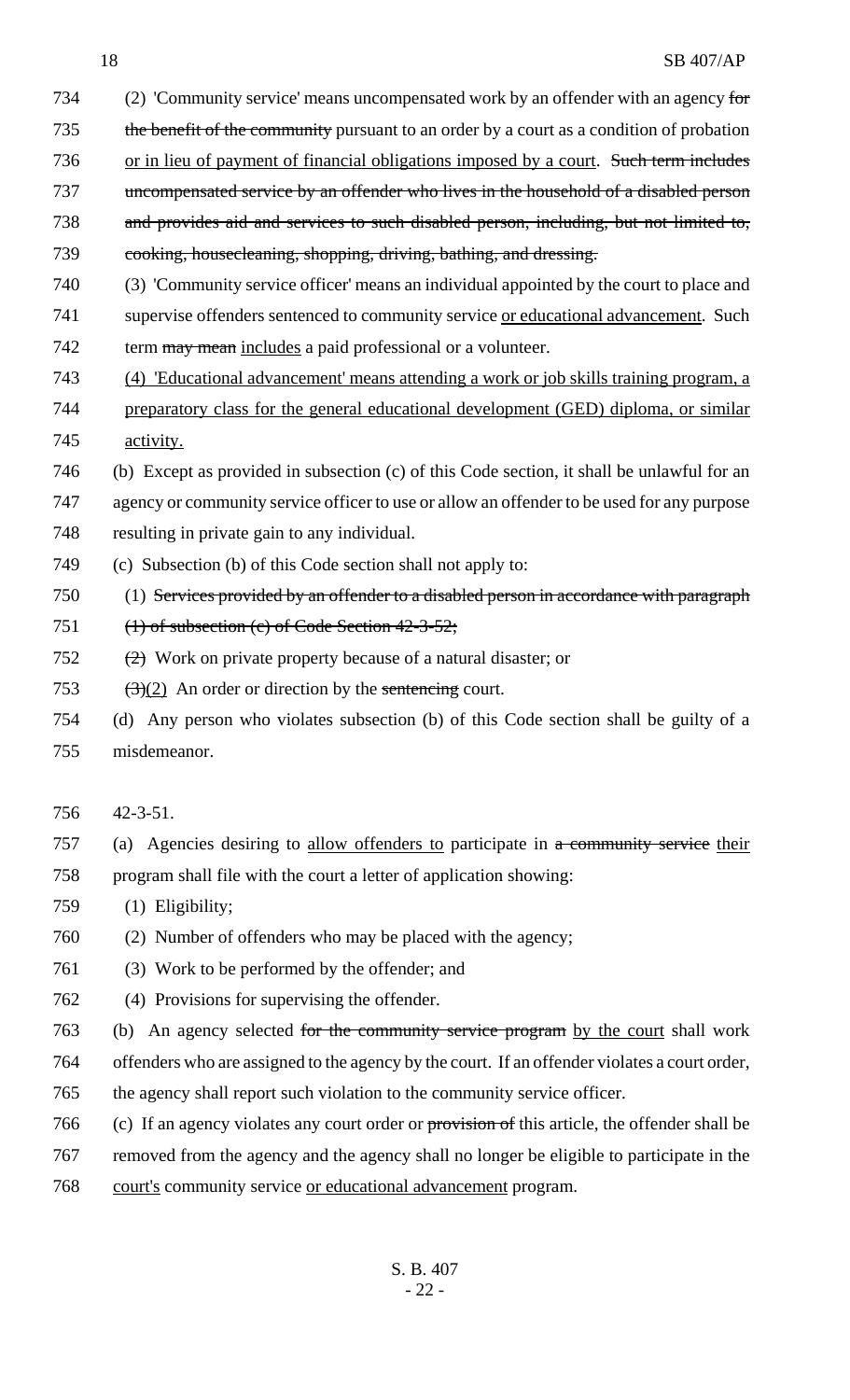- (d) No agency or community service officer shall be liable at law as a result of any of such
- agency's or community service officer's acts performed while an offender was participating
- in a community service <u>or educational advancement</u> program. This limitation of liability
- shall not apply to actions on the part of any agency or community service officer which
- constitute gross negligence, recklessness, or willful misconduct.

42-3-52.

- (a) Community service or educational advancement may be considered as a condition of
- 776 probation <u>or in lieu of court imposed financial obligations</u> with primary consideration given
- to the following categories of offenders:
- 778 (1) Traffic violations;
- (2) Ordinance violations;
- (3) Noninjurious or nondestructive, nonviolent misdemeanors;
- (4) Noninjurious or nondestructive, nonviolent felonies; and
- (5) Other offenders considered upon the discretion of the court.
- (b) The court may confer with the prosecuting attorney, the offender or his or her attorney if the offender is represented by an attorney, a community supervision officer, a community 785 service officer, or other interested persons to determine if the community service program 786 or educational advancement is appropriate for an offender. A court order shall specify that the court has approved community service or educational assistance for an offender. If community service or educational advancement is ordered as a condition of probation, the court shall order:
- (1) Not less than 20 hours nor more than 250 hours in cases involving traffic or ordinance violations or misdemeanors, such service to be completed within one year; or (2) Not less than 20 hours nor more than 500 hours in felony cases, such service to be completed within three years.
- 794  $\left(\frac{c}{1}\right)$  Any agency may recommend to the court that certain disabled persons are in need 795 of a live-in attendant. The court shall confer with the prosecuting attorney, the offender or his or her attorney if the offender is represented by an attorney, a community 797 supervision officer, a community service officer, or other interested persons to determine if a community service program involving a disabled person is appropriate for an 799 offender. If community service as a live-in attendant for a disabled person is deemed 800 appropriate and if both the offender and the disabled person consent to such service, the 801 court may order such live-in community service as a condition of probation but for no 802 longer than two years.
- (2) The agency shall be responsible for coordinating the provisions of the cost of food or other necessities for the offender which the disabled person is not able to provide. The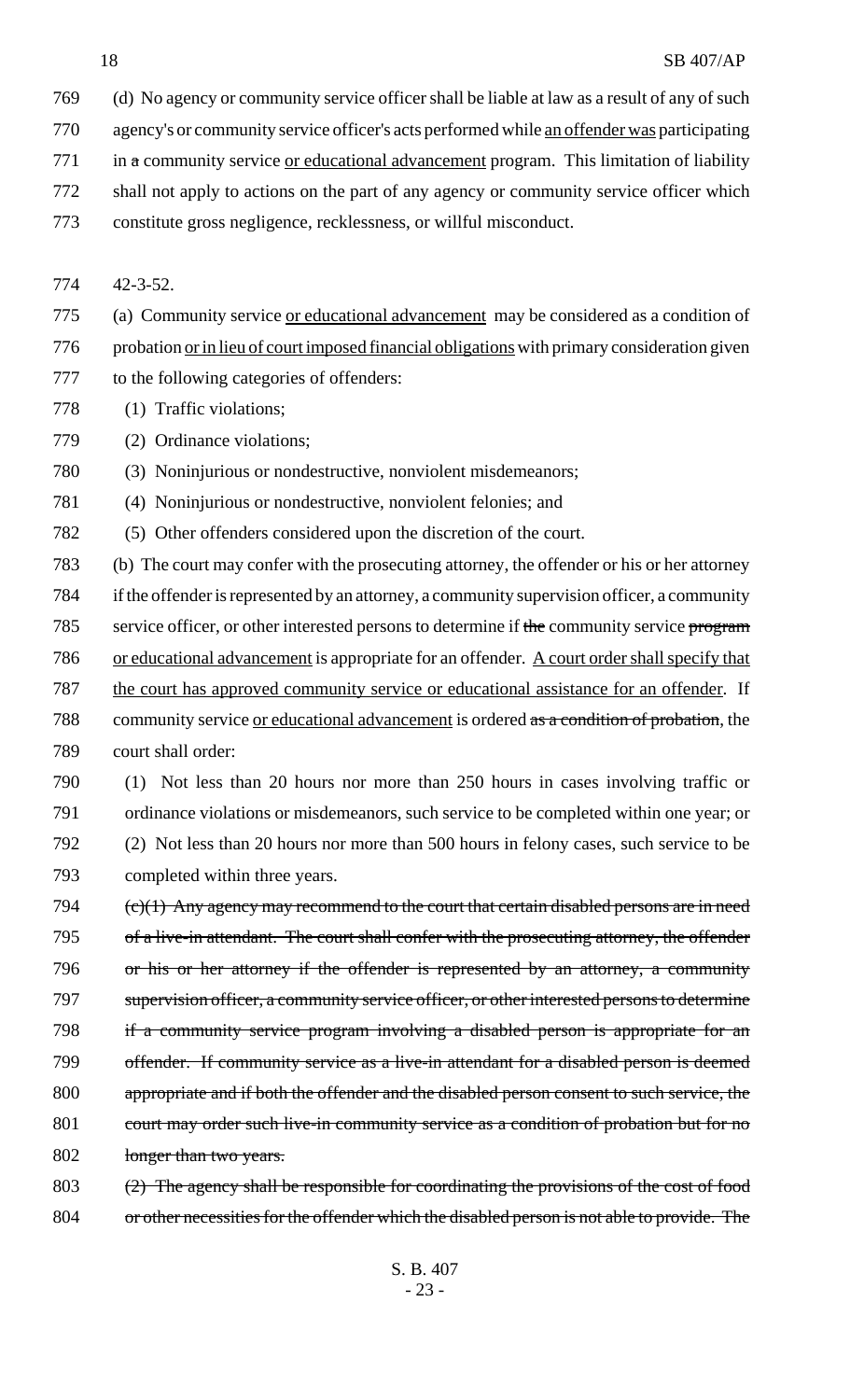- 805 agency, with the approval of the court, shall determine a schedule which will provide the 806 offender with certain free hours each week. 807 (3) Such live-in arrangement shall be terminated by the court upon the request of the
- 808 offender or the disabled person. Upon termination of such arrangement, the court shall 809 determine if the offender has met the conditions of probation.
- 810 (4) The appropriate agency shall make personal contact with the disabled person on a 811 frequent basis to ensure the safety and welfare of the disabled person.
- 812  $(d)(c)$  The court may order an offender to perform community service hours in a 40 hour
- 813 per week work detail in lieu of incarceration.
- 814  $(e)(d)$  Community service or educational advancement hours may be added to original
- 815 court ordered hours as a disciplinary action by the court, as an additional requirement of
- 816 any program in lieu of incarceration, or as part of the sentencing options system as set forth
- 817 in Article 6 of this chapter.
- 818 42-3-53.

819 The community service officer shall place an offender sentenced to community service as 820 a condition of probation or educational advancement with an appropriate agency. The 821 agency and work schedule shall be approved by the court. If the offender is employed at 822 the time of sentencing or if the offender becomes employed after sentencing, the 823 community service officer shall consider the offender's work schedule and, to the extent 824 practicable, shall schedule the community service or educational advancement so that it 825 will not conflict with the offender's work schedule. This scheduling accommodation shall 826 not be construed as requiring the community service officer to alter scheduled community 827 service <u>or educational advancement</u> based on changes in an offender's work schedule. The 828 community service officer shall supervise the offender for the duration of the sentence 829 which requires community service sentence or educational advancement. Upon completion 830 of the community service such sentence, the community service officer shall prepare a 831 written report evaluating the offender's performance which shall be used to determine if the 832 conditions of probation <u>or sentence</u> have been satisfied.

833 42-3-54.

834 (a) The provisions of Article 2 of Chapter 8 of this title shall be applicable to offenders 835 sentenced to community service as a condition of probation or educational advancement 836 pursuant to this article. The provisions of Article 3 of Chapter 8 of this title shall be 837 applicable to first offenders sentenced to community service or educational advancement 838 pursuant to this article. The provisions of Article 6 of Chapter 8 of this title shall be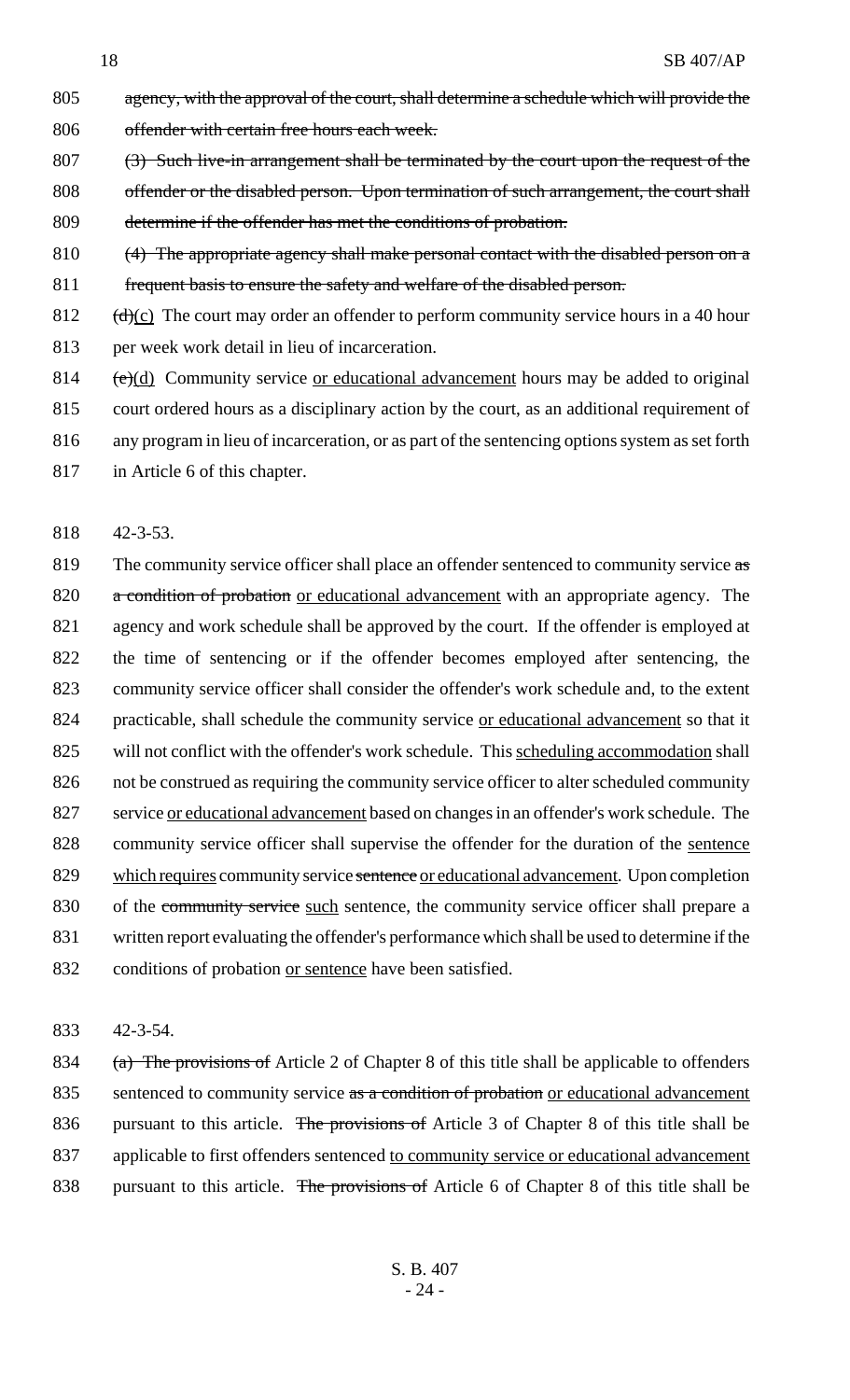applicable to misdemeanor or ordinance violator offenders sentenced to community service

840 as a condition of probation or educational advancement pursuant to this article.

- 841 (b) Any offender who provides live-in community service but who is later incarcerated for
- 842 breaking the conditions of probation or for any other cause may be awarded good time for
- 843 each day of live-in community service the same as if such offender were in prison for such 844 mumber of days."

#### **SECTION 2-12.**

 Said title is further amended by revising paragraph (2) of subsection (e) of Code Section 42-8-34, relating to sentencing hearings and determinations, presentence investigations, payment of fees, fines, and costs, post-conviction, presentence bond, continuing jurisdiction, and transferral of probation supervision, as follows:

 "(2) The court may convert fines, statutory surcharges, and probation supervision fees to community service or educational advancement on the same basis as it allows a defendant to pay a fine through community service or educational advancement as set forth in subsection (d) of Code Section 17-10-1."

# **SECTION 2-13.**

 Said title is further amended by revising paragraph (2) of subsection (d) of Code Section 42-8-37, relating to the effect of termination of the probated portion of a sentence and review of cases of persons receiving probated sentences, as follows:

 "(2) When the court is presented with such petition, it shall take whatever action it 859 determines would be for the best interest of justice and the welfare of society. When such petition is unopposed, the court shall issue an order as soon as possible or otherwise set

- 861 the matter for a hearing within 90 days of receiving such petition."
- 

## **SECTION 2-14.**

 Said title is further amended by revising paragraph (1) of subsection (b) of Code Section 42-8-62.1, relating to limiting public access to first offender status, petitioning, and sealing a record, as follows:

- 866  $\frac{1}{2}$  (b)(1) At the time of sentencing, or during the term of a sentence that was imposed 867 before July 1, 2016, the defendant may seek to limit public access to his or her first offender sentencing information, and the court may, in its discretion, order any of the following:
- (A) Restrict dissemination of the defendant's first offender records;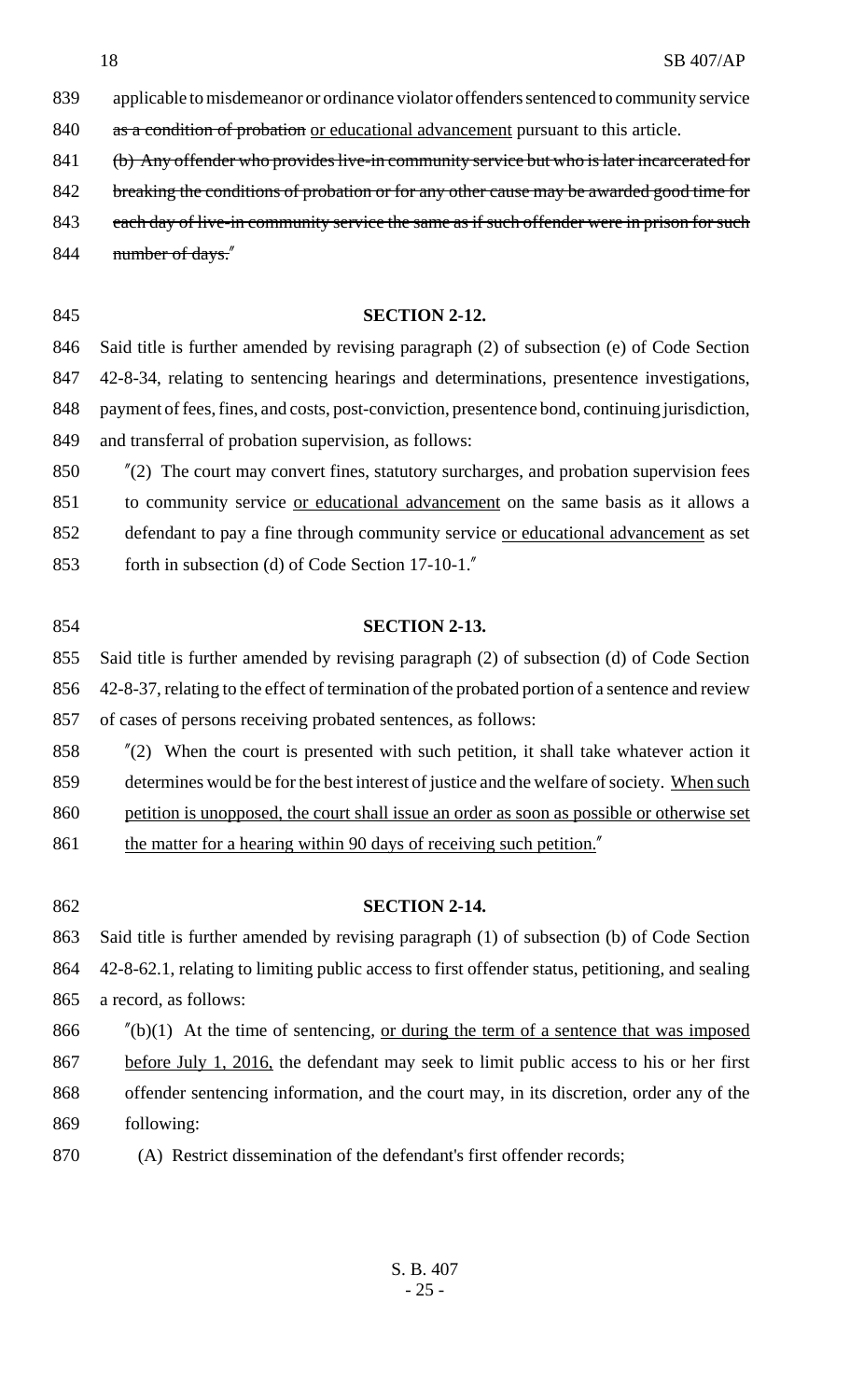(B) The criminal file, docket books, criminal minutes, final record, all other records of the court, and the defendant's criminal history record information in the custody of the clerk of court, including within any index, be sealed and unavailable to the public; and (C) Law enforcement agencies, jails, or detention centers to restrict the defendant's criminal history record information of arrest, including any fingerprints or photographs 876 taken in conjunction with such arrest."

**SECTION 2-15.**

 Said title is further amended in Code Section 42-8-66, relating to a petition for exoneration and discharge, hearing, and retroactive grant of first offender status, by revising subsection (a) and adding a new subsection to read as follows:

 $\frac{m}{a}(1)$  An individual who qualified for sentencing pursuant to this article but who was not informed of his or her eligibility for first offender treatment may, with the consent of 883 the prosecuting attorney, petition the superior court in the county in which he or she was convicted for exoneration of guilt and discharge pursuant to this article.

 (2) An individual who was sentenced between March 18, 1968, and October 31, 1982, to a period of incarceration not exceeding one year but who would otherwise have qualified for sentencing pursuant to this article may, with the consent of the prosecuting 888 attorney, petition the superior court in the county in which he or she was convicted for exoneration of guilt and discharge pursuant to this article."

"(h) There shall be no filing fee charged for a petition filed pursuant to this Code section."

### **SECTION 2-16.**

 Said title is further amended by revising subsection (d) of Code Section 42-8-102, relating to probation and supervision, determination of fees, fines, and restitution, converting moneys owed to community service, continuing jurisdiction, revocation, and transfer, as follows:

 "(d) The court may convert fines, statutory surcharges, and probation supervision fees to 896 community service <u>or educational advancement</u> on the same basis as it allows a defendant 897 to pay a fine through community service <u>or educational advancement</u> as set forth in subsection (d) of Code Section 17-10-1."

### **SECTION 2-17.**

 Said title is further amended by revising subsection (b) of Code Section 42-8-103, relating to pay-only probation and discharge or termination of probation, as follows:

902 "(b) When pay-only probation is imposed, the probation supervision fees total maximum fee collected shall be capped so as not to exceed three months of ordinary probation 904 supervision fees at a monthly rate not to exceed the rate set forth in the contract between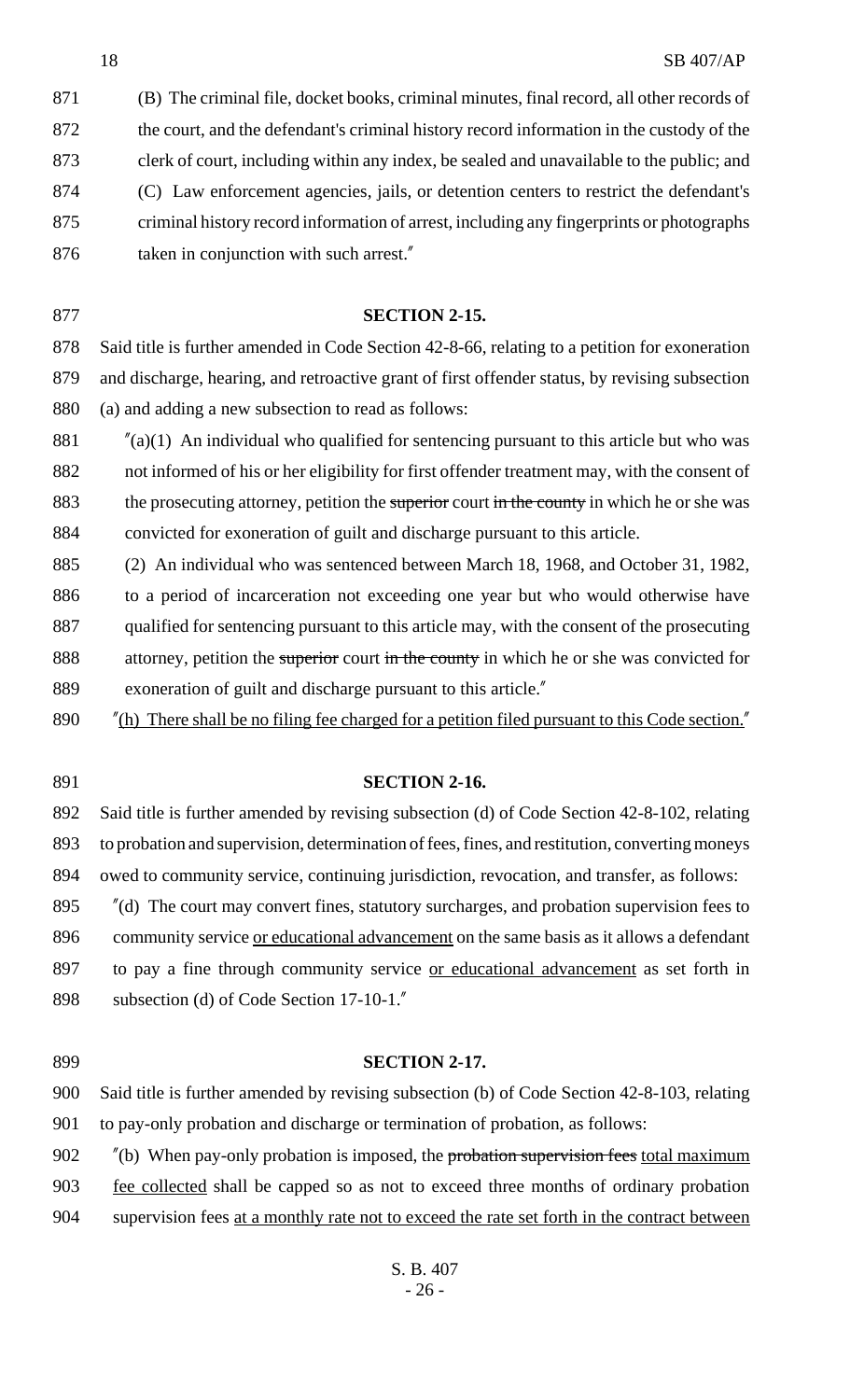905 the court and the provider of services, notwithstanding the number of cases for which a fine 906 and statutory surcharge were imposed or that the defendant was sentenced to serve 907 consecutive sentences; provided, however, that collection of any probation supervision 908 such fee shall terminate as soon as all court imposed fines and statutory surcharges are paid 909 in full; and provided, further, that when all such fines and statutory surcharges are paid in 910 full, the probation officer or private probation officer, as the case may be, shall submit an 911 order to the court terminating the probated sentence within 30 days of fulfillment of such 912 conditions. The Within 90 days of receiving such order, the court shall terminate issue an 913 order terminating such probated sentence or issue an order stating why such probated 914 sentence shall continue."

### 915 **SECTION 2-18.**

916 Said title is further amended by revising paragraph (2) of subsection (b) of Code Section 917 42-8-105, relating to a probationer's obligation to keep officer informed of certain 918 information and tolling for failure to meet certain obligations, as follows:

919  $\frac{\pi}{2}$  In the event the probationer reports does not report to his or her probation officer or 920 private probation officer, as the case may be, within the period prescribed in 921 subparagraph  $(D)$  of paragraph  $(1)$  of this subsection, the probationer shall be scheduled 922 to appear on the next available court calendar for a hearing to consider whether the 923 probation sentence should be tolled such officer shall submit the affidavit required by this 924 subsection to the court. If the probationer reports to his or her probation officer or private 925 probation officer, as the case may be, within the period prescribed in subparagraph (D) 926 of paragraph (1) of this subsection, such officer shall neither submit such affidavit nor 927 seek a tolling order."

929 An Act relating to the effect of a confinement sentence when guilt has not been adjudicated, 930 approved March 20, 1985 (Ga. L. 1985, p. 380), is amended by revising Section 3 as follows:

#### 931 "SECTION 3.

928 **SECTION 2-19.**

934 **SECTION 2-20.**

932 This Act shall become effective upon its approval by the Governor or upon its becoming 933 law without such approval."

935 Code Section 43-1-19 of the Official Code of Georgia Annotated, relating to grounds for 936 refusing to grant or revoking professional licenses, is amended by revising paragraph (4) of 937 subsection (a) and subsection (q) as follows: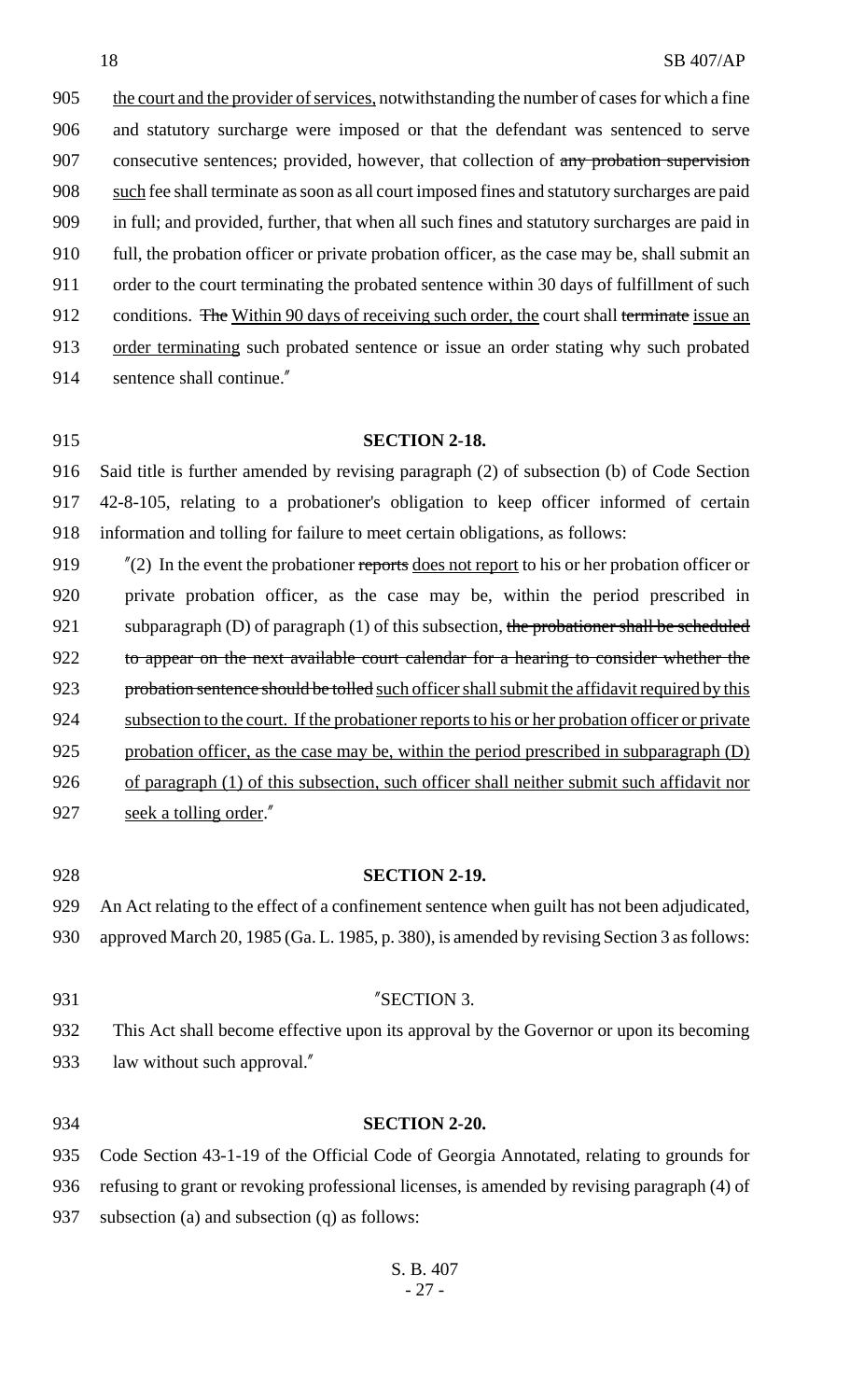| 938 | $''(4)$ (A) Been arrested, charged, and sentenced for the commission of any felony, or any      |  |  |
|-----|-------------------------------------------------------------------------------------------------|--|--|
| 939 | crime involving moral turpitude, where when:                                                    |  |  |
| 940 | (A) First offender treatment without adjudication of guilt pursuant to the charge was           |  |  |
| 941 | granted; or                                                                                     |  |  |
| 942 | (i) A sentence for such offense was imposed pursuant to Article 3 of Chapter 8 of               |  |  |
| 943 | Title 42 or another state's first offender laws:                                                |  |  |
| 944 | (ii) A sentence for such offense was imposed pursuant to subsection (a) or (c) of               |  |  |
| 945 | Code Section $16-13-2$ ;                                                                        |  |  |
| 946 | (iii) A sentence for such offense was imposed as a result of a plea of nolo contendere;         |  |  |
| 947 | $or$                                                                                            |  |  |
| 948 | $(\overline{B})(iv)$ An adjudication of guilt or sentence was otherwise withheld or not entered |  |  |
| 949 | on the charge <del>, except with respect to a plea of nolo contendere</del> .                   |  |  |
| 950 | (B) An The order entered pursuant to the provisions of subsection (a) or (c) of Code            |  |  |
| 951 | Section 16-13-2, Article 3 of Chapter 8 of Title 42, relating to probation of first             |  |  |
| 952 | offenders, or other or another state's first offender treatment order shall be conclusive       |  |  |
| 953 | evidence of <u>an</u> arrest and sentencing for such crime offense;"                            |  |  |
| 954 | $''(q)(1)$ Notwithstanding paragraphs (3) and (4) of subsection (a) of this Code section or     |  |  |
| 955 | any other provision of law, and unless a felony or crime involving moral turpitude              |  |  |
| 956 | directly relates to the occupation for which the license is sought or held, no professional     |  |  |
| 957 | licensing board shall refuse to grant a license to an applicant therefor or shall revoke the    |  |  |
| 958 | license of a person an individual licensed by that board due solely or in part to a             |  |  |
| 959 | conviction such applicant's or licensee's:                                                      |  |  |
| 960 | (A) Conviction of any felony or any crime involving moral turpitude, whether it                 |  |  |
| 961 | occurred in the courts of this state or any other state, territory, or country or in the        |  |  |
| 962 | <u>courts of the United States; or due to any arrest, charge, and sentence</u>                  |  |  |
| 963 | (B) Arrest, charge, and sentence for the commission of any felony such offense;                 |  |  |
| 964 | (C) Sentence for such offense pursuant to Article 3 of Chapter 8 of Title 42 or another         |  |  |
| 965 | state's first offender laws:                                                                    |  |  |
| 966 | (D) Sentence for such offense pursuant to subsection (a) or (c) of Code Section                 |  |  |
| 967 | $16-13-2$ ;                                                                                     |  |  |
| 968 | (E) Sentence for such offense as a result of a plea of nolo contendere; or                      |  |  |
| 969 | (F) Adjudication of guilt or sentence was otherwise withheld or not entered.                    |  |  |
| 970 | unless such felony directly relates to the occupation for which the license is sought or        |  |  |
| 971 | held.                                                                                           |  |  |
| 972 | (2) In determining if a felony or crime involving moral turpitude directly relates to the       |  |  |
| 973 | occupation for which the license is sought or held, the professional licensing board shall      |  |  |
| 974 | consider:                                                                                       |  |  |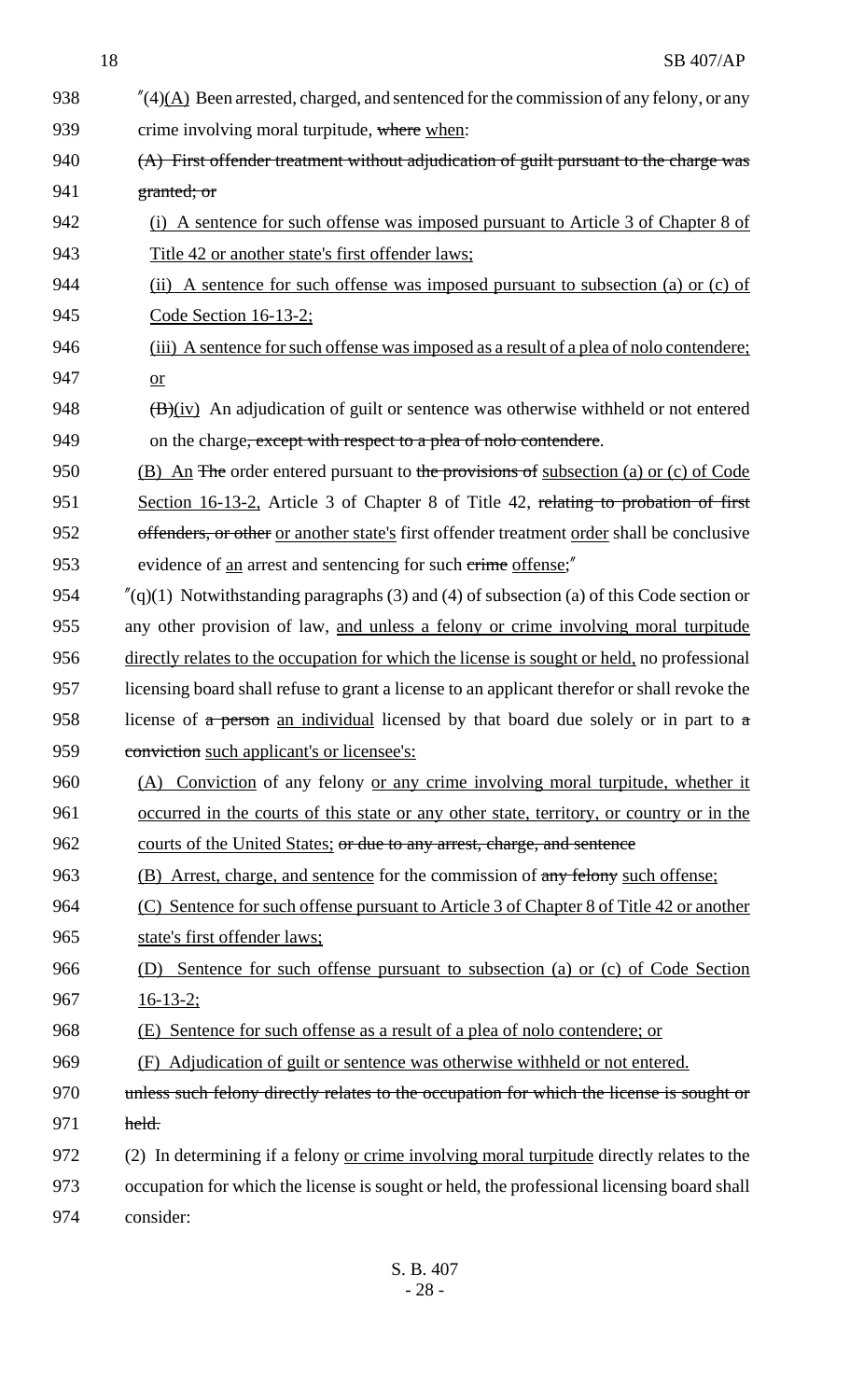|      | 18<br><b>SB 407/AP</b>                                                                               |  |  |
|------|------------------------------------------------------------------------------------------------------|--|--|
| 975  | (A) The nature and seriousness of the such felony or crime involving moral turpitude                 |  |  |
| 976  | and the relationship of the such felony or crime involving moral turpitude to the                    |  |  |
| 977  | occupation for which the license is sought or held;                                                  |  |  |
| 978  | (B) The age of the person individual at the time the such felony or crime involving                  |  |  |
| 979  | moral turpitude was committed;                                                                       |  |  |
| 980  | (C) The length of time elapsed since the such felony or crime involving moral turpitude              |  |  |
| 981  | was committed;                                                                                       |  |  |
| 982  | (D) All circumstances relative to the such felony or crime involving moral turpitude,                |  |  |
| 983  | including, but not limited to, mitigating circumstances or social conditions surrounding             |  |  |
| 984  | the commission of the such felony or crime involving moral turpitude; and                            |  |  |
| 985  | Evidence of rehabilitation and present fitness to perform the duties of the<br>(E)                   |  |  |
| 986  | occupation for which the license is sought or held."                                                 |  |  |
|      |                                                                                                      |  |  |
| 987  | <b>PART III</b>                                                                                      |  |  |
| 988  | <b>SECTION 3-1.</b>                                                                                  |  |  |
|      |                                                                                                      |  |  |
| 989  | Chapter 2 of Title 31 of the Official Code of Georgia Annotated, relating to the Department          |  |  |
| 990  | of Community Health, is amended by revising paragraph (1) of Code Section 31-2-1, relating           |  |  |
| 991  | to legislative intent and grant of authority, as follows:                                            |  |  |
| 992  | $''(1)$ Serve as the lead planning agency for all health issues in the state to remedy the           |  |  |
| 993  | current situation wherein the responsibility for health care policy, purchasing, planning,           |  |  |
| 994  | and regulation is spread among many different agencies and achieve determinations of                 |  |  |
| 995  | Medicaid eligibility for inmates to attain services at long-term care facilities when he or          |  |  |
| 996  | she is being considered for parole;"                                                                 |  |  |
|      |                                                                                                      |  |  |
| 997  | <b>SECTION 3-2.</b>                                                                                  |  |  |
| 998  | Said chapter is further amended in Code Section 31-2-4, relating to the department's powers,         |  |  |
| 999  | duties, functions, and responsibilities, by deleting "and" at the end of division $(d)(10)(B)(ii)$ , |  |  |
| 1000 | by replacing the period with "; and" at the end of subparagraph $(d)(11)(D)$ , and by adding         |  |  |
| 1001 | two new paragraphs to read as follows:                                                               |  |  |
| 1002 | "(12) In cooperation with the Department of Corrections and the State Board of Pardons               |  |  |
| 1003 | and Paroles, shall establish and implement a Medicaid eligibility determination procedure            |  |  |
| 1004 | so that inmates being considered for parole who are eligible for long-term care services             |  |  |
| 1005 | may apply for Medicaid; and                                                                          |  |  |
| 1006 | (13) Shall request federal approval for and facilitate the application of certificates of            |  |  |
| 1007 | need for facilities capable of providing long-term care services, with Medicaid as the               |  |  |
| 1008 | primary funding source, to inmates who are eligible for such services and funding upon               |  |  |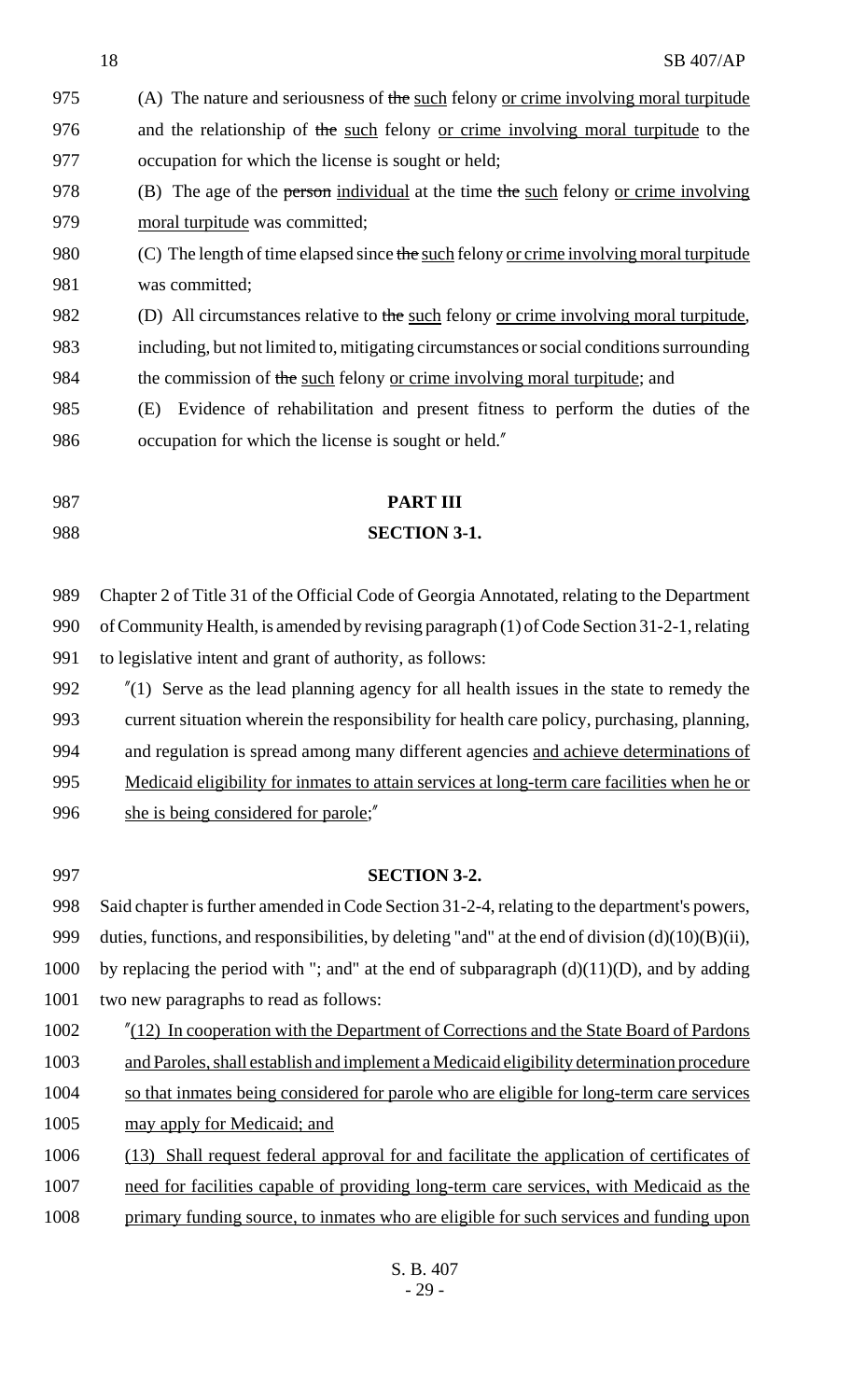his or her release from a public institution, as such term is defined in Code Section 49-4-31."

 **SECTION 3-3.** Chapter 4 of Title 49 of the Official Code of Georgia Annotated, relating to public assistance, is amended by revising Code Section 49-4-31, relating to definitions for old-age assistance, as follows: "49-4-31. As used in this article, the term: (1) 'Applicant' means a person who has applied for assistance under this article. (2) 'Assistance' means money payments to, medical care in behalf of, or any type of remedial care recognized under state law in behalf of needy individuals who are 65 years 1020 of age or older but does shall not include any such payments to or care in behalf of any 1021 individual who is an inmate of a public institution (except as a patient in a medical 1022 institution) or any individual who is a patient in an institution for tuberculosis or mental health or developmental disability services. (3) 'Medical institution' means an institution that is organized to provide medical, nursing, or convalescent care. (4) 'Public institution' means an institution that is the responsibility of a governmental unit or over which a governmental unit exercises administrative control.  $\left(\frac{3(5)}{2}\right)$  'Recipient' means a person who has received assistance under this article." **SECTION 3-4.** Said chapter is further amended by revising Code Section 49-4-32, relating to eligibility for assistance under this article, as follows: "49-4-32. (a) Assistance shall be granted under this article to any person who: 1034 (1) Is 65 years of age or older; (2) Does not have sufficient income or other resources to provide a reasonable subsistence compatible with decency and health; (3) Is not, at the time of receiving assistance, an inmate or patient of any public 1038 institution, except as a patient in a medical institution. An inmate or patient of such an institution may, however, make application for such assistance but the assistance, if granted, shall not begin until after he ceases to be an inmate; 1041 (4) Has not made an assignment or transfer of property for the purpose of rendering 1042 himself eligible attaining eligibility for assistance under this article at any time within two years immediately prior to the filing of application for assistance pursuant to this article;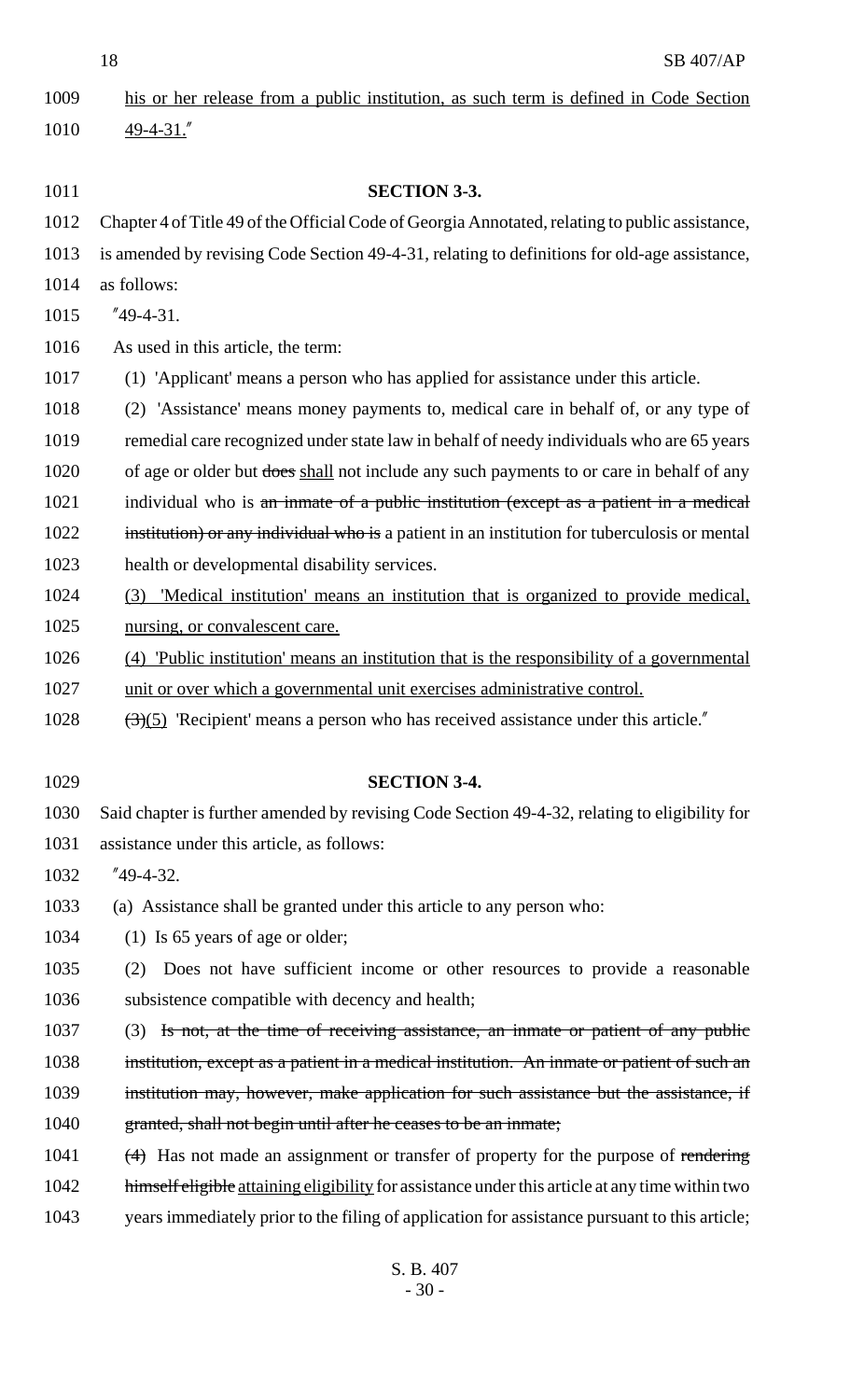- 1044  $(5)(4)$  Has been a bona fide resident of this state for not less than one year; and 1045  $(6)(5)$  Is not receiving assistance under Article 3 of this chapter. (b) No applicant shall be required to subscribe to a pauper's oath in order to be eligible for assistance under this article. (c) Final conviction of a crime or criminal offense and detention of one so convicted either 1049 by this state or by any subdivision thereof shall constitute a forfeiture or suspension of all 1050 rights to assistance under this article but only during the period of actual confinement Inmates of any public institution meeting the requirements of subsection (a) of this Code section may be granted assistance, provided such public institution has entered into an agreement with the Department of Community Health to determine an inmate's eligibility for assistance and services. Such agreement shall require the public institution or medical institution providing services to such inmate to provide the Department of Community 1056 Health with the required monetary payment to match the federal matching funds as set
- 1057 forth in federal law for the services received."

### **SECTION 3-5.**

**SECTION 3-6.**

 Said chapter is further amended in Code Section 49-4-51, relating to definitions for aid to the blind, by revising paragraph (2), by redesignating paragraphs (3) and (4) as paragraphs (4) and (5), respectively, and paragraphs (5) and (6) as paragraphs (7) and (8), respectively, and by adding new paragraphs to read as follows:

 "(2) 'Assistance' means money payments to or hospital care in behalf of needy blind 1064 individuals but does shall not include any such payments to or care in behalf of any such 1065 individual who is an inmate of a public institution (except as a patient in a medical institution) nor any individual who:

 (A) Is a patient in an institution for tuberculosis or mental illness or developmental disability; or

 (B) Has been diagnosed as having tuberculosis or being mentally ill or developmentally disabled and is a patient in a medical institution as a result thereof.

- (3) 'Medical institution' means an institution that is organized to provide medical, 1072 nursing, or convalescent care.
- "(6) 'Public institution' means an institution that is the responsibility of a governmental 1074 unit or over which a governmental unit exercises administrative control."

 Said chapter is further amended by revising subsection (b) of Code Section 49-4-52, relating to eligibility for assistance under this article, as follows: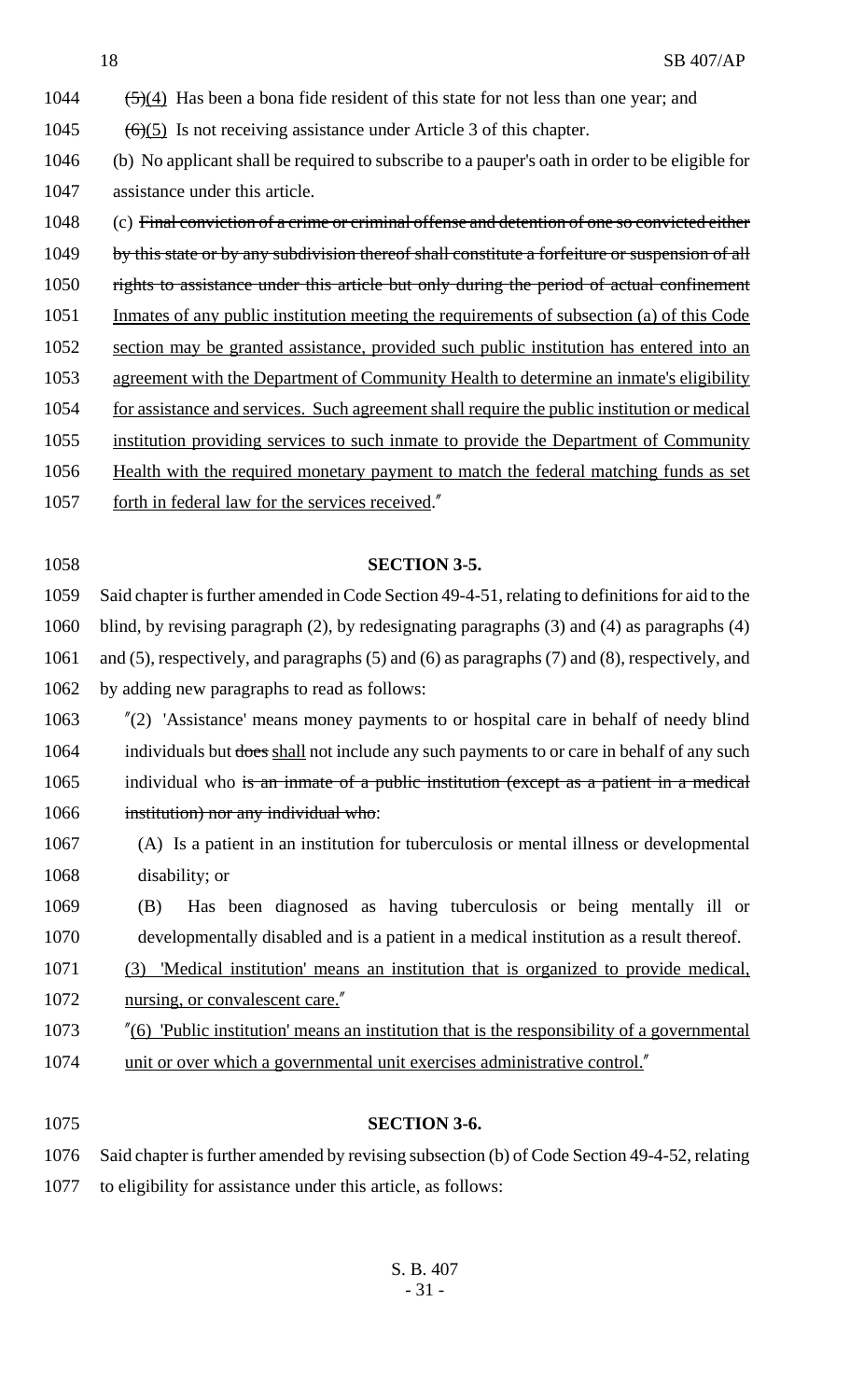1078 "(b) All assistance under this article shall be suspended in the event of and during the 1079 period of confinement in any public penal institution after final conviction of a crime 1080 against the laws of this state or any political subdivision thereof Inmates of any public institution meeting the requirements of subsection (a) of this Code section may be granted assistance, provided such public institution has entered into an agreement with the 1083 Department of Community Health to determine an inmate's eligibility for assistance and services. Such agreement shall require the public institution or medical institution providing services to such inmate to provide the Department of Community Health with 1086 the required monetary payment to match the federal matching funds as set forth in federal 1087 law for the services received."

### **SECTION 3-7.**

 Said chapter is further amended in Code Section 49-4-80, relating to definitions for aid to the disabled, by revising paragraph (2), by redesignating paragraphs (3) and (4) as paragraphs (5) and (6), respectively, and by adding new paragraphs to read as follows:

 "(2) 'Assistance' means money payments to, or hospital care in behalf of, needy 1093 individuals who are totally and permanently disabled but does not include any such 1094 payments to or care in behalf of any such individual who is an inmate of a public institution (except as a patient in a medical institution) or any individual:

- (A) Who is a patient in an institution for tuberculosis or mental illness or developmental disability; or
- (B) Who has been diagnosed as having tuberculosis or being mentally ill or developmentally disabled and is a patient in a medical institution as a result thereof.
- (3) 'Medical institution' means an institution that is organized to provide medical, 1101 nursing, or convalescent care.
- (4) 'Public institution' means an institution that is the responsibility of a governmental
- unit or over which a governmental unit exercises administrative control."

 **SECTION 3-8.** Said chapter is further amended in Code Section 49-4-81, relating to eligibility for assistance under this article, by adding a new subsection to read as follows: 1107 "(c) Inmates of any public institution meeting the requirements of subsection (a) of this Code section may be granted assistance, provided such public institution has entered into an agreement with the Department of Community Health to determine an inmate's eligibility for assistance and services. Such agreement shall require the public institution

or medical institution providing services to such inmate to provide the Department of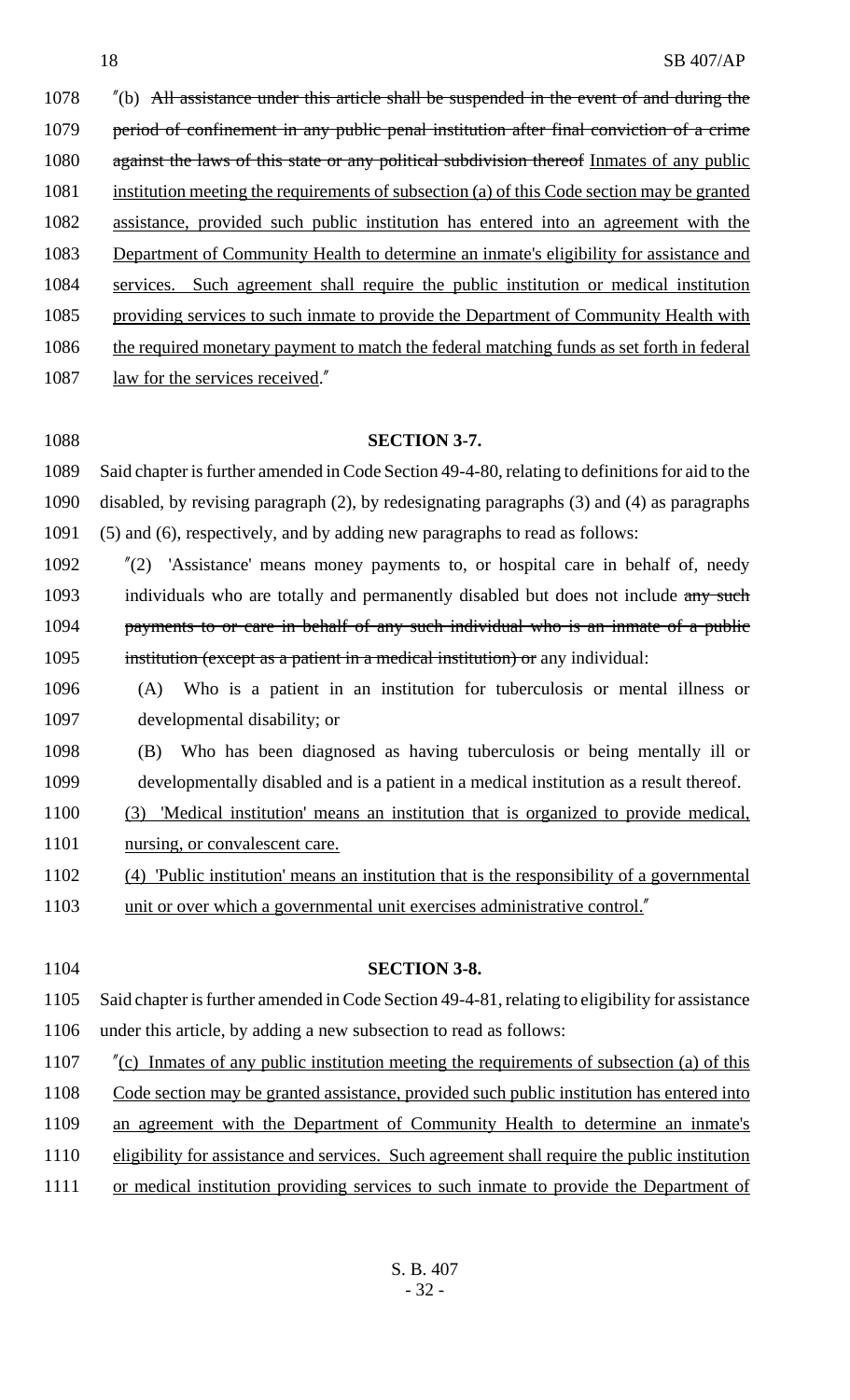| 1112 | Community Health with the required monetary payment to match the federal matching                                      |  |  |
|------|------------------------------------------------------------------------------------------------------------------------|--|--|
| 1113 | funds as set forth in federal law for the services received."                                                          |  |  |
|      |                                                                                                                        |  |  |
| 1114 | <b>PART IV</b>                                                                                                         |  |  |
| 1115 | <b>SECTION 4-1.</b>                                                                                                    |  |  |
|      |                                                                                                                        |  |  |
| 1116 | Title 16 of the Official Code of Georgia Annotated, relating to crimes and offenses, is                                |  |  |
| 1117 | amended by revising subparagraph $(a)(6)(B)$ of Code Section 16-8-12, relating to penalties                            |  |  |
| 1118 | for theft in violation of Code Sections 16-8-2 through 16-8-9, as follows:                                             |  |  |
| 1119 | $^{\prime\prime}$ (B) If the property which was the subject of the theft offense was a destructive device,             |  |  |
| 1120 | explosive, or firearm, by imprisonment for not less than one year nor more than ten                                    |  |  |
| 1121 | years; provided, however, that upon a second or subsequent conviction, by                                              |  |  |
| 1122 | imprisonment for not less than five nor more than ten years;"                                                          |  |  |
|      |                                                                                                                        |  |  |
| 1123 | <b>SECTION 4-2.</b>                                                                                                    |  |  |
| 1124 | Said title is further amended by revising Code Section 16-9-70, relating to criminal use of                            |  |  |
| 1125 | an article with an altered identification mark, as follows:                                                            |  |  |
| 1126 | $^{\prime\prime}$ 16-9-70.                                                                                             |  |  |
| 1127 | (a) As used in this Code section, the term 'firearm' shall have the same meaning as set forth                          |  |  |
| 1128 | in division $(a)(6)(A)(iii)$ of Code Section 16-8-12.                                                                  |  |  |
| 1129 | (b) A person commits the offense of criminal use of an article with an altered identification                          |  |  |
| 1130 | mark when he or she buys, sells, receives, disposes of, conceals, or has in his or her                                 |  |  |
| 1131 | possession a radio, piano, phonograph, sewing machine, washing machine, typewriter,                                    |  |  |
| 1132 | adding machine, comptometer, bicycle, firearm, safe, vacuum cleaner, dictaphone, watch,                                |  |  |
| 1133 | watch movement, watch case, or any other mechanical or electrical device, appliance,                                   |  |  |
| 1134 | contrivance, material, vessel as defined in Code Section 52-7-3, or other piece of apparatus                           |  |  |
| 1135 | or equipment, other than a motor vehicle as defined in Code Section 40-1-1, from which                                 |  |  |
| 1136 | he or she knows the manufacturer's name plate, serial number, or any other distinguishing                              |  |  |
| 1137 | number or identification mark has been removed for the purpose of concealing or                                        |  |  |
| 1138 | destroying the identity of such article.                                                                               |  |  |
| 1139 | $\left(\frac{b}{c}\right)\left(1\right)$ A person convicted of the offense of criminal use of an article, other than a |  |  |
| 1140 | firearm, with an altered identification mark shall be guilty of a felony and upon                                      |  |  |
| 1141 | conviction shall be punished by imprisonment for not less than one year nor more than                                  |  |  |
| 1142 | five years.                                                                                                            |  |  |
| 1143 | A person convicted of the offense of criminal use of a firearm with an altered                                         |  |  |
| 1144 | identification mark shall be guilty of a felony and upon conviction shall be punished by                               |  |  |
| 1145 | imprisonment for not less than one year nor more than ten years; provided, however, that                               |  |  |
|      |                                                                                                                        |  |  |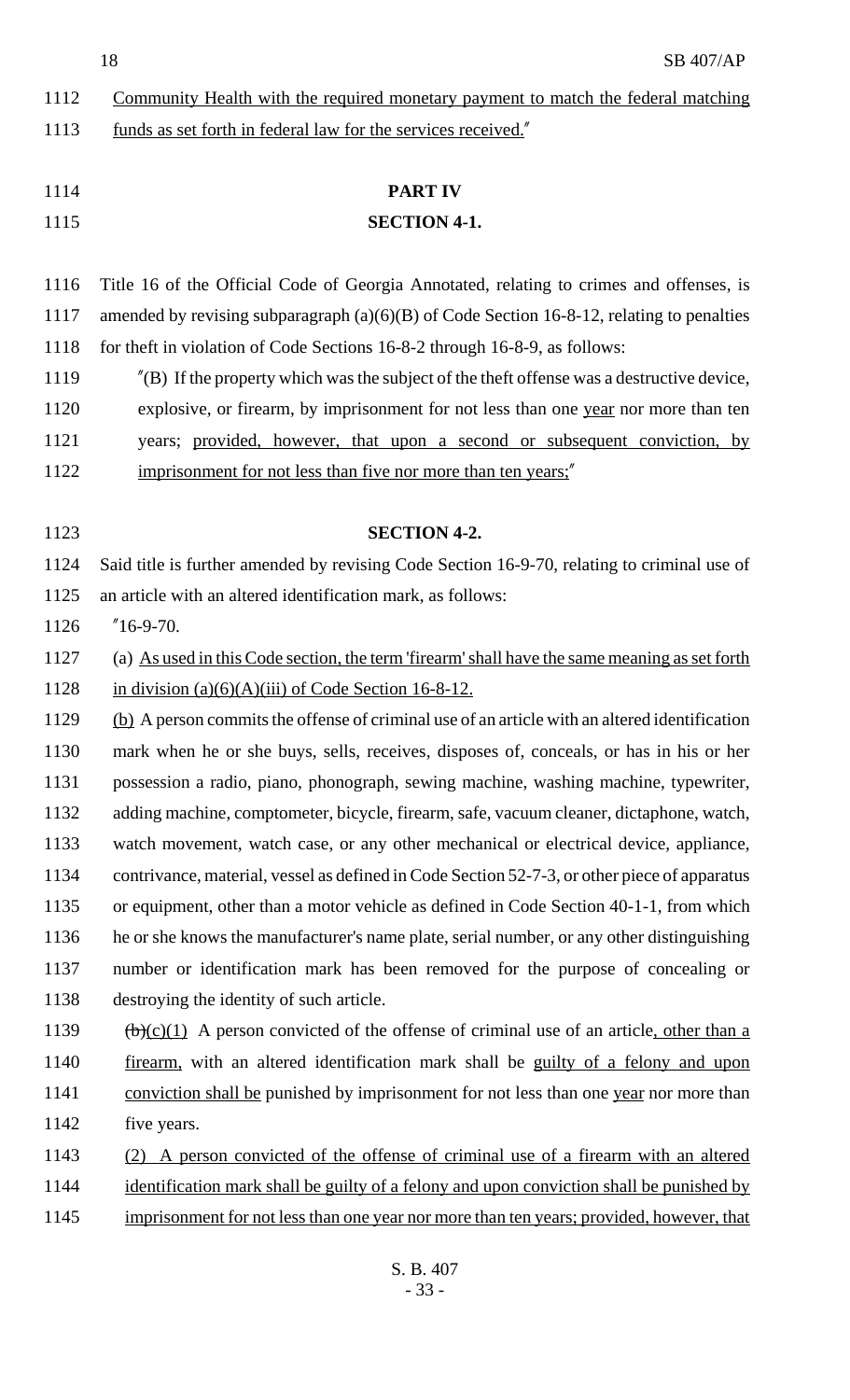- 1146 upon a second or subsequent conviction, by imprisonment for not less than five nor more 1147 than ten years. 1148  $\left(\frac{\dot{\epsilon}}{\dot{\epsilon}}\right)$  (d) This Code section does shall not apply to those cases or instances where when any 1149 of the changes or alterations enumerated in subsection  $(a)$  (b) of this Code section have 1150 been customarily made or done as an established practice in the ordinary and regular 1151 conduct of business by the original manufacturer or by his its duly appointed direct 1152 representative or under specific authorization from the original manufacturer." 1153 **SECTION 4-3.** 1154 Said title is further amended by revising Code Section 16-11-113, relating to the offense of 1155 transferring a firearm to an individual other than the actual buyer, as follows: 1156 "16-11-113. 1157 (a) Any person who knowingly attempts to solicit, persuade, encourage, or entice any 1158 dealer to transfer or otherwise convey a firearm other than to an individual who is not the 1159 actual buyer, to an individual who is on probation as a felony first offender pursuant to 1160 Article 3 of Chapter 8 of Title 42, to an individual who is on probation and sentenced for 1161 a felony under subsection (a) or (c) of Code Section 16-13-2, or to an individual who has 1162 been convicted of a felony by a court of this state or any other state, as well as any other 1163 person who willfully and intentionally aids or abets such person, shall be guilty of a felony 1164 and upon conviction shall be punished by imprisonment for not less than one year nor more 1165 than five years; provided, however, that upon a second or subsequent conviction, by 1166 imprisonment for not less than five nor more than ten years. 1167 (b) This Code section shall not apply to a federal law enforcement officer or a peace 1168 officer, as defined in Code Section 16-1-3, in the performance of his or her official duties 1169 or other person under such officer's direct supervision." 1170 **SECTION 4-4.** 1171 Said title is further amended by revising subsections (b), (b.1), and (f) of Code Section 1172 16-11-131, relating to possession of firearms by convicted felons and first offender 1173 probationers, as follows: 1174 "(b) Any person who is on probation as a felony first offender pursuant to Article 3 of 1175 Chapter 8 of Title 42, who is on probation and was sentenced for a felony under subsection 1176 (a) or (c) of Code Section 16-13-2, or who has been convicted of a felony by a court of this 1177 state or any other state; by a court of the United States including its territories, possessions,
- 1178 and dominions; or by a court of any foreign nation and who receives, possesses, or
- 1179 transports any firearm commits a felony and, upon conviction thereof, shall be imprisoned 1180 for not less than one year nor more than five ten years; provided, however, that upon a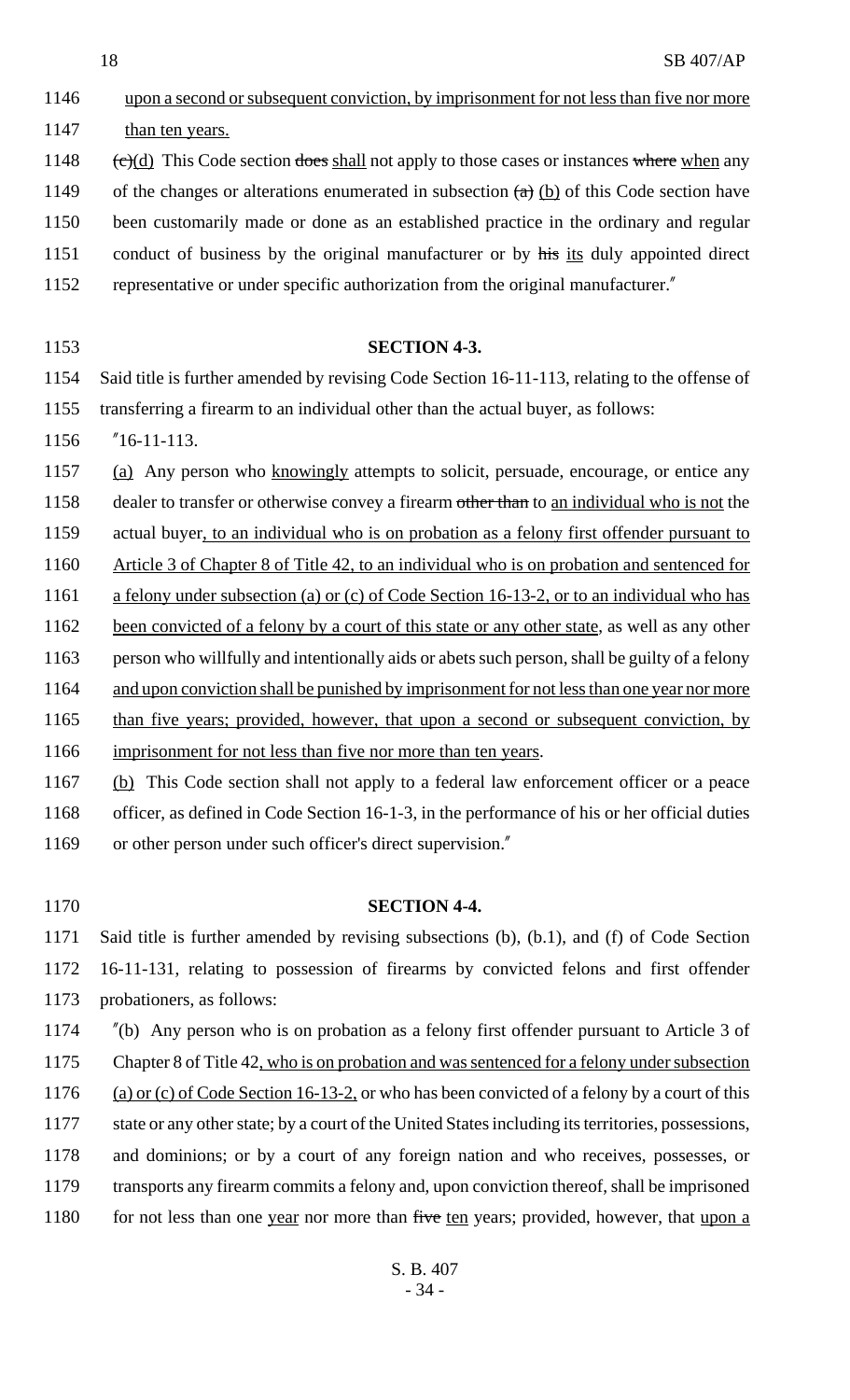1181 second or subsequent conviction, such person shall be imprisoned for not less than five nor 1182 more than ten years; provided, further, that if the felony as to for which the person is on 1183 probation or has been previously convicted is a forcible felony, then upon conviction of 1184 receiving, possessing, or transporting a firearm, such person shall be imprisoned for a 1185 period of five years.

1186 (b.1) Any person who is prohibited by this Code section from possessing a firearm because 1187 of conviction of a forcible felony or because of being on probation as a first offender or 1188 under conditional discharge for a forcible felony pursuant to this Code section and who 1189 attempts to purchase or obtain transfer of a firearm shall be guilty of a felony and upon 1190 conviction shall be punished by imprisonment for not less than one year nor more than five 1191 years; provided, however, that upon a second or subsequent conviction, such person shall 1192 be punished by imprisonment for not less than five nor more than ten years." 1193 "(f) Any person placed on probation sentenced as a first offender pursuant to Article 3 of

1194 Chapter 8 of Title 42 or sentenced pursuant to subsection (a) or (c) of Code Section

1195 16-13-2 and subsequently discharged without court adjudication of guilt as a matter of law

1196 pursuant to Code Section 42-8-60 or 16-13-2, as applicable, shall, upon such discharge, be

1197 relieved from the disabilities imposed by this Code section."

#### 1198 **SECTION 4-5.**

1199 Code Section 16-13-60 of the Official Code of Georgia Annotated, relating to privacy and 1200 confidentiality, use of data, and security program for the prescription drug monitoring 1201 program data base, is amended by revising subsection (c) as follows:

1202 "(c) The department shall be authorized to provide requested prescription information 1203 collected pursuant to this part only as follows:

1204 (1) To persons authorized to prescribe or dispense controlled substances for the sole 1205 purpose of providing medical or pharmaceutical care to a specific patient;

1206 (2) Upon the request of a patient, prescriber, or dispenser about whom the prescription 1207 information requested concerns or upon the request on his or her behalf of his or her 1208 attorney;

1209 (3) To local or state law enforcement or prosecutorial officials pursuant to the issuance 1210 of a search warrant from an appropriate court or official in the county in which the office 1211 of such law enforcement or prosecutorial officials are located pursuant to Article 2 of 1212 Chapter 5 of Title 17 or to federal law enforcement or prosecutorial officials pursuant to 1213 the as allowed by federal law by the issuance of a search warrant pursuant to 21 U.S.C. 1214 or, a grand jury subpoena pursuant to 18 U.S.C., an administrative subpoena, or a civil

1215 investigative demand;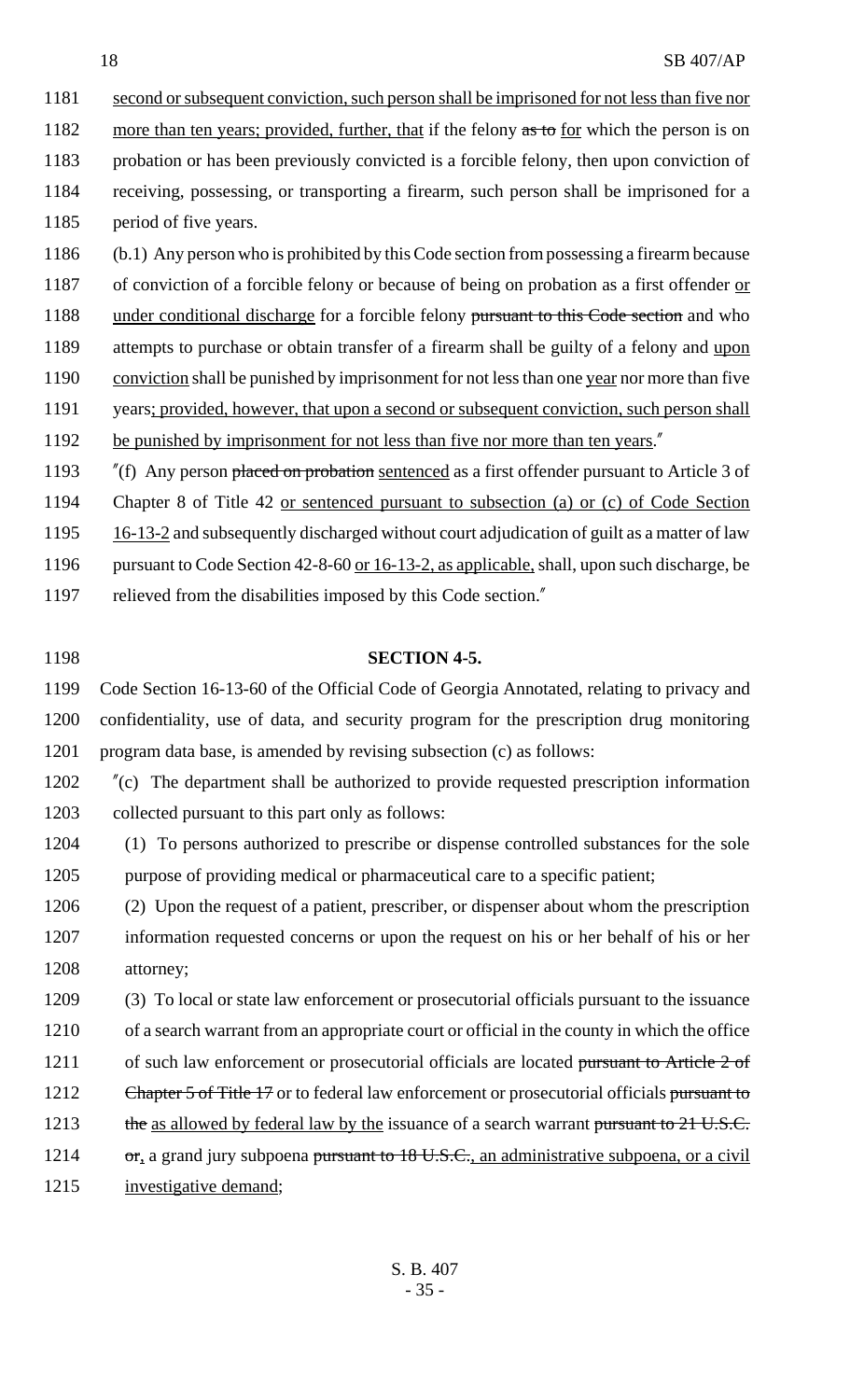(4) To the agency, the Georgia Composite Medical Board or any other state regulatory board governing prescribers or dispensers in this state, or the Department of Community Health for purposes of the state Medicaid program, for health oversight purposes, or upon 1219 the issuance of a subpoena by such agency, board, or Department of Community Health 1220 pursuant to their existing subpoena power or to the federal Centers for Medicare and Medicaid Services upon the issuance of a subpoena by the federal government pursuant 1222 to its existing subpoena powers power;

- (5)(A) To not more than two individuals who are members per shift or rotation of the 1224 prescriber's or dispenser's staff or employed at the health care facility in which the
- prescriber is practicing, provided that such individuals:
- 1226 (i) Are licensed under Chapter 11, 30, 34, or 35 of Title 43;
- 1227 (ii) Are registered under Title 26;
- 1228 (iii) Are licensed under Chapter 26 of Title 43 and submit to the annual registration 1229 process required by subsection (a) of Code Section 16-13-35, and for purposes of this Code section, such individuals shall not be deemed exempted from registration as set 1231 forth in subsection (g) of Code Section 16-13-35; or
- 1232 (iv) Submit to the annual registration process required by subsection (a) of Code 1233 Section 16-13-35, and for purposes of this Code section, such individuals shall not be deemed exempted from registration as set forth in subsection (g) of Code Section  $16-13-35$ ;
- (B) Such individuals may retrieve and review such information strictly for the purpose of:
- (i) Providing medical or pharmaceutical care to a specific patient; or
- (ii) Informing the prescriber or dispenser of a patient's potential use, misuse, abuse,
- or underutilization of prescribed medication;
- (C) All information retrieved and reviewed by such individuals shall be maintained in a secure and confidential manner in accordance with the requirements of subsection (f) of this Code section; and
- (D) The delegating prescriber or dispenser may be held civilly liable and criminally responsible for the misuse of the prescription information obtained by such individuals; (6) To not more than two individuals, per shift or rotation, who are employed or contracted by the health care facility in which the prescriber is practicing so long as the medical director of such health care facility has authorized the particular individuals for
- 1249 such access; and
- (7) In any hospital which provides emergency services, each prescriber may designate two individuals, per shift or rotation, who are employed or contracted by such hospital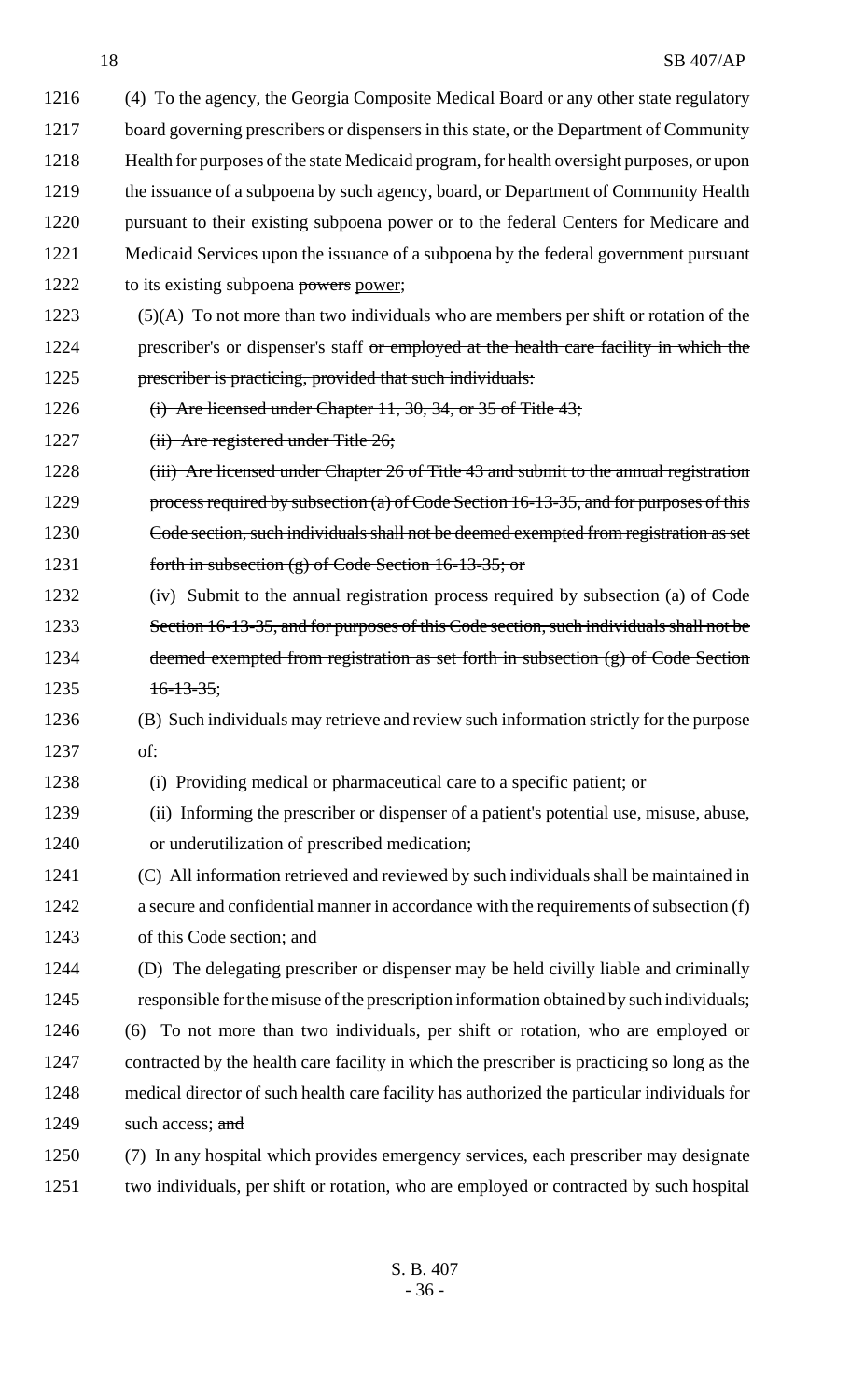- 1252 so long as the medical director of such hospital has authorized the particular individuals 1253 for such access; and 1254 (8) To a prescription drug monitoring program operated by a government entity in 1255 another state or an electronic medical records system operated by a prescriber or health 1256 care facility, provided the program or system, as determined by the department, contains 1257 legal, administrative, technical, and physical safeguards that meet or exceed the security 1258 measures of the department for the operation of the PDMP pursuant to this part."
- 

# 1259 **PART V** 1260 **SECTION 5-1.**

1261 Article 2 of Chapter 4 of Title 20 of the Official Code of Georgia Annotated, relating to 1262 technical and adult education, is amended by adding a new Code section to read as follows: 1263 "20-4-39.

1264 Campus policemen and other security personnel who are regular employees of the

1265 Technical College System of Georgia shall have the power to make arrests for offenses

1266 committed upon any property under the jurisdiction of the Technical College System of

1267 Georgia and for offenses committed upon any public or private property within 500 feet 1268 of such property."

### 1269 **SECTION 5-2.**

1270 Chapter 8 of Title 20 of the Official Code of Georgia Annotated, relating to campus 1271 policemen, is amended by revising Code Section 20-8-4, relating to exemption of university 1272 system campus policemen, as follows:

1273 "20-8-4.

1274 A campus policeman exercising the power of arrest pursuant to Code Section 20-3-72 or

1275 20-4-39 providing campus policemen and other security personnel of the University

- 1276 System of Georgia or the Technical College System of Georgia with arrest powers for 1277 offenses committed upon university system property or Technical College System of
- 1278 Georgia property, respectively, shall be exempt from this chapter.

#### 1279 **SECTION 5-3.**

 Chapter 69 of Title 36 of the Official Code of Georgia Annotated, relating to mutual aid regarding local government, is amended by revising Code Section 36-69-3, relating to extraterritorial cooperation and assistance to local law enforcement agencies or fire departments and commander of operations, as follows: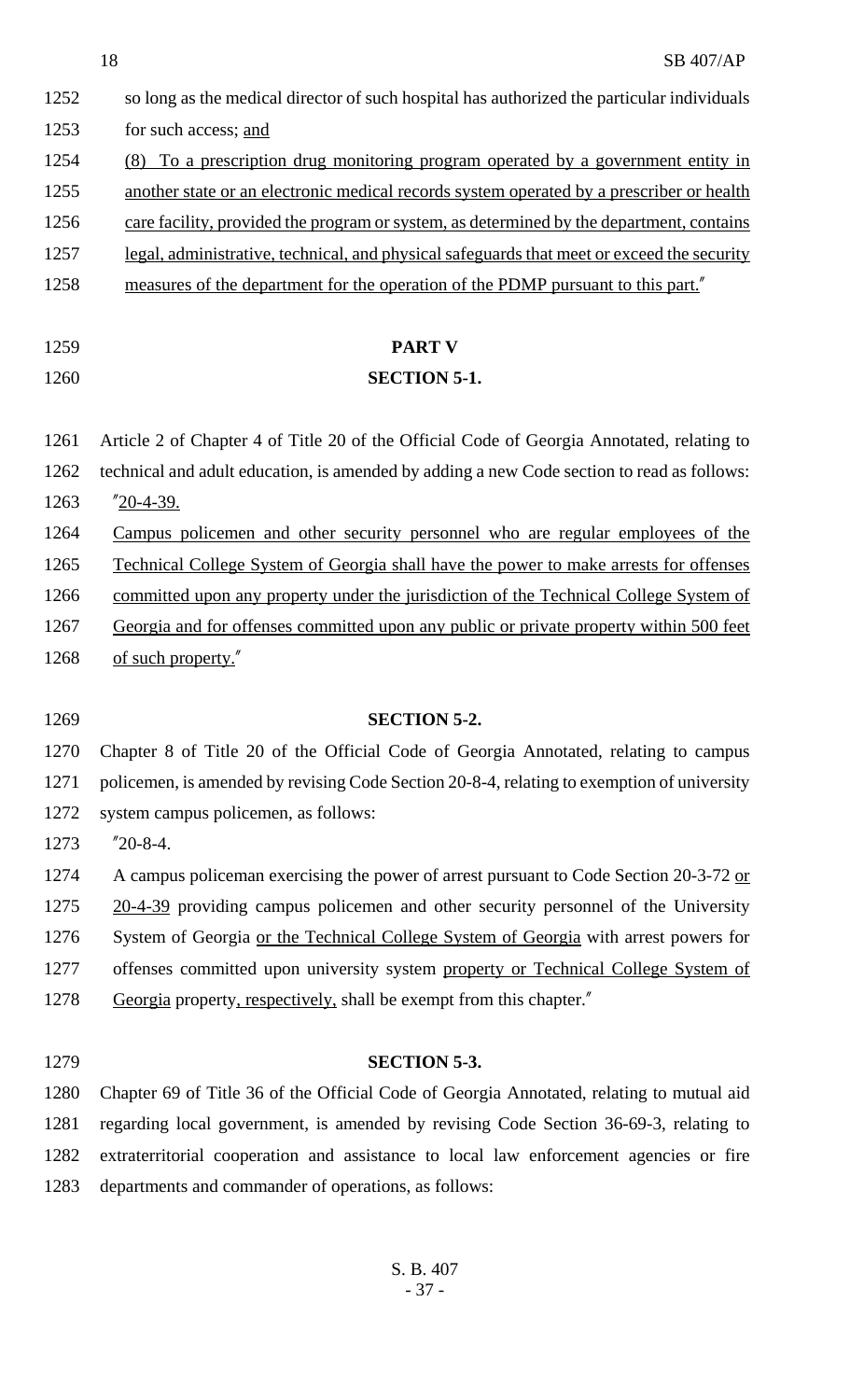"36-69-3.

 (a)(1) Upon the request of a local law enforcement agency for assistance in a local emergency, in the prevention or detection of violations of any law, in the apprehension or arrest of any person who violates a criminal law of this state, or in any criminal case, 1288 the chief of police or public safety director of any municipality or chief of police or 1289 public safety director of any county police force may, with the approval of the governing authority of any such officer's political subdivision, and the sheriff of any county may cooperate with and render assistance extraterritorially to such local law enforcement agency requesting the same.

 (2)(A) Upon the request of a local law enforcement agency for assistance in a local emergency, in the prevention or detection of violations of any law, in the apprehension or arrest of any person who violates a criminal law of this state, or in any criminal case, 1296 the public safety director or chief of police of any institution within the University 1297 System of Georgia or the Technical College System of Georgia may, with the approval of the president of such institution, cooperate with and render assistance extraterritorially to such law enforcement agency requesting the same.

 (B) Upon the request for assistance in a local emergency, in the prevention or detection of violations of any law, in the apprehension or arrest of any person who violates a criminal law of this state, or in any criminal case, which request is made by a public safety director or chief of police of any institution within the University System of Georgia or the Technical College System of Georgia after approval by the president of 1305 such institution, the chief of police or public safety director of any municipality or chief 1306 of police or public safety director of any county police force may, with the approval of the governing authority of any such officer's political subdivision, and the sheriff of the 1308 county, may cooperate with and render assistance extraterritorially to such law enforcement agency of the institution requesting the same.

 (b) Upon the request of any local fire department for assistance in a local emergency, in preventing or suppressing a fire, or in protecting life and property, the fire chief or public 1312 safety director of any local political subdivision may, with the approval of the governing authority of such political subdivision, cooperate with and render assistance extraterritorially to such local fire department requesting the same.

 (c) Upon the request of any local law enforcement agency or local director of emergency medical services for assistance in a local emergency or in transporting wounded, injured, or sick persons to a place where medical or hospital care is furnished, emergency medical technicians employed by a political subdivision may, with the approval of the governing authority of such political subdivision, cooperate with and render assistance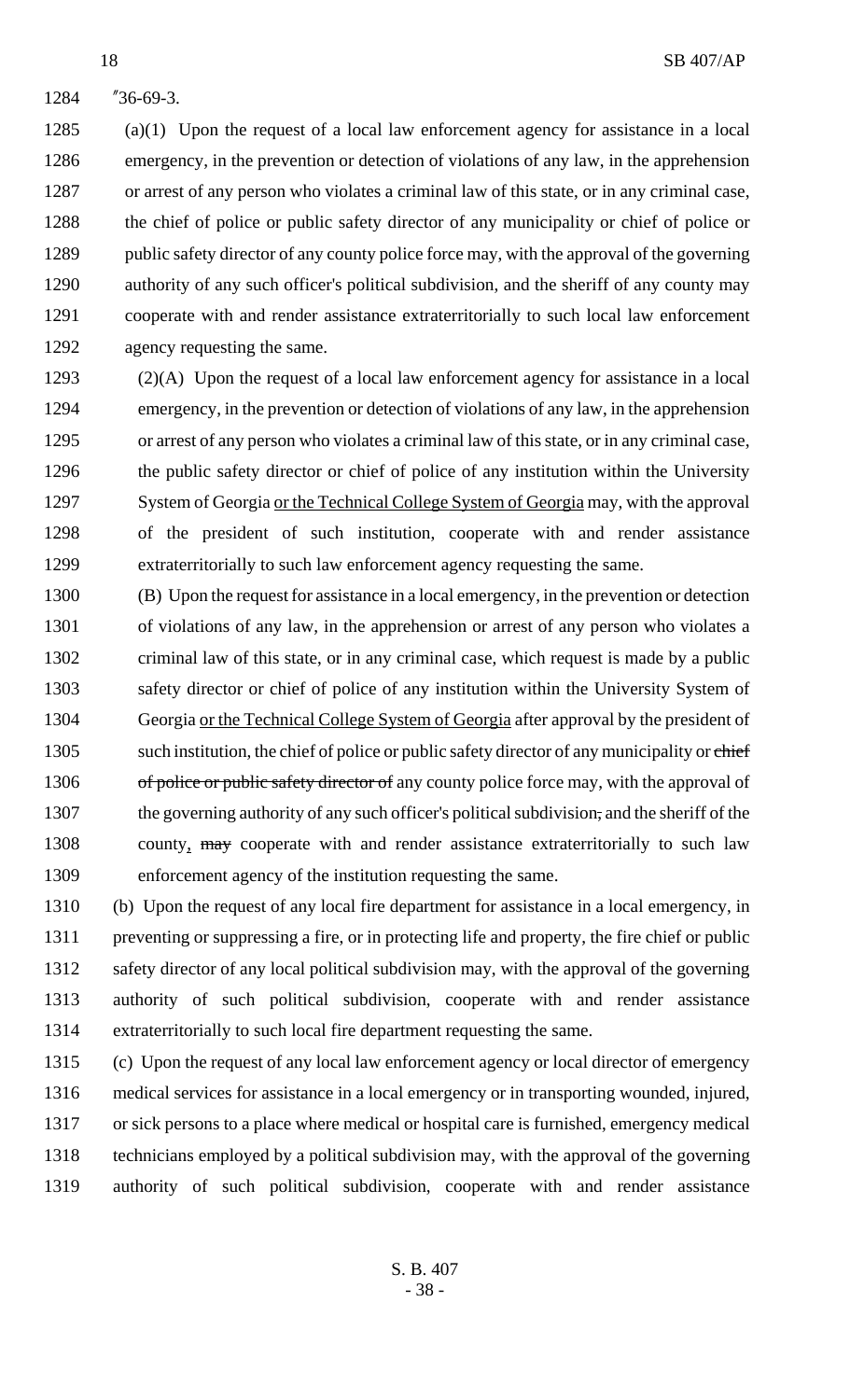extraterritorially to such local law enforcement agency or local director of emergency services.

 (d) Authorization for furnishing assistance extraterritorially may be granted by the sheriff of any county or the governing authority of a local political subdivision or the president of an institution within the University System of Georgia or the Technical College System of 1325 Georgia to any of its agencies or employees covered by this Code section prior to any occurrence resulting in the need for such assistance; provided, however, that any prior authorization granted by the president of an institution within the University System of Georgia or the Technical College System of Georgia for the furnishing of assistance extraterritorially must be submitted to and approved by the board of regents or the State Board of the Technical College System of Georgia, respectively, before it becomes effective. Such authorization may provide limitations and restrictions on such assistance furnished extraterritorially, provided that such limitations and restrictions do not conflict with the provisions of Code Sections 36-69-4 through 36-69-6.

 (e) The senior officer of the public safety agency of a political subdivision or institution within the University System of Georgia or the Technical College System of Georgia which requests assistance in a local emergency as provided in this Code section shall be in command of the local emergency as to strategy, tactics, and overall direction of the operations with respect to the public safety officers and employees rendering assistance extraterritorially at the request of such public safety agency. All orders or directions regarding the operations of the public safety officers and employees rendering assistance extraterritorially shall be relayed to the senior officer in command of the public safety agency rendering assistance extraterritorially."

#### **SECTION 5-4.**

 Said chapter is further amended by inserting "or the Technical College System of Georgia" after "University System of Georgia" each time said phrase occurs in:

(1) Code Section 36-36-2, relating to "Local emergency" defined.

 (2) Code Section 36-36-4, relating to powers and duties of employees of political subdivision or institution within the University System of Georgia who are rendering aid.

 (3) Code Section 36-36-5, relating to responsibility for expenses and compensation of employees.

 (4) Code Section 36-36-6, relating to applicability of privileges, immunities, exemptions, and benefits.

 (5) Code Section 36-36-7, relating to liability for acts or omissions of responding agency employees.

(6) Code Section 36-36-8, relating to construction of chapter.